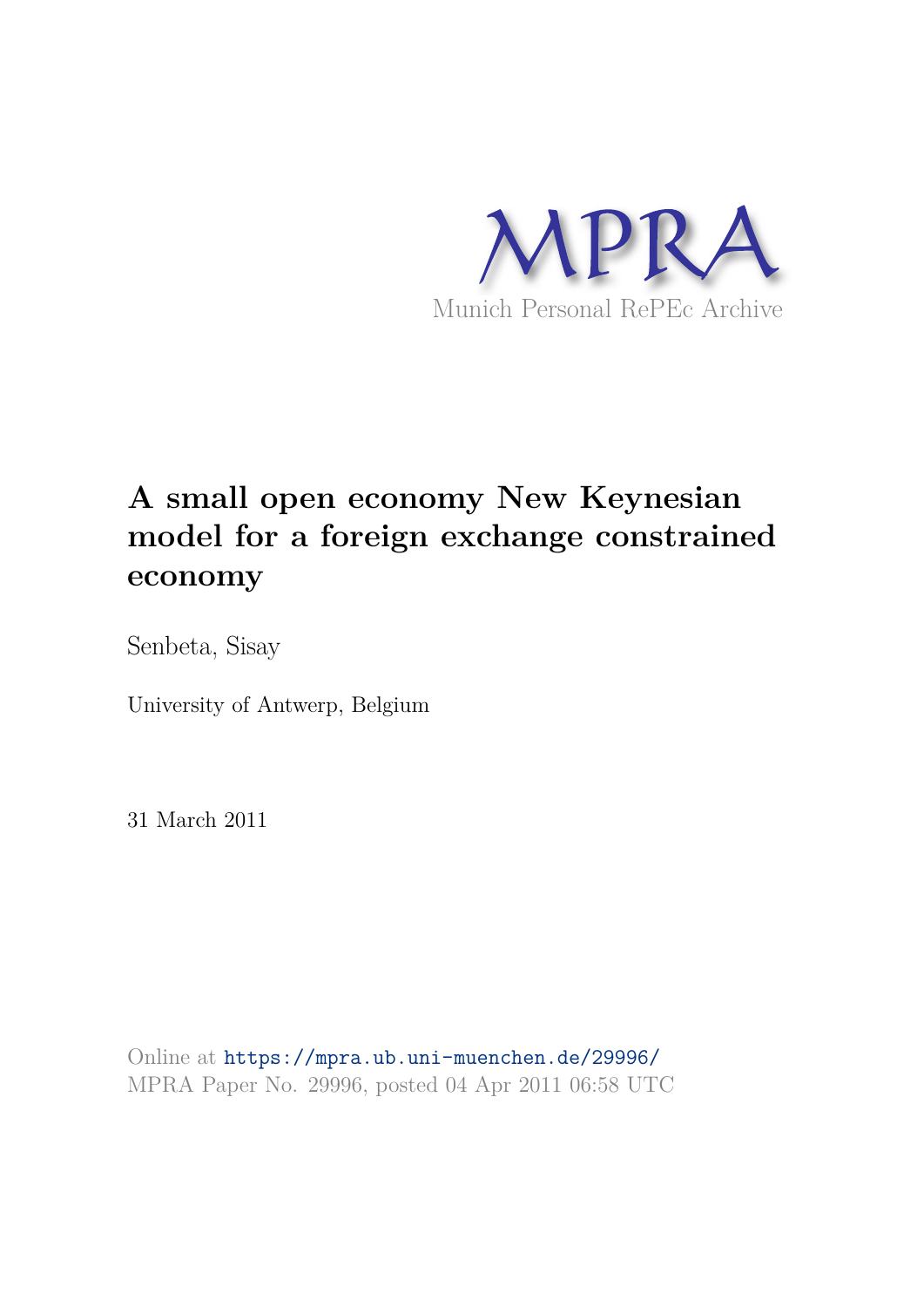# A Small Open Economy New Keynesian DSGE model for a foreign exchange constrained economy

Sisay Regassa Senbeta<sup>†</sup>

Department of Economics, University of Antwerp

March 31, 2011

#### Abstract

Firms in many low income countries depend entirely on imported capital and intermediate inputs. As a result, in these countries economic activity is considerably ináuenced by the capacity of the economy to import these inputs which, in turn, depends on the availability and cost of foreign exchange. In this study we introduce foreign exchange availability as an additional constraint faced by firms into an otherwise standard small open economy New Keynesian DSGE model. The model is then caliberated for a typical Sub Saharan African economy and the behaviour of the model in response to both domestic and external shocks is compared with the standard model. The impulse responses of the two models show that the modified model generates more variability in most of the variables considered than the standard model. This behaviour of the modified model seems to correspond to the stylized facts of low income countries.

JEL classification: E32, F31, F41, O55

Keywords: New Keynesian DSGE, Foreign exchange constraint, Low income countries, Sub-Saharan Africa

I would like to thank professor Guido Erreygers for constructive comments and suggestions as well as for pointing out many flaws at various stages of the paper. I am also indebted to professor Jordi Gali for his invaluable guide on how to approach the problem discussed in this paper. This paper was presented at the Lunch Seminar of the Department of Economics, University of Antwerp on March 21, 2011. I would like to thank seminar participants for useful comments and suggestions. All remaining errors are mine.

<sup>y</sup>Stadscampus S.B. 135, Prinsstraat 13, 2000 Antwerp, Belgium. SisayRegassa.Senbeta@ua.ac.be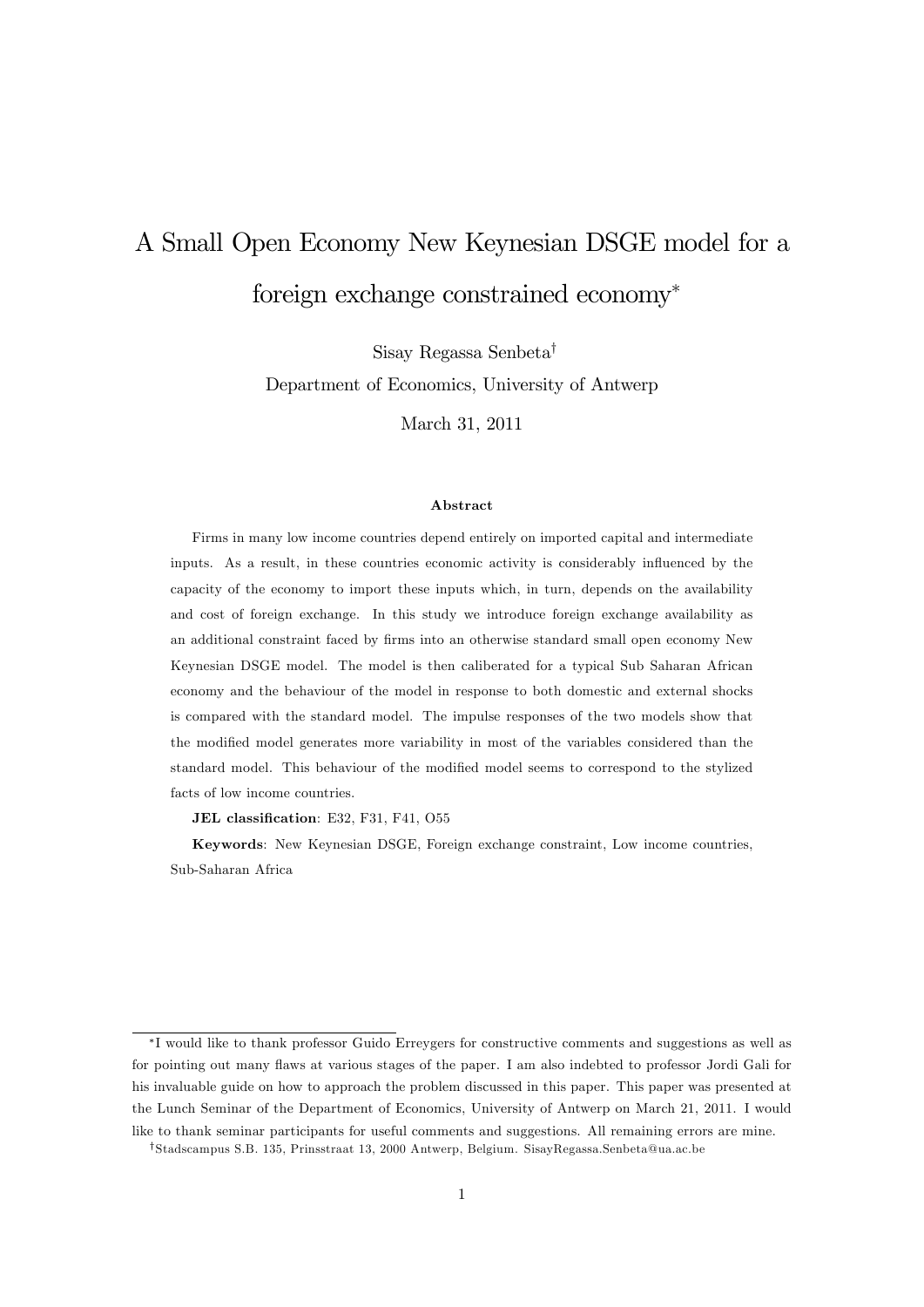## 1 Introduction

The recent financial crisis and commodity price fluctuations invigorate the argument that the availability and cost of foreign exchange play a crucial role in the macroeconomic performance of low income countries. In this study we attempt to formally assess this claim by introducing a foreign exchange constraint faced by Örms into an otherwise standard small Open economy New Keynesian DSGE model.

Firms in low income countries such as those in most of Sub-Saharan African countries (hereafter SSA) operate in an environment where almost all physical capital and intermediate inputs are imported. As a result, the availability and cost of foreign exchange play a critical role in the production process. To our knowledge, there is only one study that applied a simple open economy DSGE model to explain business cycles in Africa (Kose and Reizman, 2001). In their study, Kose and Reizman recognized the importance of imported intermediate inputs in determining production in these countries, but their analysis falls short of accounting for the role of the availability of foreign exchange in determining import of intermediate inputs and thereby production.

In the standard New Keynesian DSGE models it is implicitly assumed that capital and intermediate inputs are produced domestically. Consequently, these models are silent about the constraint faced by firms that significantly depend on imported inputs.

However, there is ample literature that recognizes the constraints that households face to convert their savings into capital, or the constraints that Örms face in the production process (like shortage of working capital). But this literature is mainly about credit constraints and credit market frictions. In this study we aim to take this line of research one step forward by introducing a foreign exchange constraint to firms in the Cash-In-Advance (CIA) type framework.

There are different studies, though not within the context of the DSGE framework, that show the crucial role that the availability and cost of foreign exchange play in the macroeconomic performance of developing and low income countries (Agenor and Monteil, 2008; Lensink, 1995; Moran, 1989; Polterovich and Popov, 2003; Porter and Ranney, 1982; Stiglitz et al 2006). Agenor and Monteil (2008), Porter and Ranney (1982) and Stiglitz et al (2006) assert that the availability of foreign exchange is crucial supply determining factor in developing countries. For instance, Stiglitz et al (2006:56) argue that

... the problem for many developing countries is the deficiency of productive capacity and not the anomaly of its underutilization. And,  $\dots$ , the availability of foreign exchange may become, under many circumstances, the principal factor limiting economic activity. Demand constraints do exist,  $\dots$ , but supply constraints—generated either by the availability of capital or by the availability of foreign exchange—are more important.(Emphasis added)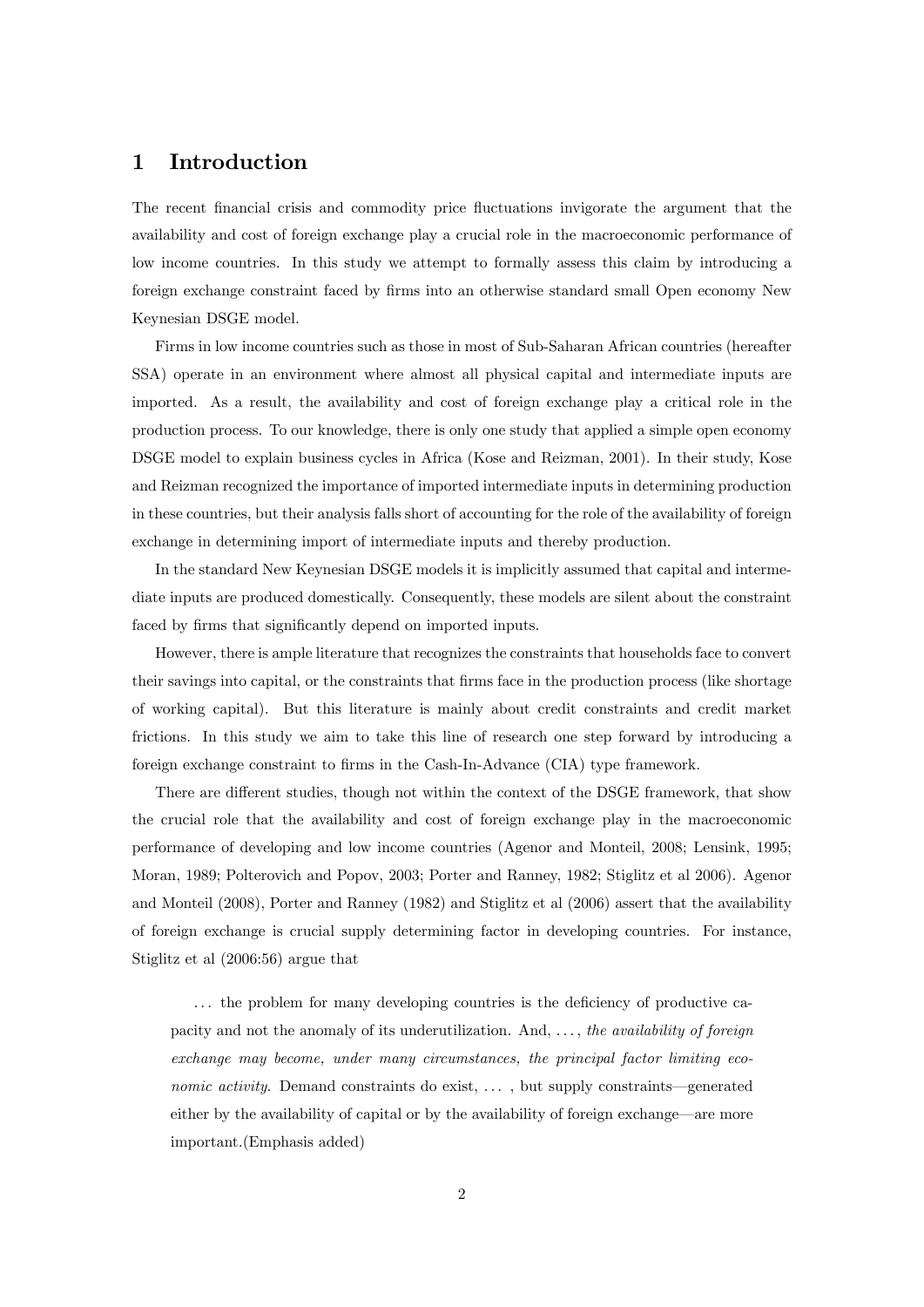We argue that dependence of production on imported intermediate inputs and, therefore, on availability of foreign exchange is one of those circumstances to which Stiglitz and his co-authors refer.

The empirical literature on this issue, though few, also supports this argument. For instance, Moran (1989) studied the effect of the fall in inflow of foreign exchange in the early 1980s, due to declined foreign lending, rise in interest rates on debts, and fall in commodity prices, on import volume and composition of developing countries. His result shows that most of the countries considered were affected negatively. Sub Saharan African countries, according to Moran (1989), experienced significant fall in imports which, in turn, led to deterioration of investment and a fall or stagnant per capita output. Linsink (1995) also assessed the effect of the same phenomenon (fall in the foreign exchange inflows into low income countries in 1980s). But unlike Moran (1989), Linsink  $(1995)$  investigates the effect on overall macroeconomic performance, with emphasis on economic growth. His simulation analysis shows that SSA countries are among the hard-hit. He deduced that, other things being the same, improvement of economic growth in low income countries depends on availability of foreign exchange to import intermediate inputs. Likewise, Polterovich and Popov (2003) in their empirical study of the relationship between the accumulation of foreign exchange reserve, on the one hand, and investment and growth, on the other, using cross-country regression find strong positive links. That is, developing countries with growing stocks of foreign exchange tend to show higher growth of investment to GDP ratios and higher GDP growth rates. We expect this to be true for the economies of SSA given the economic structure of the countries in the region.

Hence, we argue that for low income countries like those in SSA, foreign exchange needs to be considered as a crucial input that constrains production, employment and other macroeconomic variables since imported capital and intermediate inputs are all dependent primarily on the availability of foreign exchange and therefore also on its price, the exchange rate.

The claim that the change in foreign exchange reserve of the country can have significant consequences on the evolution of macroeconomic variables and hence needs closer examination when modeling low income economies, can be defended on various grounds. First, some production sectors in these countries depend heavily on imported inputs - raw materials, intermediate inputs, and capital. Hence, the availability of foreign exchange to import these inputs ináuences the level of production. For example, the recent global Önancial crisis that entailed a fall in ináows of foreign exchange into low income countries from export revenues, remittances and other sources, led to foreign exchange rationing. This, in turn, resulted into significantly reduced production or complete suspension of production by imported-input intensive firms in some countries. Second, modeling only the imported intermediate inputs, as in Kose and Reizman (2001), cannot capture some of the effects of the inflows of foreign exchange on domestic production. There are studies that show that increasing availability of foreign exchange in developing countries enhances the confidence of foreign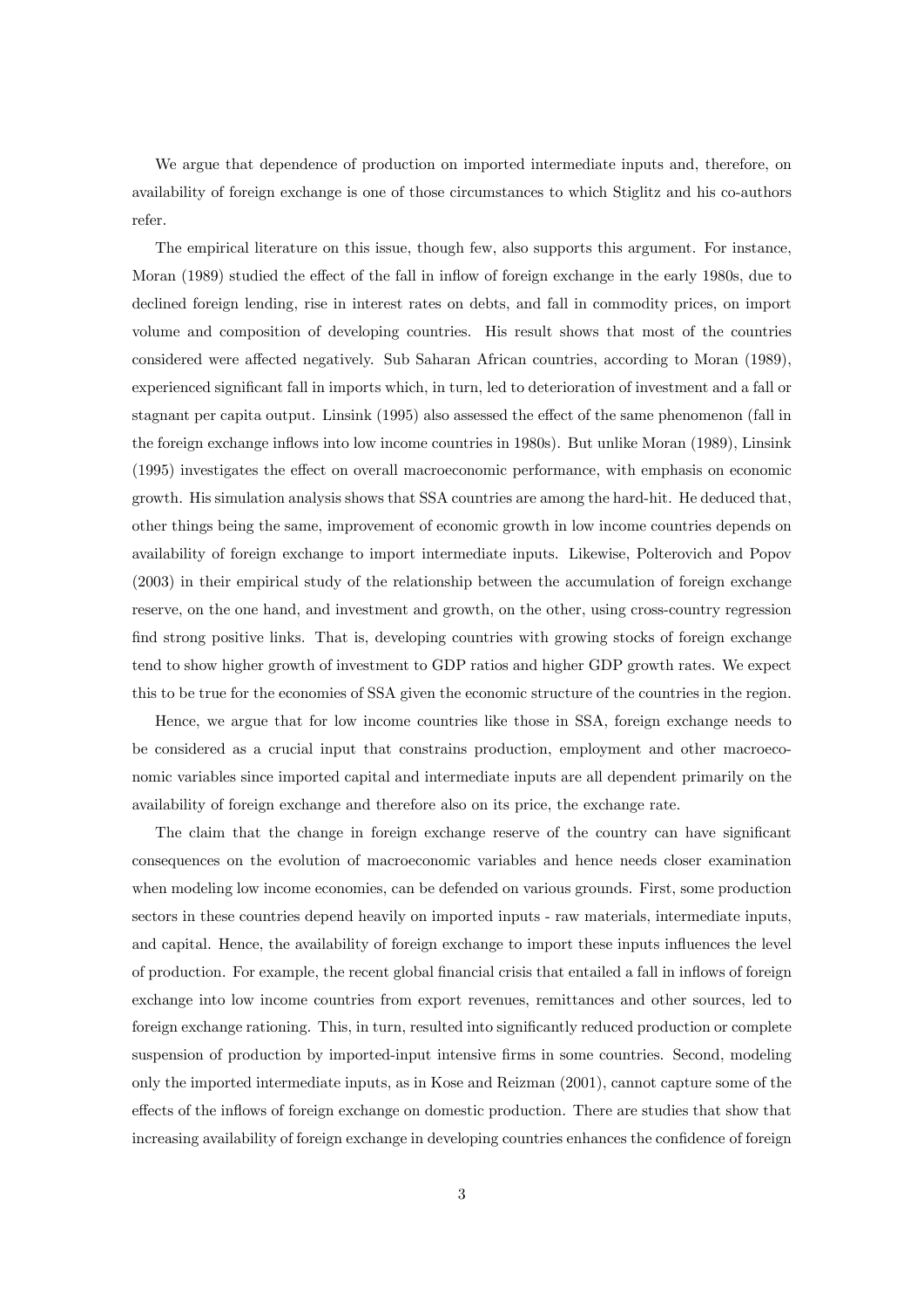investors (see, for instance, Polterovich and Popov (2003)). The argument is that an increasing availability of foreign exchange in a country improves the ability of the country to allow foreign investors to repatriate their profits. This implies that the availability of foreign exchange has also an external effect since it attracts more firms in addition to serving as an input for already existing firms. In other words, just like the relative resource abundance attracts investors, at least in this part of the world, the availability of foreign exchange also does. Third, the availability of foreign exchange can serve as a composite input that captures the effects of external resources (aid, loan, and remittance) on the performance of the economy. Fourth, according to Wyplosz (2007), some countries see accumulation of foreign exchange reserve as an insurance against financial shocks which has significant implications on macroeconomic performance. This is so since accumulation of foreign exchange enhances the confidence of both domestic and foreign economic agents. For domestic producers and consumers it implies that the country can afford to continue imports while for foreign agents dealing with the economy it gives signal that the country can always meet its obligations, even in the event of temporary shocks to ináow of foreign exchange. Finally, modeling foreign exchange availability and its cost will capture the effect of credit constraints faced by firms in developing countries. Literature shows that one of the constraints of firms in developing countries is the lack of credit as initial capital (for investment  $-$  import of capital) or as working capital to import intermediate inputs<sup>1</sup>. Introduction of foreign exchange constraint to firms can also capture the effect of credit constraint as the largest proportion of the credit demand by firms is for capital and intermediate inputs which are dependent indirectly on the availability of foreign exchange and its cost.

As a stylized fact, the inflow of foreign exchange into these countries shows significant variability due to the erratic nature of export earnings, aid, loans and remittances. Further more, studies show that some components of the inflow of foreign exchange from some of these sources coincides with the performance of the domestic economy, with the shortage coming when the economy needs it most (see Bulir and Hamann, 2008 and 2003). Thus, incorporating the foreign exchange constraint when modeling the macrodynamics of low income countries seems superior to exclusively relying on imported intermediate goods to capture the fluctuation of economic activity due to global Önancial and trade shocks. This, we believe, will also enrich the dynamics of the model. Furthermore, we assume that the availability of foreign exchange is more important for firms that are producing non-tradable goods than for those producing tradable goods. In the context of low income countries, this assumption is reasonable since in times of shortage priority is given to firms

<sup>1</sup>Fafchamps (2004) in an extensive study of market institutions in Sub-Saharan Africa documents how the underdeveloped Önancial markets lead to lack of credit for starting investment or for working capital by entrepreneurs. Fafchamps (2004) also shows that most firms in Sub-Saharan African countries are small and fail to grow to medium and large scale mainly due to a shortage of formal credit to expand investment. See also Bigsten, et al (2003).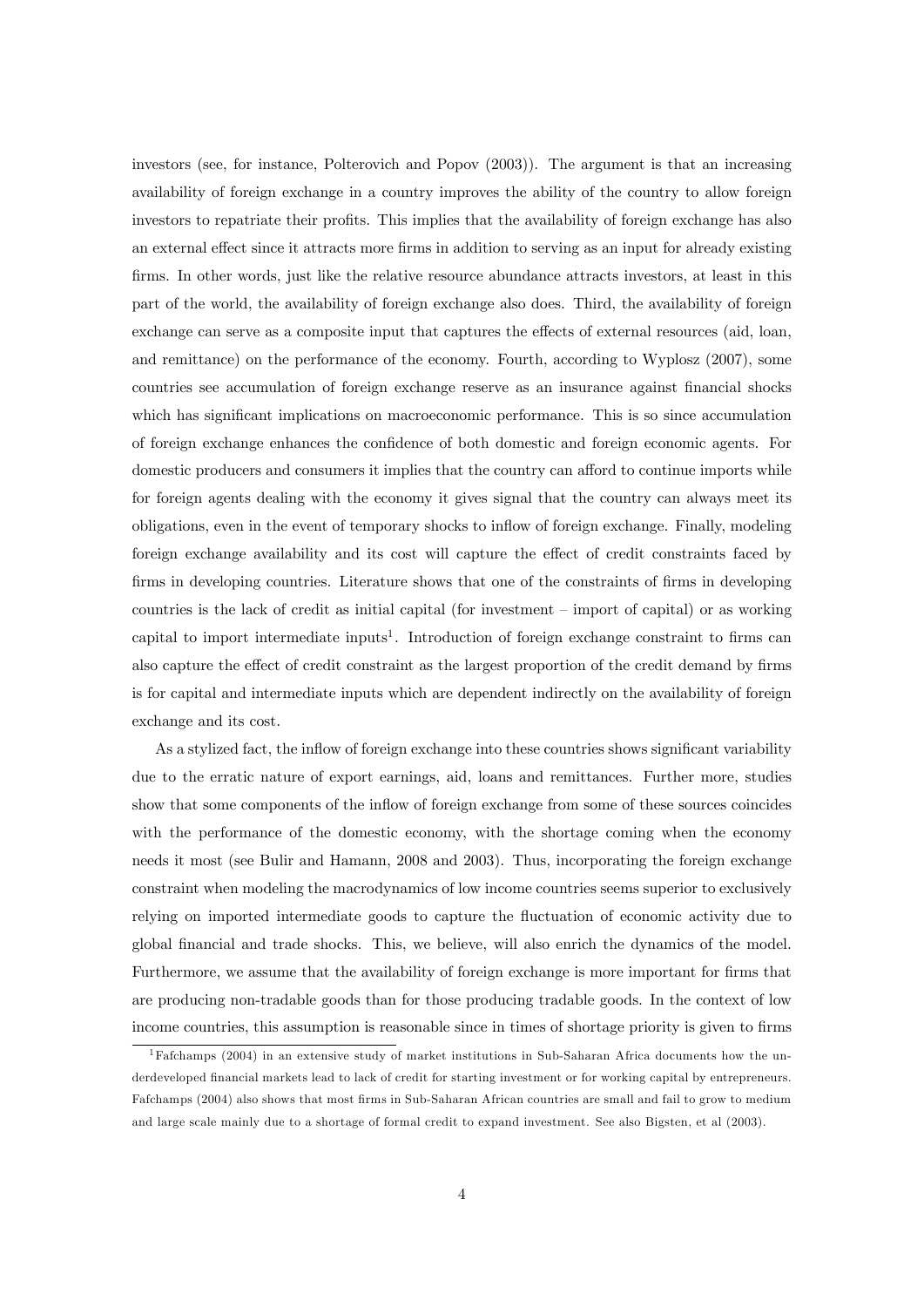that produce tradable goods on the expectation that they generate more foreign exchange through export and/or substitute imports thereby save foreign exchange and, therefore, ease the scarcity.

The paper is organized as follows. We first outline the model in section 2. In section 3 we calibrate and simulate both the model with a foreign exchange constraint and the standard model to see which model better corresponds with the stylized facts and empirical evidence from previous works on low-income economies and, in particular, on SSA. Section 4 concludes.

## 2 The model

The model in this paper builds extensively on work of Gali and Monacelli (2005) that lays out the structure of a basic small open economy New Keynesian DSGE model which is also discussed in Gali (2008). This basic model has been extended to account for incomplete pass-through (Monacelli, 2005), habit formation (Justiniano and Preston, 2004) and multi-sector production (i.e., distinction between tradable and non-tradable production) (Santacreu, 2005). The empirical fit of different variants of the open economy New Keynesian DSGE models is investigated by Matheson (2010). The notations and structure of the model in this paper follows that of Santacreu (2005) and Matheson  $(2010)$ , with the main differences being our assumption about the nature of the production function and the foreign exchange constraint in the non-tradable sector. Furthermore, the price differential between the non-tradable goods sector and the tradable goods sector (which can be referred to as the terms of trade of the former sector relative to the latter) that appears in our model does not appear in the aforementioned works.

#### 2.1 Preferences

There is a representative, infinitely lived household that maximizes intertemporal utility subject to an intertemporal budget constraint. The household maximizes the following objective function:

$$
E_0 \sum_{t=0}^{\infty} \beta^t U_t \tag{2.1}
$$

where  $E$  is the expectation operator and  $\beta$  is the subjective discount factor of the households. We assume that the representative household has an isoelastic instantaneous utility function and derives utility from consumption of composite goods and leisure:

$$
U_t = \frac{(C_t - hC_{t-1})^{1-\sigma}}{1-\sigma} - \eta \frac{(L_t)^{1+\varphi}}{1+\varphi}
$$
\n(2.2)

where  $C_t$  and  $L_t$ , respectively, represent household consumption and labour time supplied to market activities.  $\sigma$  is the inverse of the elasticity of intertemporal substitution in consumption, h the coefficient of habit persistence,  $\varphi$  the inverse of the elasticity of labour supply and  $\eta$  the marginal disutility (utility cost) of participating in the labour market.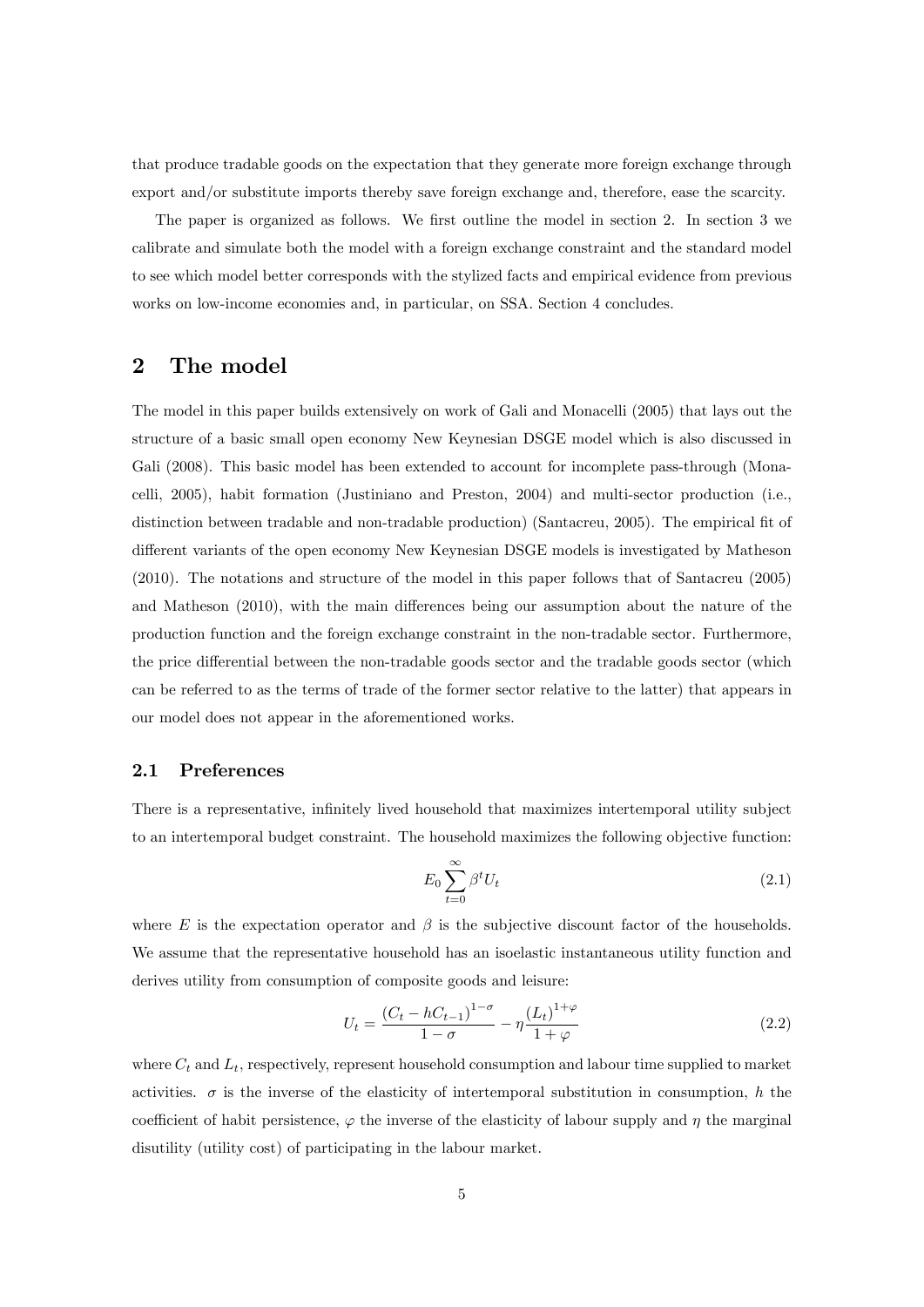Consumption  $C_t$  is a composite good consisting of tradable and non-tradable goods that can be given by the following CES aggregator:

$$
C_t = \left[ \left(1 - \gamma_1\right)^{\frac{1}{\theta_1}} C_{T,t}^{\frac{\left(\theta_1 - 1\right)}{\theta_1}} + \gamma_1^{\frac{1}{\theta_1}} C_{N,t}^{\frac{\left(\theta_1 - 1\right)}{\theta_1}} \right]^{\theta_1 / \left(\theta_1 - 1\right)} \tag{2.3}
$$

where  $C_{T,t}$ ,  $C_{N,t}$  denote consumption of tradable and non-tradable goods, respectively. The parameter  $\theta_1$  measures the elasticity of intratemporal substitution of consumption between tradable and non-tradable goods. Larger value of  $\theta_1$  implies that the goods are substitutes (with  $\theta_1 \longrightarrow \infty$ the goods become closer substitutes).  $\gamma_1$  measures the proportion of non-tradable goods in the consumption of households. The representative household aims at maximizing the utility from consumption of both tradable and non-tradable goods by minimizing the expenditure on these two varieties while maintaining a certain target level of consumption. Solving this problem of optimal allocation of expenditure on tradable and non-tradable goods yields the following demand functions for these goods:

$$
C_{T,t} = (1 - \gamma_1) \left(\frac{P_{T,t}}{P_t}\right)^{-\theta_1} C_t \tag{2.4}
$$

$$
C_{N,t} = \gamma_1 \left(\frac{P_{N,t}}{P_t}\right)^{-\theta_1} C_t \tag{2.5}
$$

where  $P_{T,t}$ ,  $P_{N,t}$ ,  $P_t$  are the price indices of tradable, non-tradable and overall consumer goods, respectively. Both tradable and non-tradable goods are composite indices that are bundles of differentiated products as in monopolistically competitive markets. Hence, the composite consumption index of these goods can be given by the Dixit-Stiglitz aggregator

$$
C_{T,t} = \left[ \int_0^1 \left( C_{T,t,(j)} \right)^{\left(\frac{\zeta - 1}{\zeta}\right)} dj \right]^{ \zeta/(\zeta - 1)} \tag{2.6}
$$

$$
C_{N,t} = \left[ \int_0^1 \left( C_{N,t,(j)} \right)^{\left( \frac{\zeta - 1}{\zeta} \right)} dj \right]^{\zeta/(\zeta - 1)}
$$
(2.7)

where j represents each variety in tradable and non-tradable goods while  $\zeta$  is the elasticity of substitution between the differentiated goods or the varieties. The overall consumer price index is given by

$$
P_{t} = \left[ \left( 1 - \gamma_{1} \right) \left( P_{T,t} \right)^{1 - \theta_{1}} + \gamma_{1} \left( P_{N,t} \right)^{1 - \theta_{1}} \right]^{1/(1 - \theta_{1})}
$$
\n(2.8)

The tradable goods consumed domestically are either domestically produced or imported from the rest of the world. Hence, the consumption of tradables is determined as a CES index composed of home produced tradables and imports as follows:

$$
C_{T,t} = \left[ \left(1 - \gamma_2\right)^{\frac{1}{\theta_2}} \left(C_{H,t}\right)^{\frac{\left(\theta_2 - 1\right)}{\theta_2}} + \left(\gamma_2\right)^{\frac{1}{\theta_2}} \left(C_{F,t}\right)^{\frac{\left(\theta_2 - 1\right)}{\theta_2}} \right]^{\theta_2 / \left(\theta_2 - 1\right)} \tag{2.9}
$$

The parameter  $\theta_2$  measures the elasticity of intratemporal substitution of consumption between domestically produced tradable goods  $C_{T,t}$  and imported goods  $C_{F,t}$ .  $\gamma_2$  denotes the share of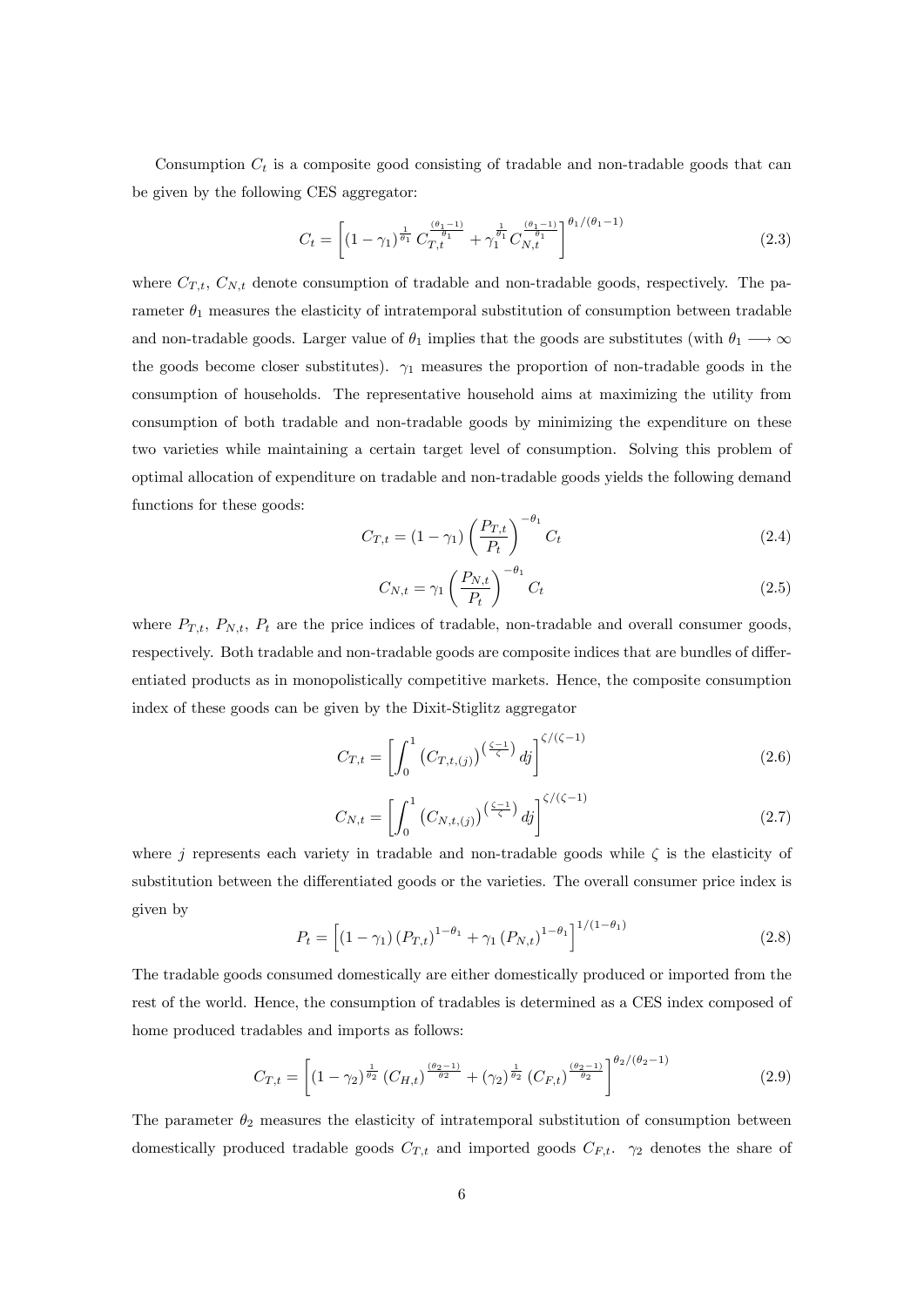imported goods in the total consumption of tradable goods consumed domestically. As with the case of total consumption above, expenditure minimization on the tradable goods yields the demand functions for domestically produced and imported tradables as in the following equations.

$$
C_{H,t} = (1 - \gamma_2) \left(\frac{P_{H,t}}{P_{T,t}}\right)^{-\theta_2} C_{T,t}
$$
\n(2.10)

$$
C_{F,t} = \gamma_2 \left(\frac{P_{F,t}}{P_{T,t}}\right)^{-\theta_2} C_{T,t}
$$
\n(2.11)

where  $P_{H,t}$ ,  $P_{F,t}$  are, respectively, prices of domestically produced tradables and imported goods. The tradable goods price index is given by

$$
P_{T,t} = \left[ \left( 1 - \gamma_2 \right) \left( P_{H,t} \right)^{1 - \theta_2} + \gamma_2 \left( P_{F,t} \right)^{1 - \theta_2} \right]^{\frac{1}{(1 - \theta_2)}} \tag{2.12}
$$

Total consumption expenditure by households is given by the sum of the expenditures on tradable and non-tradable goods they consume

$$
P_t C_t = P_{T,t} C_{T,t} + P_{N,t} C_{N,t} = P_{F,t} C_{F,t} + P_{H,t} C_{H,t} + P_{N,t} C_{N,t}
$$
\n(2.13)

The households in this model own the firms in the economy and hence earn dividends. They also earn wage income from the supply of their labour. In this model, as is the case in most works in this area, there is no investment and therefore no rental income from capital services. For the sake of simplicity, we ignore the banking sector; like most authors in this field, we assume that households directly lend to the public sector. In reality, in most countries the domestic bonds issued by governments are held by financial institutions (commercial banks and insurance companies) not by households. Since the banking sector collects the deposits of households and lends to the public sector, our assumption ignores one channel in the dynamics of the economy. Therefore, the households try to maximize their lifetime utility subject to a sequence of budget constraints of the form:

$$
P_t C_t + B_t \le W_t L_t + D_t + R_{t-1} B_{t-1}
$$
\n(2.14)

where  $R_{t-1}$  is gross nominal return on bonds (i.e, it is 1 plus the nominal interest rate). This budget constraint implies that the household expenditure, as given by the left hand-side, consists of expenditure on consumption  $C_t$ , and purchase of public bonds,  $B_t$ . The flow of income, as given by the right-hand-side of the budget constraint, is composed of dividends,  $D_t$ , wage income from labour services, and the income from previous holdings of bonds,  $B_{t-1}$ .

The problem faced by the representative household can now be summarized by the following Lagrange function:

$$
\max_{C_t, L_t, B_t} \sum_{t=0}^{\infty} \beta^t \left\{ \begin{array}{l} \frac{(C_t - hC_{t-1})^{1-\sigma}}{1-\sigma} - \eta \frac{(L_t)^{1+\varphi}}{1+\varphi} \\ -\lambda_t \left[ P_t C_t + B_t - D_t - W_t L_t - R_{t-1} B_{t-1} \right] \end{array} \right\}
$$
(2.15)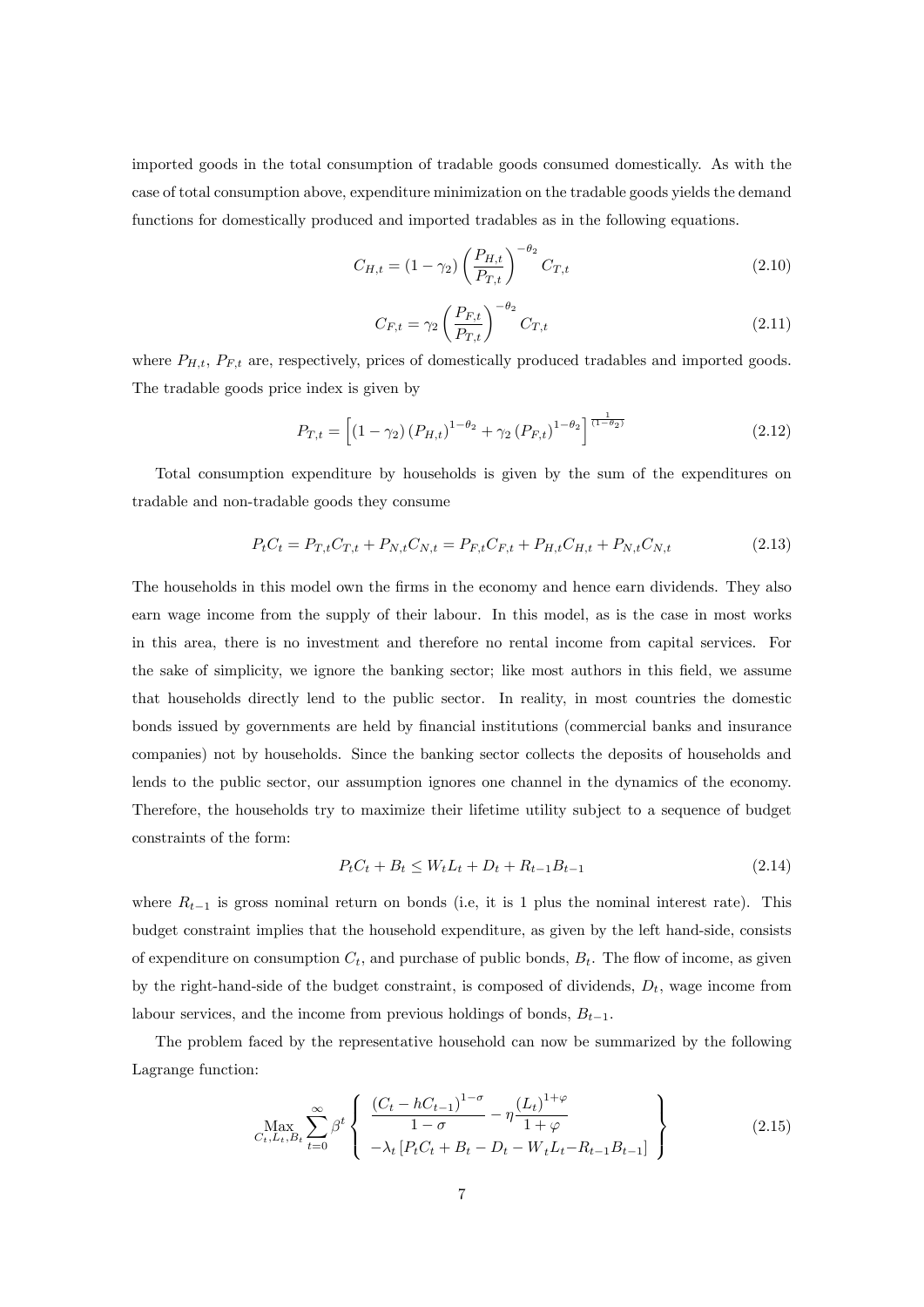The first order conditions of the optimization problem of this household are given by

$$
\left(C_t - hC_{t-1}\right)^{-\sigma} = \lambda_t P_t \tag{2.16}
$$

$$
\eta \left( L_t \right)^{\varphi} = \lambda_t W_t \tag{2.17}
$$

$$
\beta E_t \lambda_{t+1} R_t = \lambda_t \tag{2.18}
$$

Conditions  $(2.16)$  and  $(2.17)$  can be combined to give the marginal rate of substitution between consumption and labour while (2.18) is the famous Euler equation of consumption.

To prepare the model for numerical solution and ease the derivations in subsequent sections, we log-linearize some of the model equations introduced so far. To do so, we need a point around which log-linearization is performed. Hence, we assume that there exists a unique steady-state of the original model economy and replace the model equations by first order Taylor approximation around this steady-state.<sup>2</sup>

The total consumption index in (2.3) can be log-linearized to yield

$$
c_t = (1 - \gamma_1) c_{T,t} + \gamma_1 c_{N,t} \tag{2.19}
$$

Likewise, the log-linearized versions of the overall price index, consumption of tradable goods and price index of tradable goods are given by

$$
p_t = (1 - \gamma_1) p_{T,t} + \gamma_1 p_{N,t} \tag{2.20}
$$

$$
c_{T,t} = (1 - \gamma_2) c_{H,t} + \gamma_2 c_{F,t} \tag{2.21}
$$

$$
p_{T,t} = (1 - \gamma_2) p_{H,t} + \gamma_2 p_{F,t} \tag{2.22}
$$

Further more, the equations of demand for tradable goods, non-tradable goods, domestically produced tradable and imported goods are log-linearized to yield the following:

$$
c_{N,t} = -\theta_1 \left( p_{N,t} - p_t \right) + c_t \tag{2.23}
$$

$$
c_{H,t} = -\theta_2 \left( p_{H,t} - p_{T,t} \right) + c_{T,t} \tag{2.24}
$$

$$
c_{F,t} = -\theta_2 \left( p_{F,t} - p_{T,t} \right) + c_{T,t} \tag{2.25}
$$

The optimality conditions of the representative household in (2.16)-(2.18) can be log-linearized to give the following equations.

$$
\varphi l_t + \frac{\sigma}{1 - h}(c_t - h c_{t-1}) = w_t - p_t \tag{2.26}
$$

$$
c_{t} = \frac{h}{1+h}c_{t-1} + \frac{1}{1+h}E_{t}c_{t+1} - \frac{1-h}{\sigma(1+h)}(r_{t} - E_{t}\pi_{t+1})
$$
\n(2.27)

where  $\pi_{t+1}$  is next period's overall inflation in the economy defined as  $p_{t+1} - p_t$ . These equations (i.e., (2.26) and (2.27)) are the marginal rate of substitution between consumption and labour and the consumption Euler equation of the household in log-linearized form.

<sup>&</sup>lt;sup>2</sup>Note that all lower-cases indicate log-deviation from steady state , i.e.,  $x_t = \ln X_t - \ln \overline{X}$  where  $\overline{X}$  is the steady state value of X.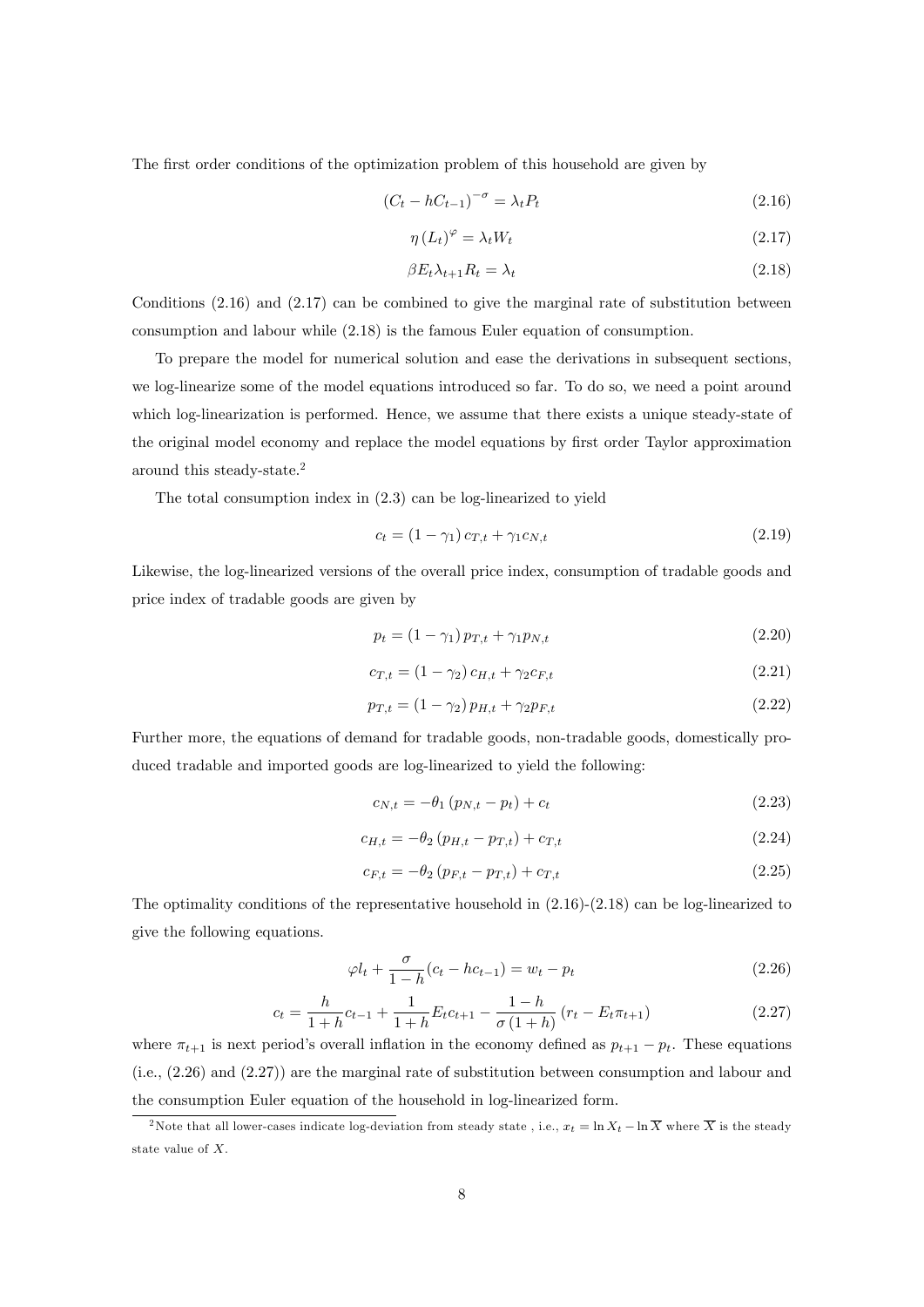## 2.2 The real exchange rate, the terms of trade, and incomplete passthrough

One of the developments in open economy New Keynesian DSGE is the modeling of the deviation of prices from the Law of one price referred to as the Law of one price gap (Monacelli, 2005:1051). The claim is that the domestic market for imported goods is characterized by monopolistic competition where firms have some power on the prices of goods they import and distribute. This market power creates a distortion resulting into a difference between the domestic and foreign prices of imported goods when expressed in terms of the same currency. It is assumed that the Law of one price holds at the border and the distortion comes in as the importing Örms try to exercise their power to derive their optimal price, as will be discussed in section 2.5.2 below. It is this distortion that is referred to as the Law of one price gap. In simple words, the Law of one price gap means that the Law of one price fails to hold. This Law of one price gap is given by the ratio of the foreign price index in terms of domestic currency to the domestic currency price of imports

$$
\Psi_t = \frac{\varepsilon_t P_t^*}{P_{F,t}}\tag{2.28}
$$

where  $\varepsilon_t$  and  $P_t^*$  are the nominal exchange rate and the price index of the rest of the world, respectively. The nominal exchange rate is defined as the domestic currency price of a unit of foreign currency.  $P_{F,t}$  is the average price of imported goods in terms of domestic currency. Note that if the law of one price holds  $\Psi_t$  is identically equal to unity. It is also worth mentioning that, throughout this paper, we assume that the Law of One Price holds for exports. This is reasonable assumption given the export structure of SSA economies and their share in international markets. Both features imply that these economies are price takers in iternational markets for their exports.

The real exchange rate is given as the ratio of the price index of the rest of the world (in terms of domestic currency) to the domestic price index:

$$
Q_t = \frac{\varepsilon_t P_t^*}{P_t} \tag{2.29}
$$

Another important relationship is the terms of trade of the domestic economy which measures the competitiveness of the economy. The terms of trade of the domestic economy is defined as the export price (price of domestically produced tradable goods) relative to the domestic currency price of imports.

$$
V_t = \frac{P_{H,t}}{P_{F,t}}\tag{2.30}
$$

Hence, increasing terms of trade indicates improvement of the competitiveness of the economy in the international market.

We can derive some links between these quantities that are of use in the following sections. Log-linearizing (2.28) around symmetric steady-state (simultaneous steady-state at both domestic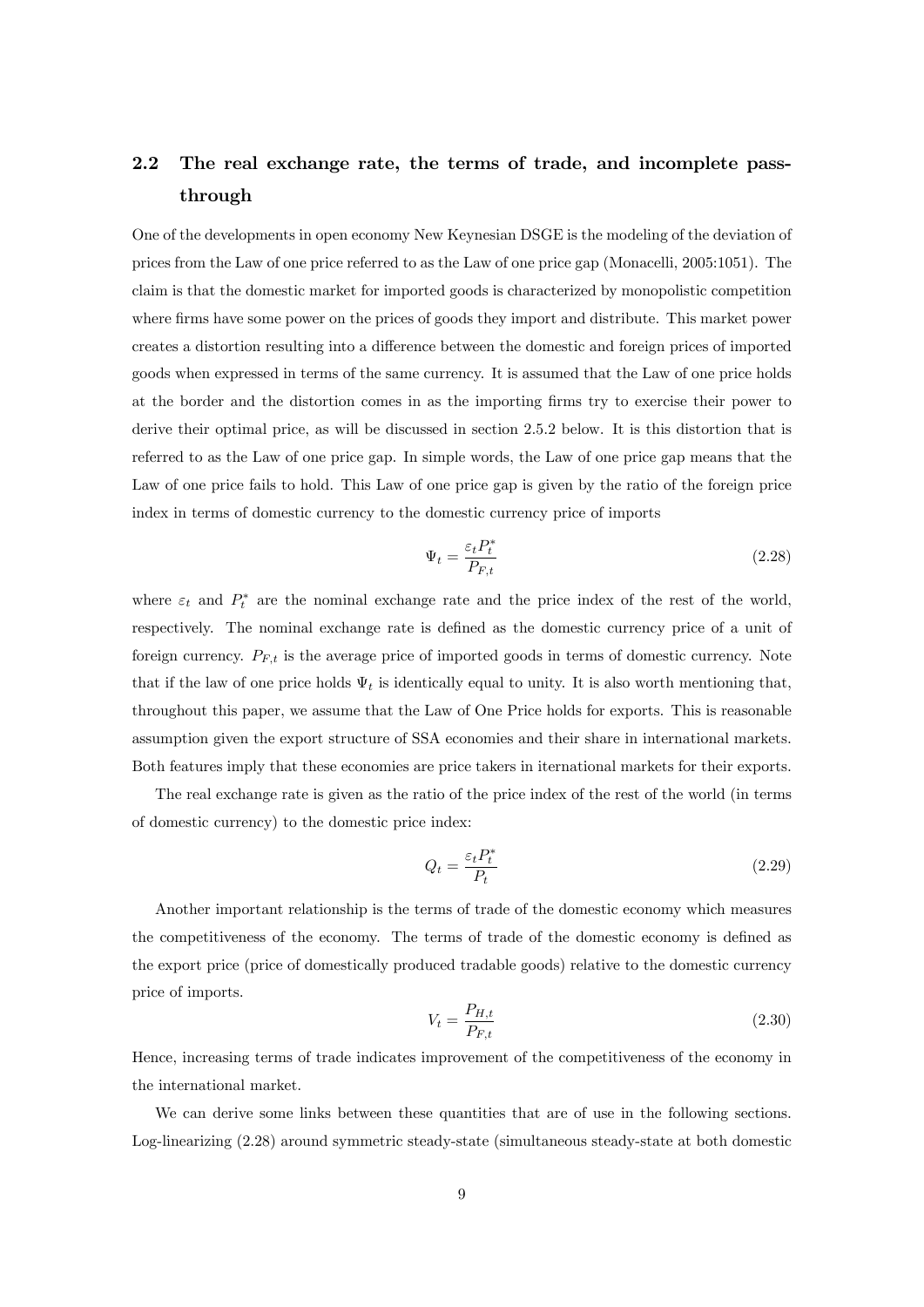economy and the economy of the rest of the world) and subtracting one period lag we obtain the equation of the evolution of the Law of one price gap

$$
\psi_t - \psi_{t-1} = e_t - e_{t-1} + \pi_t^* - \pi_{F,t}
$$
\n(2.31)

Similarly, log-linearizing (2.29) yields

$$
q_t = e_t + p_t^* - p_t \t\t(2.32)
$$

Replacing  $p_t$  by (2.20) and using the Law of one price gap (in log-linearized form) to replace  $e_t+p_t^*$ , the log-linearized equation of the real exchange rate can be written as

$$
q_t = \psi_t + p_{F,t} - (1 - \gamma_1) p_{T,t} - \gamma_1 p_{N,t} = e_t + p_t^* - p_{T,t} + \gamma_1 p_{T,t} - \gamma_1 p_{N,t}
$$

Again replacing  $p_{T,t}$  by (2.22) we have

$$
q_t = \psi_t + p_{F,t} - [(1 - \gamma_2)p_{H,t} + \gamma_2 p_{F,t}] + \gamma_1 [(1 - \gamma_2)p_{H,t} + \gamma_2 p_{F,t}] - \gamma_1 p_{N,t}
$$

Employing the definition of the terms of trade (in log-linearized form) we obtain the following log-linearized equation of the real exchange rate:

$$
q_t = \psi_t - (1 - \gamma_2 (1 - \gamma_1)) v_t - \gamma_1 (p_{N,t} - p_{H,t})
$$
\n(2.33)

This implies that the percentage deviation of the real exchange rate from its steady state value depends on three factors. These are the deviation of the law of one price gap from its steady state, the deviation of the terms of trade from its steady state and the relative deviations of the prices of domestically produced tradable and non-tradable goods. The deviation of the Law of one price gap from its steady state depends on three factors - the nominal exchange rate, the foreign price index, and the price index of imports. Likewise, the deviation of terms of trade from its steady state depends on the relative deviations of prices of imports and prices of domestically produced tradable goods.<sup>3</sup>

From  $(2.32)$  above we can also derive the equation showing the evolution of nominal exchange rate by subtracting the lags of the variables involved

$$
e_t = e_{t-1} + q_t - q_{t-1} - \pi_t^* + \pi_t \tag{2.34}
$$

which shows that the nominal exchange rate appreciates with foreign inflation and depreciates with local inflation.

 $3$ Note that in Matheson (2010) this last relationship in (2.33) is unjustifiably missing - in his paper there is only the deviation of the non-tradable goods price index from its steady state.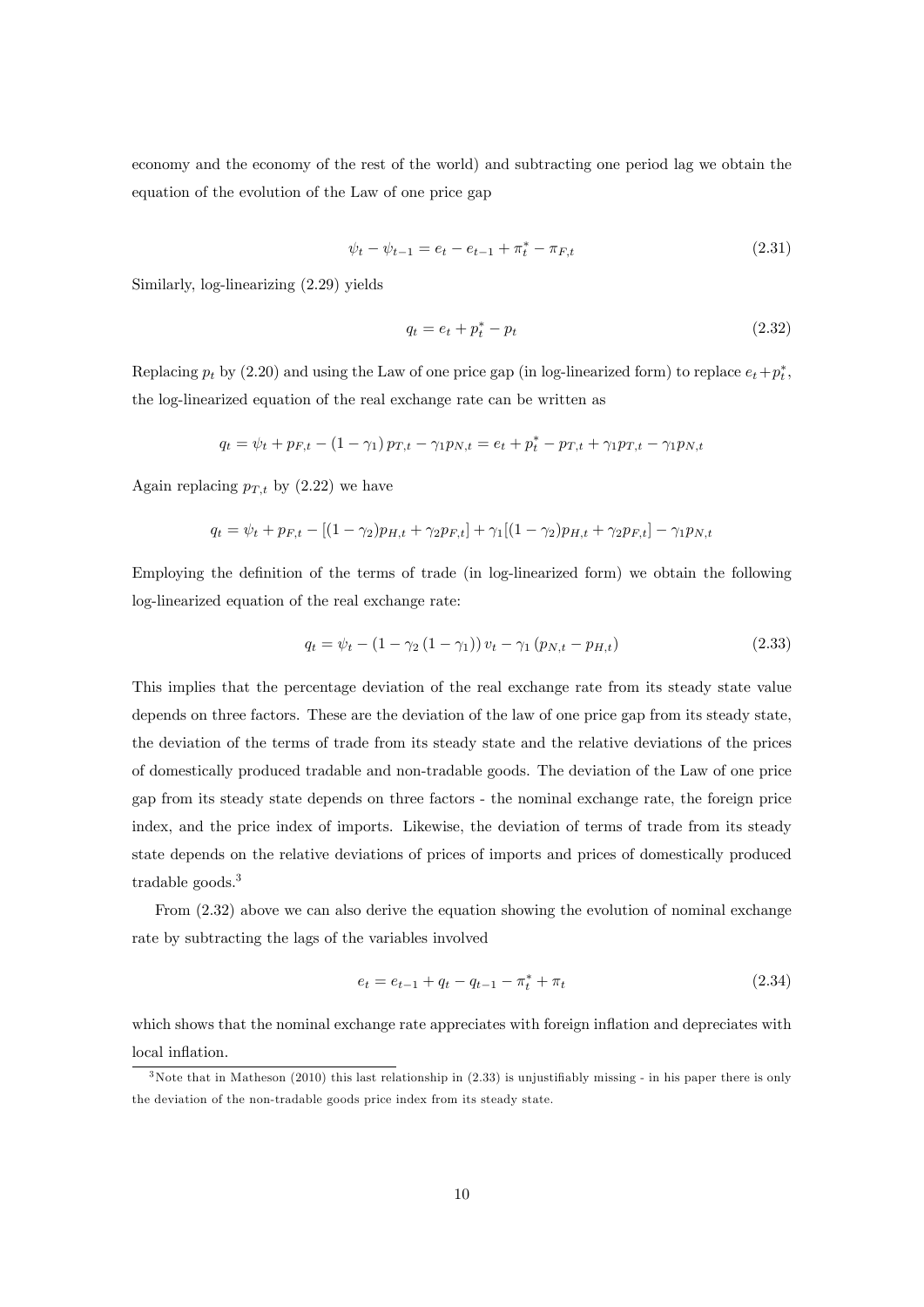#### 2.3 International risk sharing and the uncoverd interest parity condition

One of the assumptions made in the open economy models is that economic agents have access to the complete set of internationally traded securities. Hence, according to this assumption, there is international risk sharing. This assumption plays an important role in linking domestic consumption with that of the rest of the world and is a necessary condition to establish the stationarity of the model. This assumption is very bold and unrealistic to make for low income economies. However, we defer the modification of this assumption to subsequent work for two reasons. First, the main aim of this paper is to assess whether the introduction of the foreign exchange constraint in the production process gives different dynamics of macroeconomic variables than the standard model. Since the assumption of international risk sharing is employed in the standard models, comparison of results will be easier if this assumption is maintained. Second, the alternative to this assumption is to assume that economic agents face incomplete asset markets. One such assumption is to introduce debt-elastic interest rate premium where the interest rate faced by domestic economic agents increases with the net debt owed by a country (see, for example, Eicher, et al (2008)). Schmitt-Grohe and Uribe (2003:165) have shown, however, that various models with complete and incomplete asset markets yield "identical dynamics at business cycle frequenciesî. Hence, according to Schmitt-Grohe and Uribe (2003) the choice of one variant over the other is merely computational convenience.

As mentioned earlier, the assumption of international risk sharing links domestic consumption with the consumption level of the rest of the world. This link between domestic consumption and that of the rest of the world can be derived using the consumption Euler equation derived for the domestic households in (2.27) which can be rewritten as

$$
\beta E_t \frac{\lambda_{t+1}}{\lambda_t} = \frac{1}{R_t}
$$
 implies that 
$$
\beta E_t \frac{(C_{t+1} - hC_t)^{-\sigma}}{(C_t - hC_{t-1})^{-\sigma}} \frac{P_t}{P_{t+1}} = \frac{1}{R_t}
$$

Since agents in the rest of the world have access to the same set of bonds, their Euler equation can also be given by the following equation (assuming that agents in the domestic economy and the rest of the world have the same preferences)

$$
\beta E_t \frac{\left(C_{t+1}^* - hC_t^*\right)^{-\sigma}}{\left(C_t^* - hC_{t-1}^*\right)^{-\sigma}} \frac{\varepsilon_t P_t^*}{\varepsilon_{t+1} P_{t+1}^*} = \frac{1}{R_t} \tag{2.35}
$$

This implies that

$$
\beta E_t \frac{(C_{t+1} - hC_t)^{-\sigma}}{(C_t - hC_{t-1})^{-\sigma}} \frac{P_t}{P_{t+1}} = \beta E_t \frac{(C_{t+1}^* - hC_t^*)^{-\sigma}}{(C_t^* - hC_{t-1}^*)^{-\sigma}} \frac{\varepsilon_t P_t^*}{\varepsilon_{t+1} P_{t+1}^*}
$$

$$
(C_t - hC_{t-1}) = E_t \frac{(C_{t+1} - hC_t)}{P_{t+1}^* - P_{t-1}^*} Q_t^{\frac{1}{\sigma}} (C_t^* - hC_{t-1}^*)
$$
(2.36)

or

$$
t_{t-1} = E_t \frac{1}{Q_{t+1}^{\frac{1}{\sigma}} \left(C_{t+1}^* - hC_t^*\right)} Q_t^{\sigma} \left(C_t - hC_{t-1}\right)
$$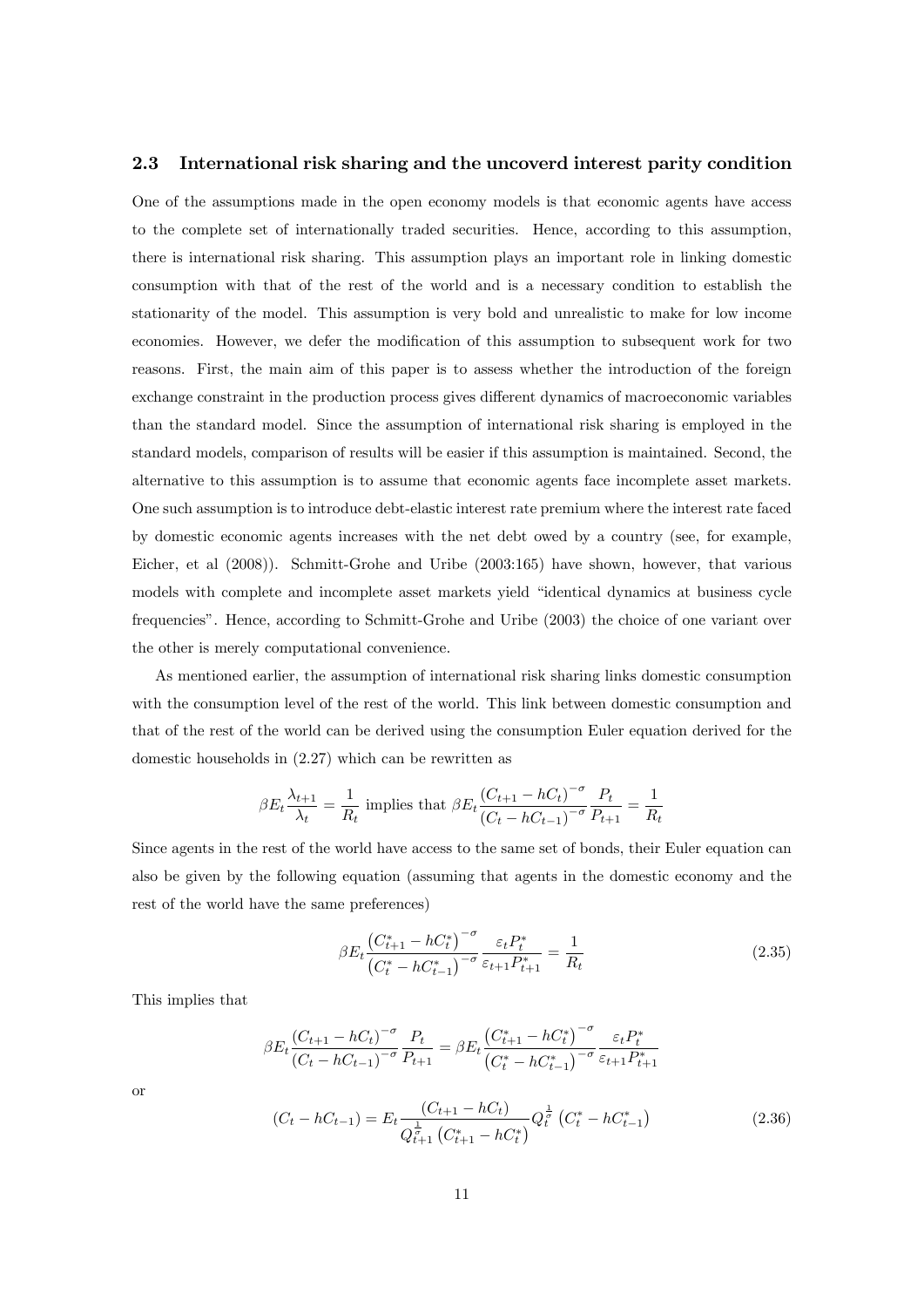In equilibrium, according to Gali and Monacelli (2005), the following must hold

$$
(C_t - hC_{t-1}) = \chi Q_t^{\frac{1}{\sigma}} \left( C_t^* - hC_{t-1}^* \right) \tag{2.37}
$$

for all t.  $\chi$  is a constant that depends on the relative initial conditions in asset holdings. For future reference, log-linearizing (2.37) around a symmetric steady-state, and assuming that  $c_t^* = y_t^*$ (because the rest of the world is large economy rlative to the domestic economy, import or export of the domestic economy is negligible and one can safely assume the rest of the world as a closed economy when modeling the small open economy), we obtain

$$
c_t - hc_{t-1} = c_t^* - hc_{t-1}^* + \frac{(1-h)}{\sigma}q_t = y_t^* - hy_{t-1}^* + \frac{(1-h)}{\sigma}q_t
$$
\n(2.38)

The assumption of complete asset markets allows to derive the link between the domestic and foreign interest rates through the uncovered interest parity condition. Assuming, as before, that domestic and foreign economic agents have the same preferences, the consumption Euler equation of the rest of the world can be given by

$$
\beta E_t \frac{\left(C_{t+1}^* - hC_t^*\right)^{-\sigma}}{\left(C_t^* - hC_{t-1}^*\right)^{-\sigma}} \frac{P_t^*}{P_{t+1}^*} = \frac{1}{R_t^*}
$$
\n(2.39)

Log-linearizing around a steady-state gives

$$
\frac{\sigma}{1-h}[(E_t c_{t+1}^* - h c_t^*) - (c_t^* - h c_{t-1}^*)] = (r^* - E_t \pi_{t+1}^*)
$$
\n(2.40)

The same relationship can be derived for domestic households from the Euler equation in (2.26) as

$$
\frac{\sigma}{1-h}[(E_t c_{t+1} - h c_t) - (c_t - h c_{t-1})] = (r - E_t \pi_{t+1})
$$
\n(2.41)

Subtracting  $(2.40)$  from  $(2.41)$  and using  $(2.38)$  and the definition of real exchange rate gives

$$
(r - E_t \pi_{t+1}) - (r^* - E_t \pi_{t+1}^*)
$$
  
=  $\frac{\sigma}{(1-h)} [(E_t c_{t+1} - h c_t) - (c_t - h c_{t-1}) - (E_t c_{t+1}^* - h c_t^*) - (c_t^* - h c_{t-1}^*)]$   
=  $(E_t q_{t+1} - q_t)$   
 $r - r^* = E_t q_{t+1} - E_t p_{t+1}^* + E_t p_{t+1} - (q_t - p_t^* + p_t)$   
 $E_t q_{t+1} = q_t + r - r^* + E_t \pi_{t+1}^* - E_t \pi_{t+1}$ 

or

$$
E_t e_{t+1} = e_t + r - r^*
$$
\n(2.42)

This equation shows that expected rate of appreciation/depreciation of the domestic currency is determined by the difference between the nominal interest rates of domestic economy and that of the rest of the world. With this we turn to the production side of the economy.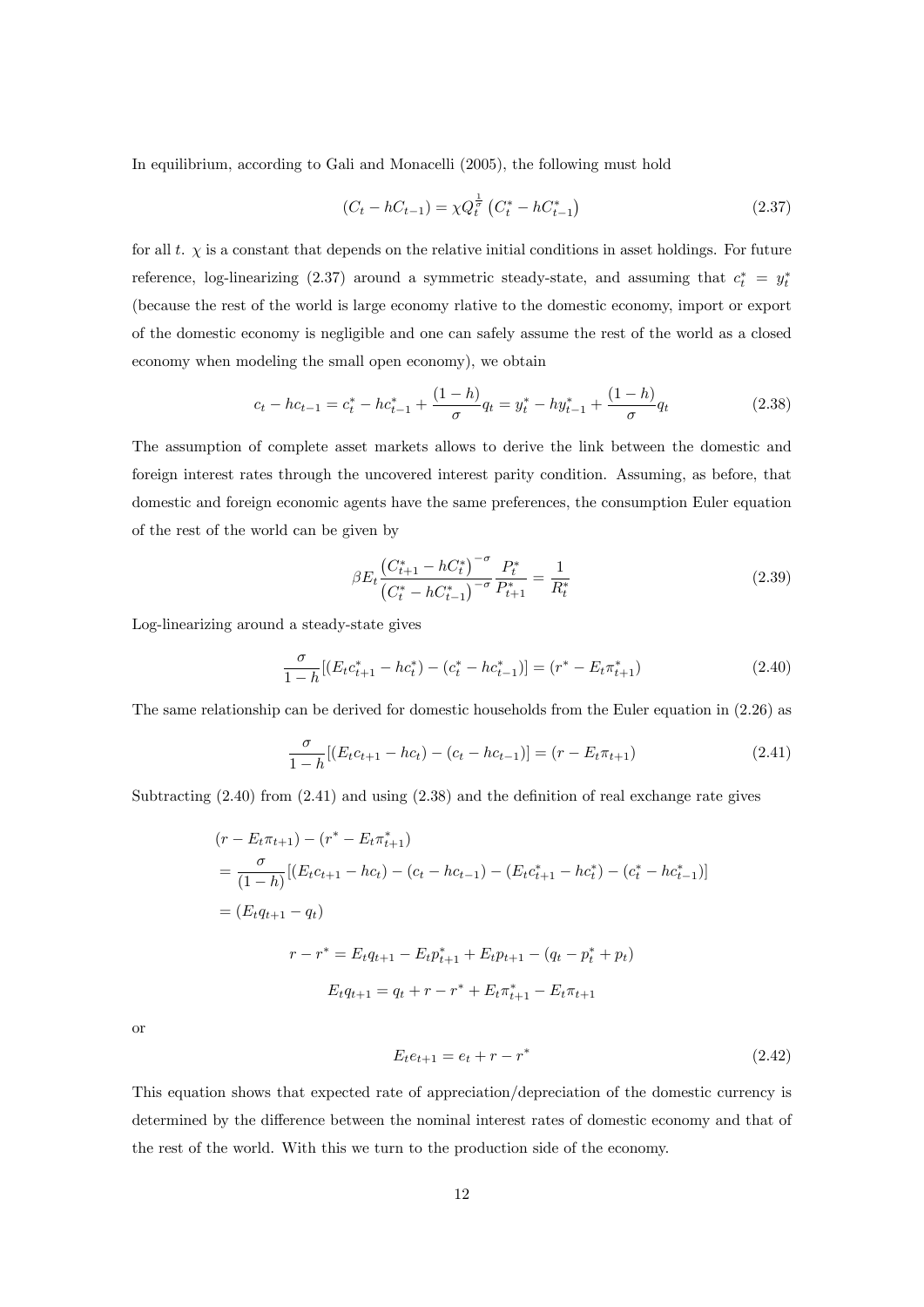#### 2.4 Firms

The economy produces two types of commodities where one type of commodity is a tradable product and the other a non-tradable commodity. But unlike the standard model we explicitly model the importance of foreign exchange in the production of the non-tradable commodity. As discussed in the previous section, this argument is in line with the literature that reports production in developing countries is highly dependent on the capacity of the economies to import intermediate inputs and capital. To this effect, we introduce the availability of foreign exchange as an additional constraint faced by firms, as in the CIA type framework where the import of intermediate inputs that determine production is constrained by the availability of foreign exchange. The tradable goods are primary or semi-processed commodities produced by a continuum of identical monopolistically competitive Örms using capital, labour and land (natural resources). Likewise, non-tradable goods are produced by a continuum of identical monopolistically competitive firms that use capital, labour and intermediate inputs. This specification is identical to that of Kose (2002) and Kose and Reizman (2001) discussed in the earlier sections of this paper. The main difference in our model is that we introduce a constraint specifying that the supply of intermediate goods that determine production of non-traded goods depends on the availability of foreign exchange, which in turn depends on the export earnings of the country and its access to international financial/asset markets. For simplicity, we assume that capital and labour are homogenous and there is free mobility of both inputs in the economy. This implies that we have the same wage and rental rate of capital in both tradable and non-tradable sectors.

#### 2.4.1 Production of tradable goods

As discussed above, firms producing tradable goods use labour  $L$ , capital  $K$ , and land (natural resource) N to produce tradable goods. However, capital does not appear in our model for the sake of simplicity and following the tradition of the New Keynesian DSGE models. This tradition of ignoring capital when dealing with short-run fluctuations is based on empirical evidence. That is, studies show that the endogenous variation of the capital stock has little relationship with output variations at business cycle frequencies (McCallum and Nelson, 1999 cited in Walsh, 2010). In addition, assuming that the total size/quantity of land/natural resources is fixed and fully employed, we ignore it, too, in the production function.

Hence, assuming a linear technology, the firms in the tradable sector have the following production function

$$
Y_{H,t} = Z_{H,t} L_{H,t} \tag{2.43}
$$

 $Z_{H,t}$  represents total factor productivity the logarithm of which is assumed to follow a first-order autoregressive process as follows: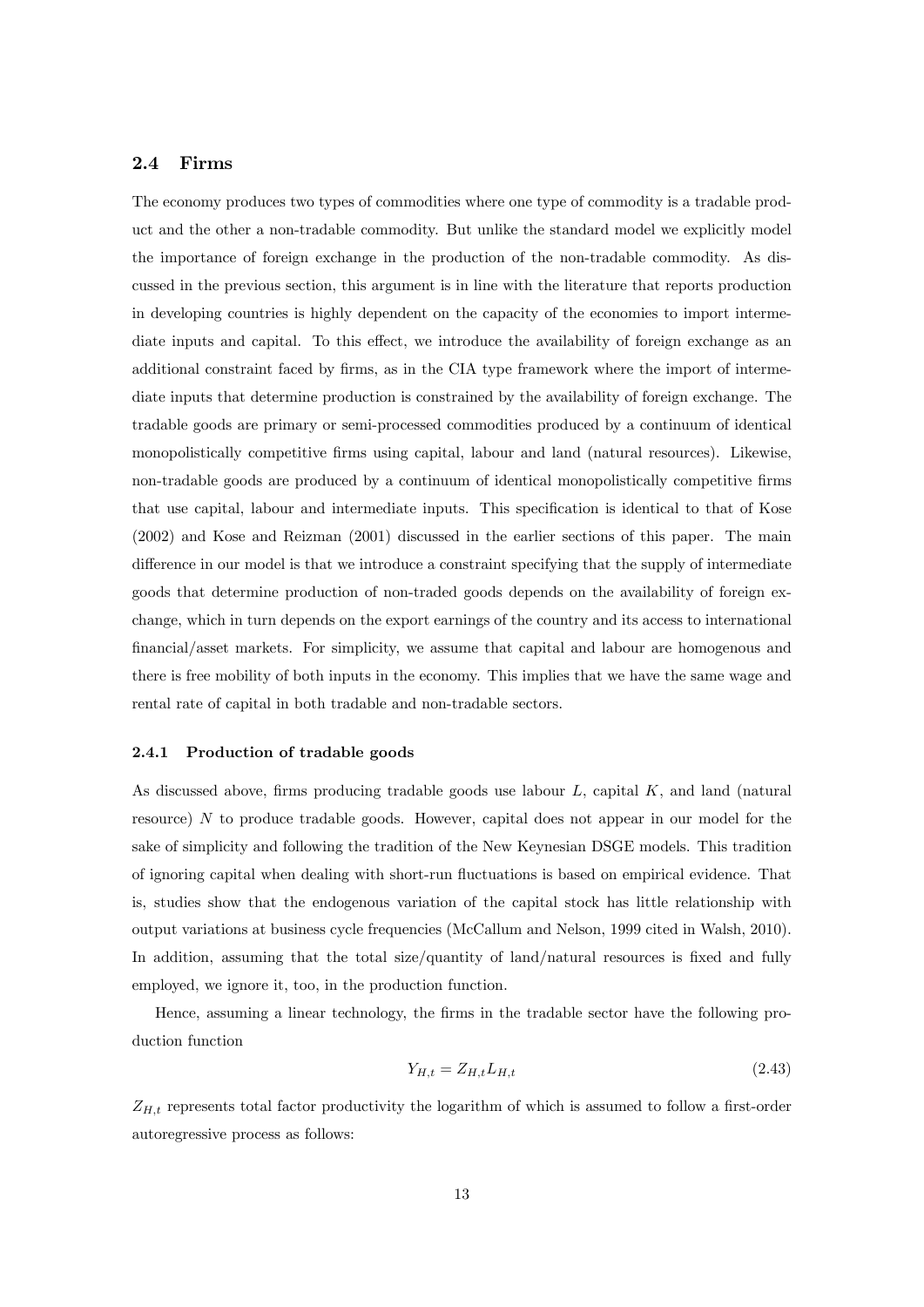$$
\ln Z_{H,t} = \rho_H \ln Z_{H,t-1} + \epsilon_{H,t}, \ 0 < \rho_H < 1. \tag{2.44}
$$

where  $\epsilon_{H,t}$  is an i.i.d normal error term with zero mean and a standard deviation of  $\sigma_{\epsilon H}$ .

The objective of a representative firm in this sector can be given as minimizing the cost of production given the production level:

$$
\mathbf{Min}_{L_{H,t}} \frac{W_t L_{H,t}}{P_{H,t}} \text{ s.t } Y_{H,t} = Z_{H,t} L_{H,t} \tag{2.45}
$$

The first order condition of the problem yields the expression for the marginal cost of firms producing domestic tradable goods:

$$
MC_{H,t} = \frac{W_t}{P_{H,t} Z_{H,t}}
$$

which can be log-linearized to give

$$
mc_{H,t} = w_t - p_{H,t} - z_{H,t}
$$
\n(2.46)

Subtracting and adding  $p_t$  to the right hand side of  $(2.46)$  above and using  $(2.26)$  we obtain

$$
mc_{H,t} = \varphi l_t + \frac{\sigma}{1-h}(c_t - hc_{t-1}) - z_{H,t} + p_t - p_{H,t}
$$

Using the fact that  $p_t = (1 - \gamma_1) p_{T,t} + \gamma_t p_{N,t}$  and  $p_{T,t} = (1 - \gamma_2) p_{H,t} + \gamma_2 p_{F,t}$  the log-linearized real marginal cost of firms in the tradable goods sector is given by

$$
mc_{H,t} = \varphi l_t + \frac{\sigma}{1-h}(c_t - hc_{t-1}) - z_{H,t} - \gamma_2(1-\gamma_1)v_t + \gamma_1(p_{N,t} - p_{H,t})
$$
(2.47)

This implies that in an open economy the marginal cost is influenced by more factors. In addition to the cost of inputs and level of productivity, as in the closed economy, the marginal cost in the domestic tradable sector is determined by the terms of trade of the economy and the price differential between tradable and non-tradable sectors.

#### 2.4.2 Production of non-tradable goods

The firms in this sector employ labour  $L$ , capital  $K$  and imported intermediate inputs,  $M$ , to produce non-tradable goods that are consumed domestically. The production function is a simple Cobb-Douglas type with constant returns to scale with respect to all three inputs but decreasing returns with respect to increases in any two of the inputs:

$$
Y_{N,t} = Z_{N,t} L_{N,t}^{\alpha_1} M_t^{\alpha_2} K^{\alpha_3}, \quad (\alpha_1 \ge 0, \alpha_2 \ge 0, \alpha_3 \ge 0, \alpha_1 + \alpha_2 + \alpha_3 = 1)
$$
\n(2.48)

where  $Y_{N,t}$  denotes the output level of the non-tradable goods and  $Z_{N,t}$  is total factor productivity in the non-tradable goods sector of the economy. Again for the reasons discussed before, we ignore the capital stock (i.e., equate the capital stock to unity). As in the tradable goods sector, we assume that the total factor productivity follows a first-order autoregressive process in logs.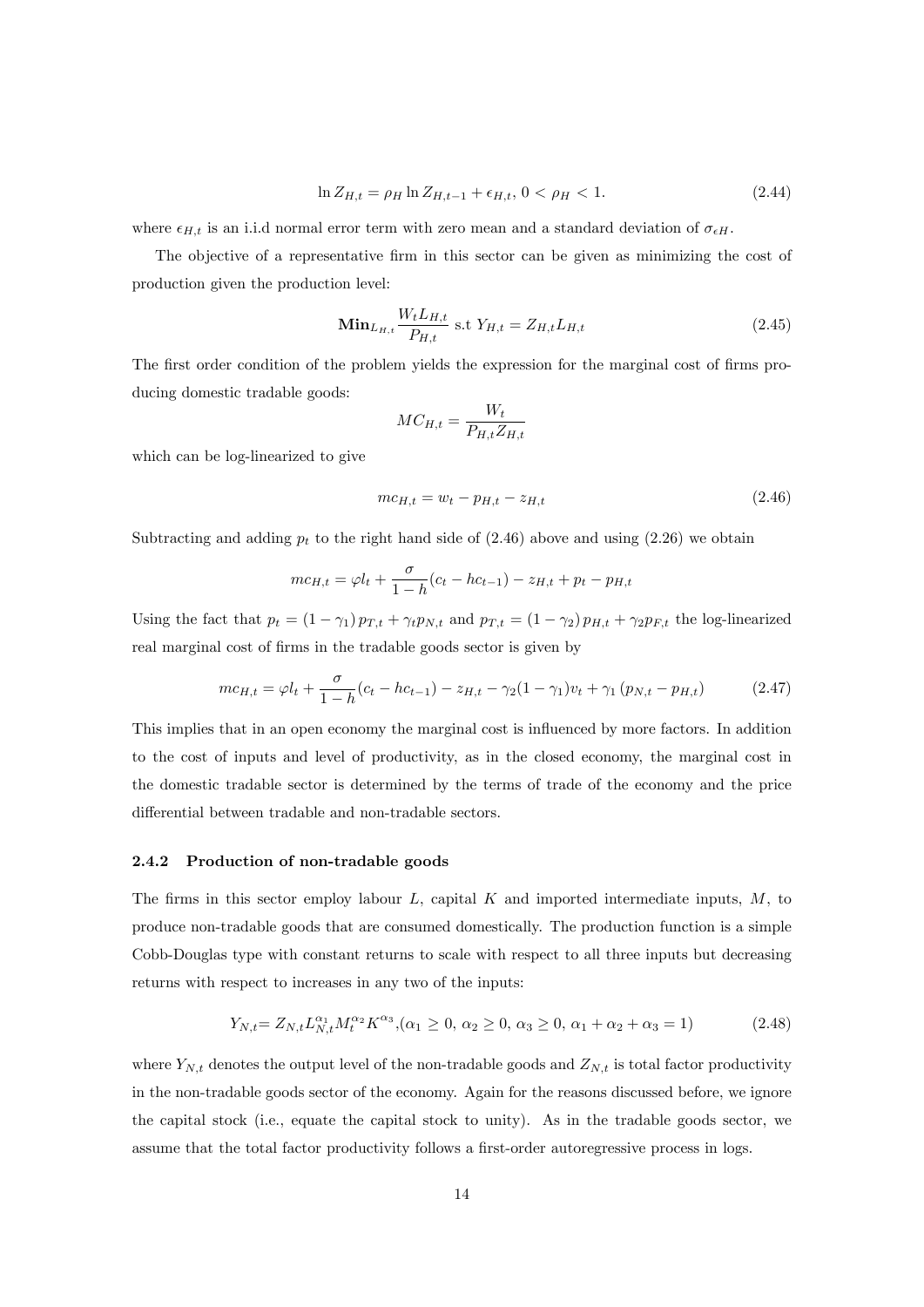$$
\ln Z_{N,t} = \rho_N \ln Z_{T,t-1} + \epsilon_{N,t}, \ 0 < \rho_N < 1. \tag{2.49}
$$

where again  $\epsilon_{N,t}$  is an i.i.d error term with zero mean and standard deviation of  $\sigma_{\epsilon N}$ .

As discussed repeatedly in the previous sections, in this economy firms in the non-tradable sector face a foreign exchange constraint for the purchase of intermediate inputs. We introduce this constraint as

$$
\frac{P_{F,t}M_t}{\varepsilon_t} \le \Omega_t \tag{2.50}
$$

where  $P_{F,t}$ ,  $M_t$ ,  $\varepsilon_t$  are the average price level of imported goods in terms of domestic currency, imported intermediate inputs, and the nominal exchange rate, respectively, as defined in the previous sections.  $\Omega_t$  denotes the quantity of foreign exchange available at the beginning of period t to import intermediate inputs for production during that period. This stock of foreign exchange, in turn, evolves according to the following equation of motion:

$$
\Omega_t = \Omega_{t-1} + P_{X,t-1}X_{t-1} + F_{t-1} + A_{t-1} + REM_{t-1}
$$

$$
-\left(1 + r_{t-2}^* + \xi\left(\frac{F_{t-2}}{P_{t-2}K_{t-2}}\right)\right)F_{t-2} - \frac{P_{F,t-1}}{e_{t-1}}\left(C_{F,t-1} + M_{t-1}\right) \tag{2.51}
$$

where  $X_t$  and  $P_{X,t}$  are export and foreign currency price of export, respectively, while  $F$ ,  $A$ , and  $REM$  are, respectively, foreign loan, foreign aid and remittances.  $r^*$  is the foreign nominal interest rate,  $\xi$  captures the risk perception of foreigners about the domestic economy, and  $K$  is the capital stock of the domestic economy. Note that this equation indicates that the domestic economy faces higher cost of borrowing as the risk perception increases and/or the debt capital stock ratio increases (Eicher, et al 2008).

Since the novelty of this study lies in the introduction of foreign exchange constraint (2.50), it is imperative to discuss the processes that determine this constraint in some detail. As indicated in (2.50), the amount of intermediate inputs that Örms can employ during a given period, expressed in foreign currency, is determined by the amount of foreign currency available at the beginning of the period. The stock of foreign currency available, in turn, is the result of many endogenous and exogenous events that took place in the previous period and beyond, as expressed in (2.51). Factors that affect the availability of this foreign exchange positively include the previous period's inflow of foreign exchange from export revenue,  $P_{X,t-1}X_{t-1}$ , foreign loan,  $F_{t-1}$ , official development assistance or foreign aid,  $A_{t-1}$ , remittances,  $REM_{t-1}$ , and the stock of foreign exchange available at the beginning of previous period which itself is the result of the interplay of the same factors in the past. On the other hand, repayment of the principal, interest and premium on foreign debt and import of consumption goods and intermediate inputs during the previous period negatively affect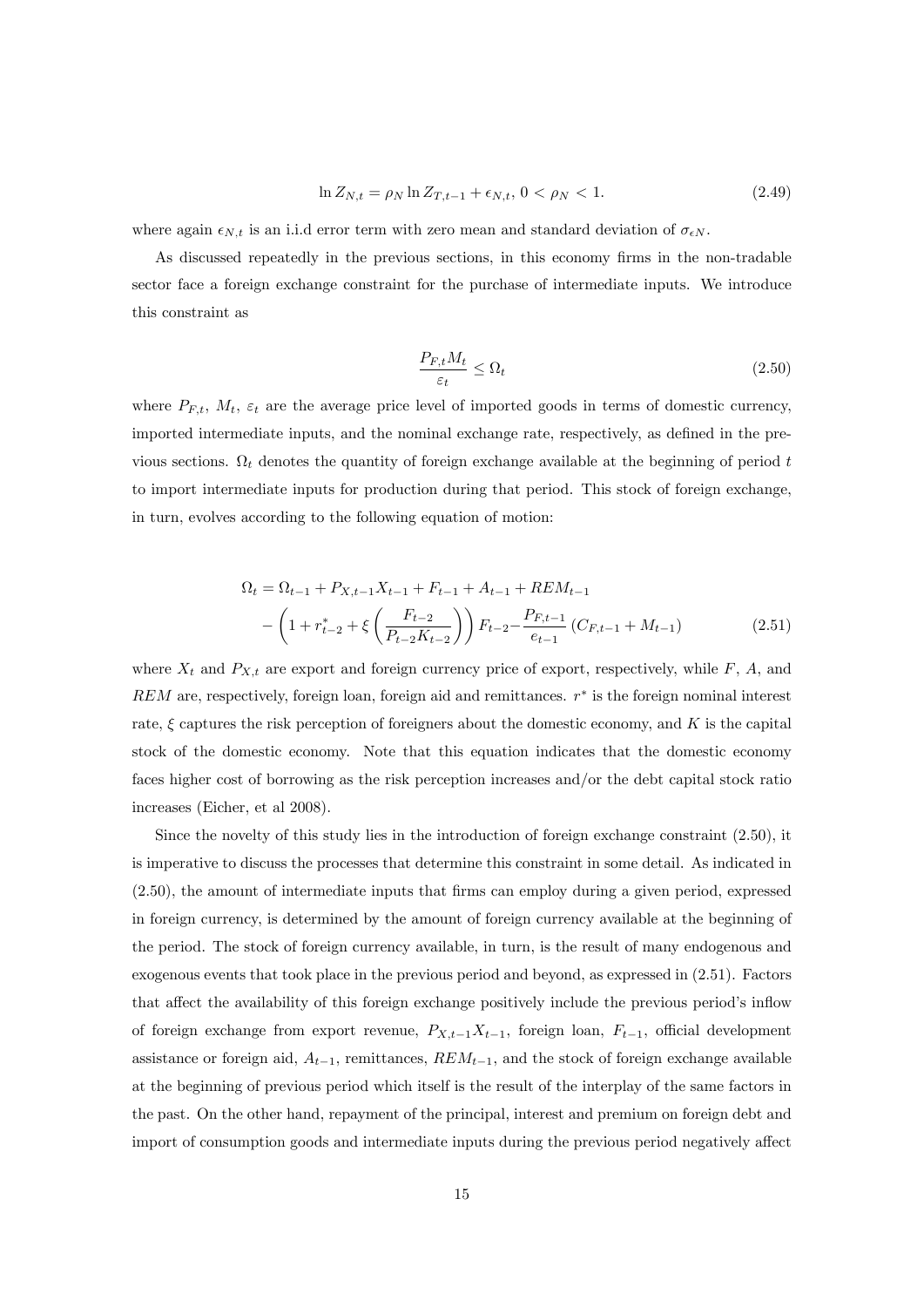the quantity available for the current period. In general, poor performance of the external sector of the economy in the previous period, and periods before, affects the performance of the economy during the current period as well as in future periods. This substantiates our argument in previous sections that incorporating the availability of foreign exchange when modeling the macroeconomy of low income countries enriches the dynamics.

However, employing  $(2.51)$  poses some analytical difficulty in the process of log-linearizing the model for numerical solution. That is, in order to loglinearize (2.51) we need to obtain the steady state ratios of all the arguments to the stock of foreign exchange  $(\Omega_t)$ . This can be done when modeling a specific economy instead of the general case analysed in this paper. Therefore, for the sake of analytical convenience, we assume that at time  $t$  the quantity of foreign exchange available for the importers of intermediate inputs is a certain proportion of the export earnings of the economy. That is, in each period the central bank sells some proportion of foreign currency inflows to firms importing intermediate inputs. Assuming that the foreign exchange constraint is binding, the relationship between import of intermediate inputs and export earnings can be approximated as

$$
\frac{P_{F,t}M_t}{\varepsilon_t} = \Omega_t = \vartheta P_{x,t} X_t = \vartheta P_t^* C_{H,t}^* \tag{2.52}
$$

where  $\vartheta$ , is some constant,  $P_t^*$  overall price index of the rest of the world and  $C_{H,t}^*$  is consumption by the rest of the world of domestically produced tradable goods (exports). We believe that this assumption simplifies the analysis and does not change the dynamics of the model significantly<sup>4</sup>. Again for future reference, log-linearizing (2.52) around a steady state yields

$$
m_t = e_t + p_t^* - p_{F,t} + c_{H,t}^* = \psi_t + c_{H,t}^* \tag{2.53}
$$

As can be seen from the discussions in the next section,  $c_{H,t}^*$  is a function of the terms of trade of the domestic economy, the real exchange rate, foreign income, and the price differential between the tradable and non-tradable sectors of the domestic economy. This implies that the availability of foreign exchange or the imported intermediate input depends on the performance of the economy of the rest of the world (as reflected in foreign income) and the competitiveness of the domestic economy.

 $^{4}$ It is important to admit that incorporating  $(2.51)$  in stead of  $(2.52)$  will have additional benefits as it captures almost all sources of financial shock that low income countries face. In an event of financial crisis, like the recent meltdown, countries face lower inflow of official development assistance, remittances, and face difficulty accessing foreign loan which reinforeces the impact of a crisis on their economic activity. The worsening economic activity, in turn, lowers the ability of the country to service its debt which leads to increasing interest rate and risk premium on new loans. Specifying the components of  $(2.51)$  captures all these effects and links them to production. However, as discussed in the text employing (2.51) directly requires obtaining the steady state ratios of all the arguments to the stock of foreign exchange  $(\Omega_t)$  in order to log-linearize the model. For the purpose of this paper, however, the simplification is appropriate.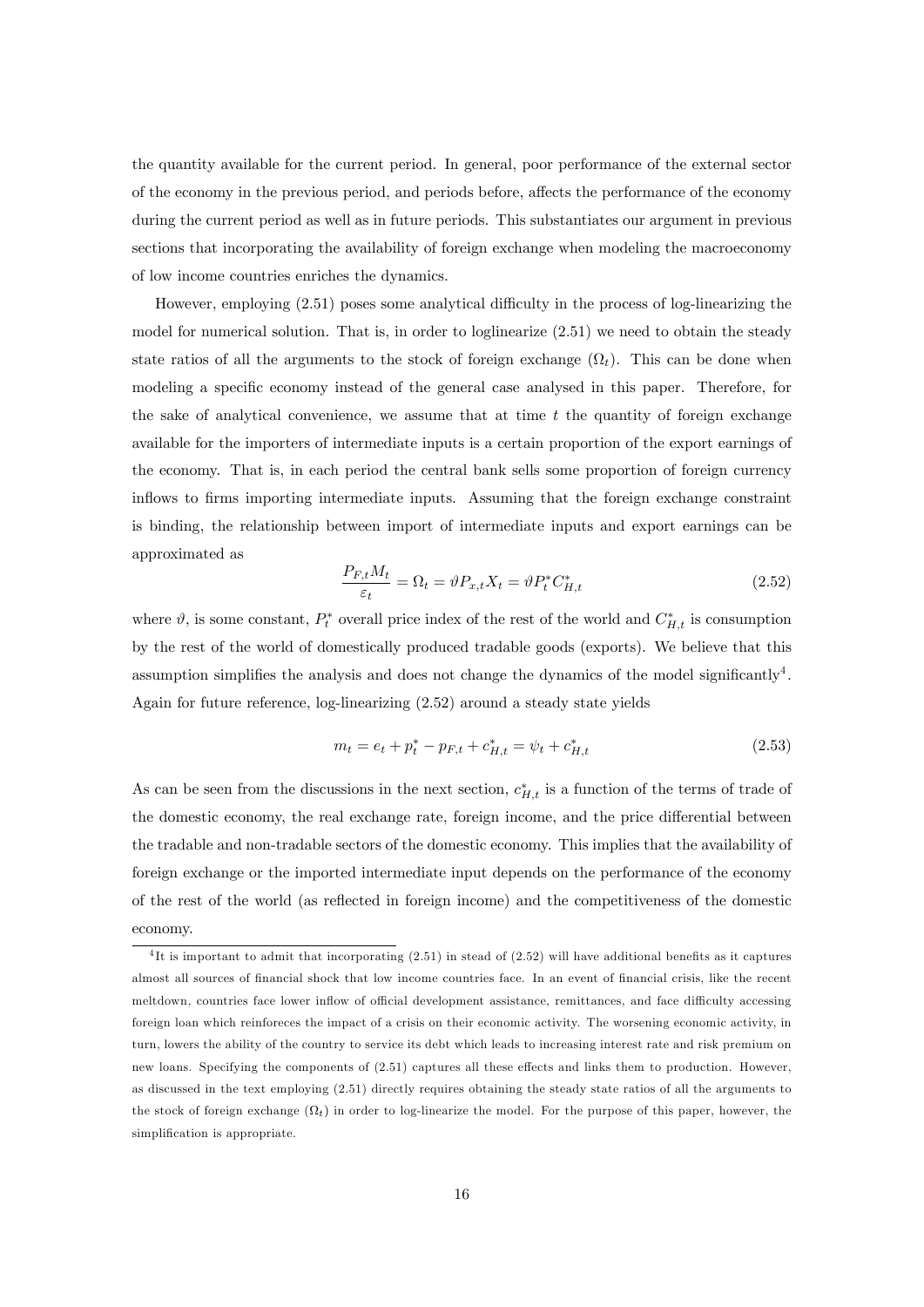The objective of a representative firm in this sector can be given as minimizing the cost of production given the production level:

$$
\mathbf{Min}_{L_{N,t},M_t} W_t L_{N,t} + P_{F,t} M_t \text{ s.t } Y_{N,t} = Z_{N,t} L_{N,t}^{\alpha_1} M_t^{\alpha_2} \tag{2.54}
$$

Solving this problem for  $L_{N,t}$  and  $M_t$  we obtain the conditional demand functions for these inputs from which the real total cost as a function of input prices, output price, total factor productivity and output can be derived. From the total cost, the marginal cost (in real terms) is derived as

$$
MC_{N,t} = \frac{1}{\alpha_1 + \alpha_2} \left[ \left( \frac{\alpha_2}{\alpha_1} \right)^{\frac{\alpha_1}{\alpha_1 + \xi \alpha_2}} + \left( \frac{\alpha_2}{\alpha_1} \right)^{\frac{-\alpha_2}{\alpha_1 + \xi \alpha_2}} \right] \left( \frac{W_t L_{N,t}}{P_{N,t} Y_{N,t}} \right)^{\frac{\alpha_1}{\alpha_1 + \alpha_2}} \left( \frac{P_{F,t} M_t}{P_{N,t} Y_{N,t}} \right)^{\frac{\alpha_2}{\alpha_1 + \alpha_2}} \tag{2.55}
$$

which can be log-linearized to yield

$$
mc_{N,t} = \frac{1}{\alpha_1 + \alpha_2} [\alpha_1 (w_t + l_{N,t} - p_{N,t} - y_{N,t}) + \alpha_2 (p_{F,t} + m_t - p_{N,t} - y_{N,t})]
$$

As with the tradable goods sector adding and subtracting  $p_t$  and  $p_{H,t}$  to the two terms in the right hand side of the above equation and using the log-linearized marginal rate of substitution between consumption and labour supply we obtain

$$
mc_{N,t} = \frac{1}{\alpha_1 + \alpha_2} [y_{N,t} - z_{N,t} - \alpha_2 m_t + \alpha_1 \left( \varphi l_t + \frac{\sigma}{1 - h} (c_t - h c_{t-1}) - y_{N,t} - \gamma_2 (1 - \gamma_1) v_t + (\gamma_1 - 1) (p_{N,t} - p_{H,t}) \right) + \alpha_2 (m_t - v_t - y_{N,t} - (p_{N,t} - p_{H,t}))]
$$
(2.56)

The above expression indicates that the marginal cost in the non-tradable sector is driven positively by the inputs of production and negatively by the terms of trade.

#### 2.5 Price setting

#### 2.5.1 Price setting by domestic producers

One of the basic tenets of New Keynesian economics is that prices are not perfectly flexible in the short run. There are a plethora of reasons for the firm to charge a price level different from the optimal price level usually derived as a constant markup over the marginal cost<sup>5</sup>. One way of modeling this price rigidity is the staggered pricing  $\dot{a}$  la Calvo (1983). According to Calvo, at a given point in time a random fraction  $\epsilon_i$  of firms cannot adjust their prices while the remaining  $1-\epsilon_i$  (with  $i = H, N$ ) can do. However, we also assume that in both the tradable and non-tradable sectors of the economy those firms who can reset their prices are of two types - in the literature

<sup>&</sup>lt;sup>5</sup>The New Keynesian literature mentions different factors such as menu costs, aggregate demand externalities, staggered prices, coordination failure, etc (Snowdon and Vane, 2005: 357-432), that inhibit firms from automatically adjusting their prices in response to changes in economic conditions in the short run.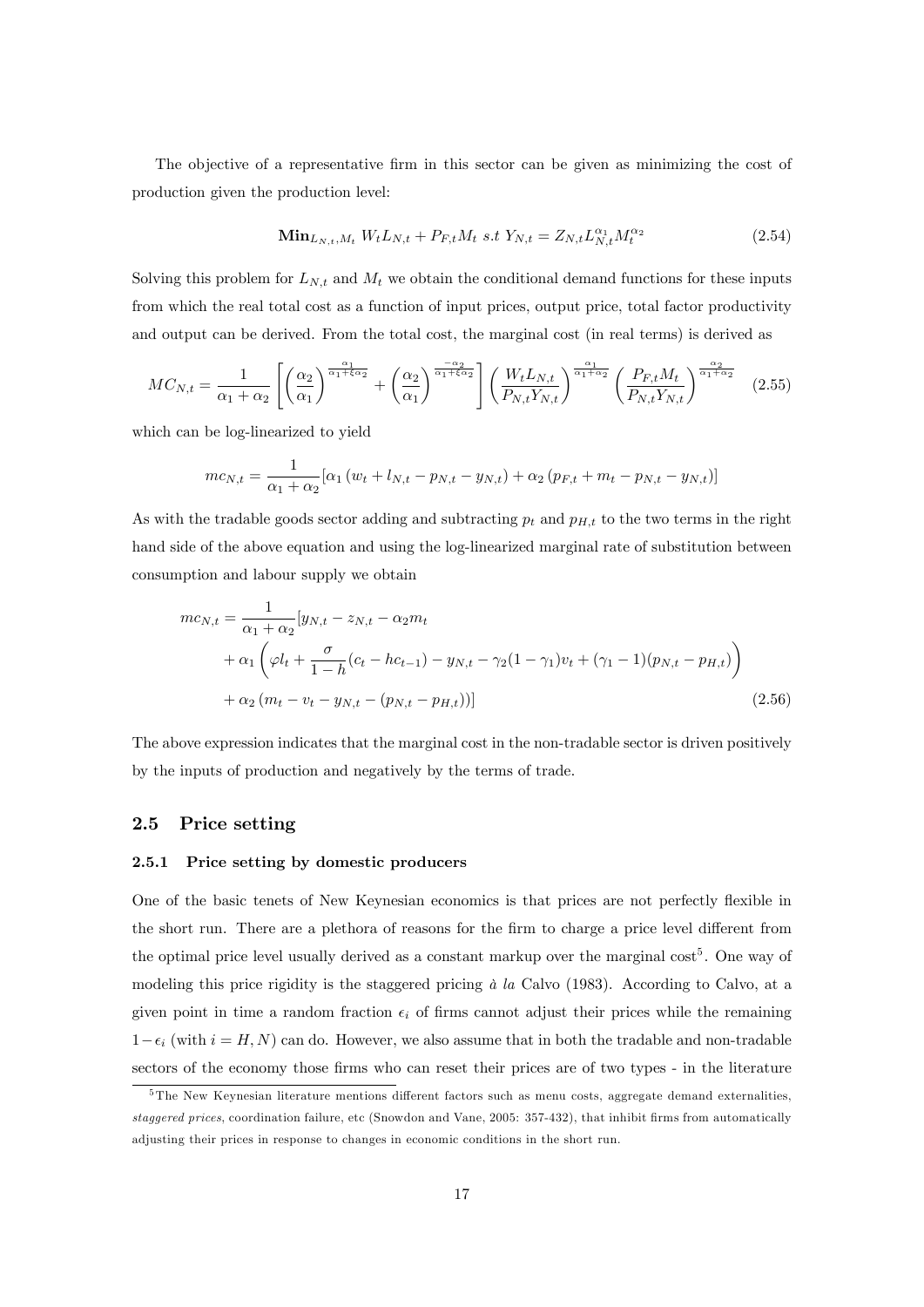referred to as "forward-looking" and "backward - looking" firms. The forward-looking firms are those firms that re-set their prices according to the Calvo (1983) model. These firms tend to take into account that their prices will be fixed at the price level they are going to set now for some time to come. Hence, they consider all future losses that they incur as a result of this inability to adjust their prices when setting their prices at a given point in time. The backward-looking firms, on the other hand, set their prices based on rules of thumb using information about the historical development of the price level. Suppose random fractions  $\varsigma_H$  and  $\varsigma_N$  of firms in the tradable and non-tradable sectors, respectively, set their prices based on rules of thumb using their knowledge of the historical development of price levels (hence, backward looking). Likewise, fractions  $(1 - \varsigma_H)$  and  $(1 - \varsigma_N)$  of firms in the tradable and non-tradable sectors, respectively, set their prices according to the Calvo price setting. This process will give the hybrid New Keynesian Phillips Curve developed by Gali and Gertler  $(1999)^6$ . For domestically produced tradable goods, this equation is given by

$$
\pi_{H,t} = \kappa_{b,H} \pi_{H,t-1} + \kappa_{F,H} E_t \pi_{H,t+1} + \lambda_H m c_{H,t} \tag{2.57}
$$

where

$$
\kappa_{b,H} = \frac{S_H}{\epsilon_H + S_H(1 - \epsilon_H(1 - \beta))},
$$

$$
\kappa_{f,H} = \frac{\beta \epsilon_H}{\epsilon_H + S_H(1 - \epsilon_H(1 - \beta))},
$$

$$
\lambda_H = \frac{(1 - S_H)(1 - \epsilon_H)(1 - \beta \epsilon_H)}{\epsilon_H + S_H(1 - \epsilon_H(1 - \beta))}.
$$

Likewise, the inflation dynamics for the non-tadable sector can be given by the following hybrid New Keynesian Phillips Curve:

$$
\pi_{N,t} = \kappa_{b,N} \pi_{N,t-1} + \kappa_{F,N} E_t \pi_{N,t+1} + \lambda_N m c_{N,t}
$$
\n(2.58)

where

$$
\kappa_{b,N} = \frac{\varsigma_N}{\epsilon_N + \varsigma_N (1 - \epsilon_N (1 - \beta))},
$$

$$
\kappa_{F,N} = \frac{\beta \epsilon_N}{\epsilon_N + \varsigma_N (1 - \epsilon_N (1 - \beta))},
$$

$$
\lambda_N = \frac{(1 - \varsigma_N) (1 - \epsilon_N) (1 - \beta \epsilon_N)}{\epsilon_N + \varsigma_N (1 - \epsilon_N (1 - \beta))}.
$$

#### 2.5.2 Price setting by import firms

The law of one price gap is an important element in deriving the inflation dynamics of imported goods. As a result of this law the price index of imports in domestic currency is no longer equal

 $6$  For detailed derivations of the Hybrid New Keynesian Phillips Curve for small open economy, see Holmberg (2006).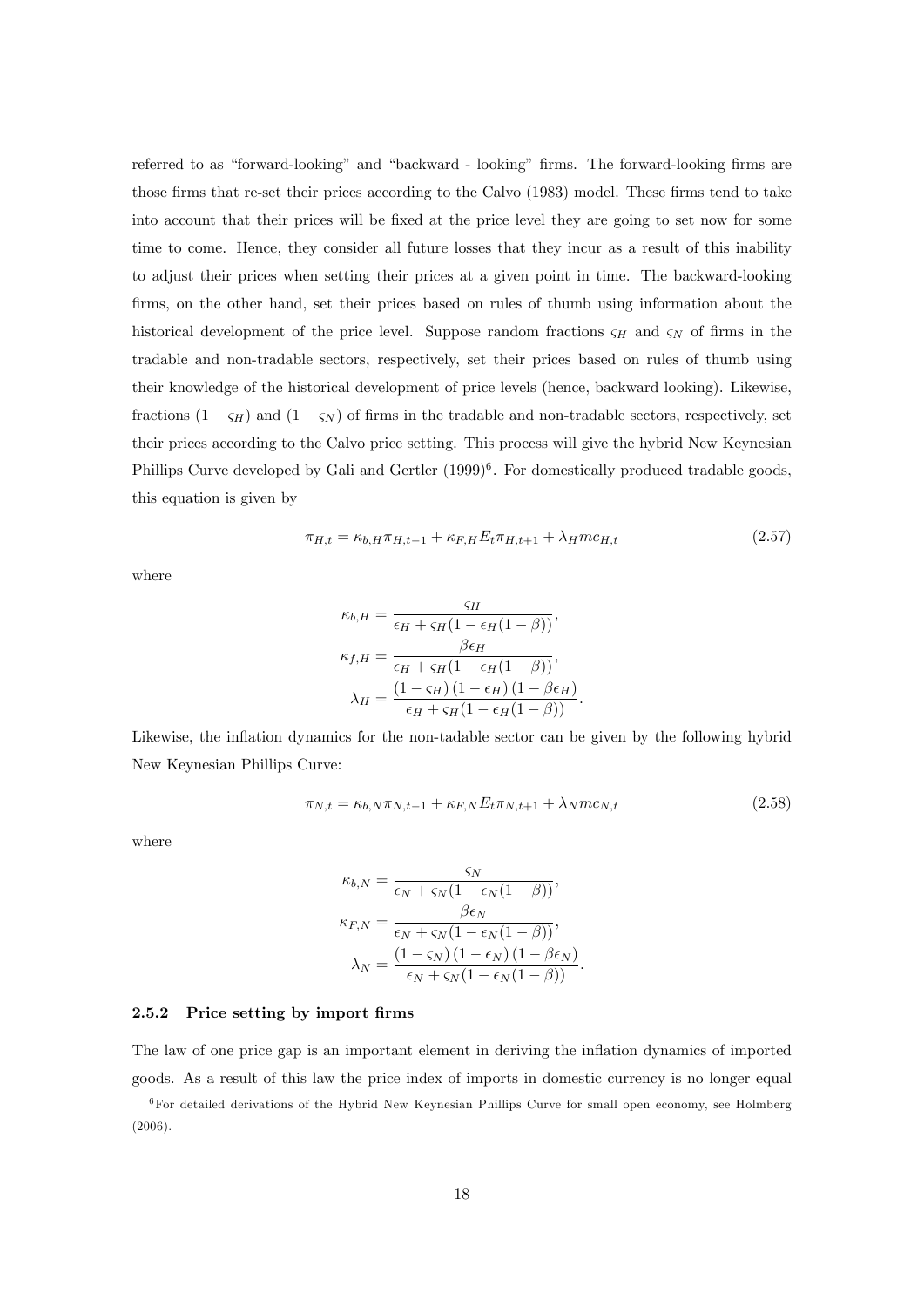to the nominal exchange rate times the foreign price index. As with the domestic Örms, we assume that the importing Örms operate in a monopolistically competitive market. There are a continuum of firms importing and selling differentiated goods. Each firm in this market tries to maximize its profit by setting its optimal price, taking the demand for its product as given. Like the domestic producers, the importing firms also set their prices according to Calvo price adjustment. Accordingly, at a given point in time a random fraction  $\epsilon_F$  of firms cannot adjust their prices while the remaining  $1 - \epsilon_F$  can do. However, we also assume that of those firms who can reset their prices some are "forward-looking" and others are "backward-looking" firms. Suppose the fraction  $\varsigma_F$  of firms set their prices based on rules of thumb using their knowledge of the historical development of import price levels (hence, backward-looking) while the fraction  $(1 - \varsigma_F)$  of firms are "forward-looking" and set their prices according to the Calvo price setting. The rate of inflation in the average domestic currency price of imports will be given by the following equation:

$$
\pi_{F,t} = \kappa_{b,F} \pi_{F,t-1} + \kappa_{f,F} E_t \pi_{F,t+1} + \lambda_F \psi_t \tag{2.59}
$$

where

$$
\kappa_{b,F} = \frac{\varsigma_F}{\epsilon_F + \varsigma_F (1 - \epsilon_F (1 - \beta))},
$$

$$
\kappa_{f,F} = \frac{\beta \epsilon_F}{\epsilon_F + \varsigma_F (1 - \epsilon_F (1 - \beta))},
$$

$$
\lambda_F = \frac{(1 - \varsigma_F) (1 - \epsilon_F) (1 - \beta \epsilon_F)}{\epsilon_F + \varsigma_F (1 - \epsilon_F (1 - \beta))}.
$$

This implies that there are three factors that determine the inflation rate of the imported goods. The first two are the lagged and the expected future inflation rates - the magnitude of which depends on the fraction of the backward-looking (or the rule of thumb) and forward-looking firms in the import sector of the economy, respectively. The third factor is the law of one price gap.

Accordingly, the inflation dynamics of the tradable goods in the economy is given by the weighted average of the inflation in the home produced tradables and imported goods inflation and the weights are given by the proportion of these goods in the consumption of households as given by  $(2.22)$ . Subtracting the lags from both sides of  $(2.22)$  gives the following equation of the inflation rate of tradable goods:

$$
\pi_{T,t} = (1 - \gamma_2) \pi_{H,t} + \gamma_2 \pi_{F,t}
$$

$$
\pi_{T,t} = \pi_{H,t} - \gamma_2 (\pi_{H,t} - \pi_{F,t}) = \pi_{H,t} - \gamma_2 (v_t - v_{t-1})
$$
(2.60)

Similarly, the overall inflation rate of the economy can be given by subtracting the lags from both sides of  $(2.14)$  which is the average of the inflation in tradable and non-tradable goods

$$
\pi_t = (1 - \gamma_1) \pi_{T,t} + \gamma_1 \pi_{N,t} \tag{2.61}
$$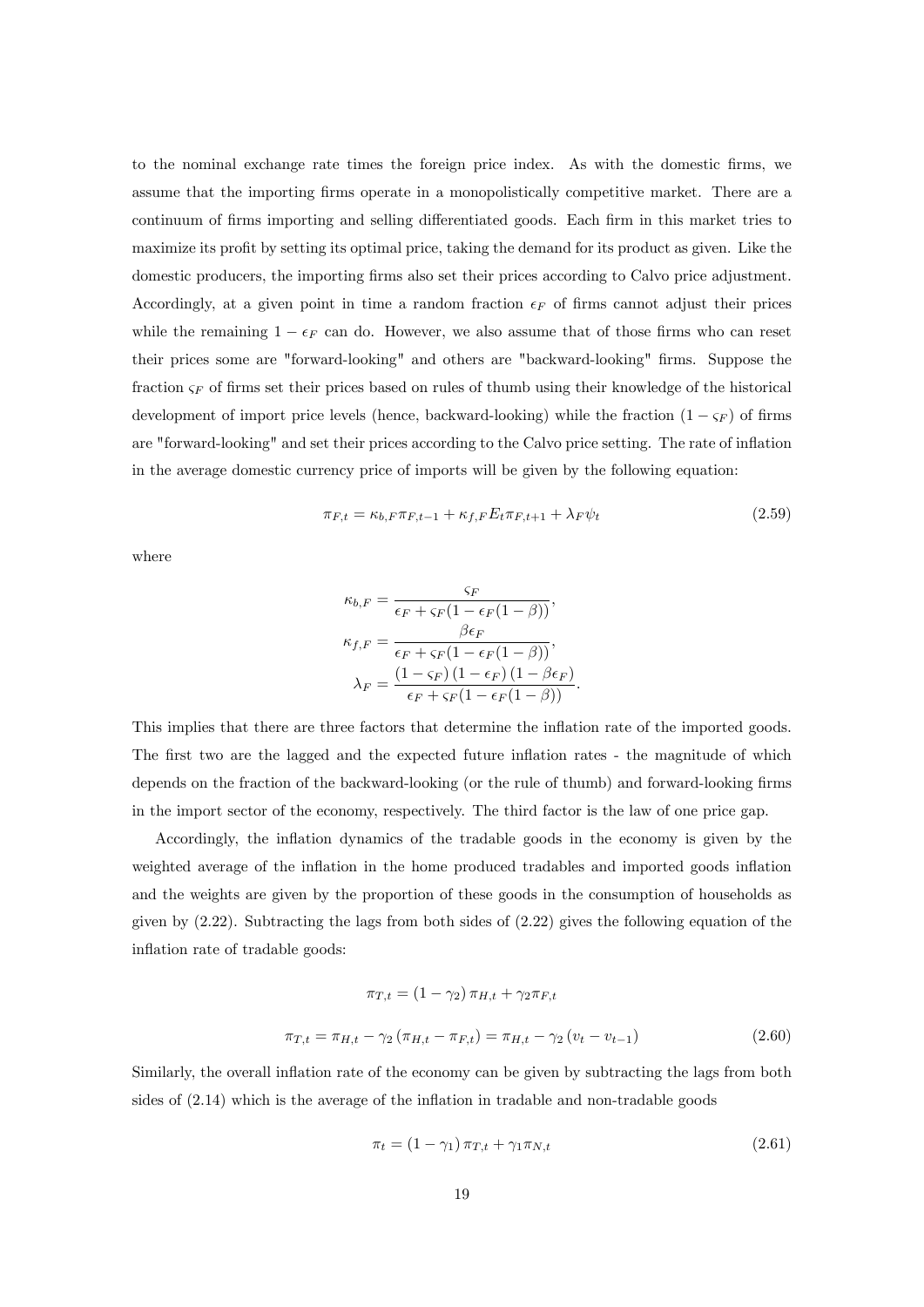#### 2.6 Goods market clearing conditions

Goods market clearing in the domestic economy requires that domestic output is equal to the sum of domestic consumption and foreign consumption of domestically produced goods or exports. This implies

$$
Y_t = Y_{H,t} + Y_{N,t} = C_{H,t} + C_{H,t}^* + C_{N,t}
$$
\n(2.62)

We know that

$$
C_{H,t} = (1 - \gamma_2) \left(\frac{P_{H,t}}{P_{T,t}}\right)^{-\theta_2} C_{T,t} \text{ and, in turn, } C_{T,t} = (1 - \gamma_1) \left(\frac{P_{T,t}}{P_t}\right)^{-\theta_1} C_t
$$

therefore we obtain

$$
C_{H,t} = (1 - \gamma_1)(1 - \gamma_2) \left(\frac{P_{H,t}}{P_{T,t}}\right)^{-\theta_2} \left(\frac{P_{T,t}}{P_t}\right)^{-\theta_1} C_t
$$
 (2.63)

Log-linearizing (2.63) around a steady state, we obtain

$$
c_{H,t} = -\theta_2(p_{H,t} - p_{T,t}) - \theta_1(p_{T,t} - p_t) + c_t
$$

Using  $(2.20)$  and  $(2.22)$ , this becomes

$$
c_{H,t} = -\theta_2 p_{H,t} + \theta_2 [(1 - \gamma_2) p_{H,t} + \gamma_2 p_{F,t}] - \theta_1 p_{T,t}
$$
  
+  $\theta_1 p_{T,t} - \theta_1 \gamma_1 [(1 - \gamma_2) p_{H,t} + \gamma_2 p_{F,t}] + \theta_1 \gamma_1 p_{N,t} + c_t$ 

Finally, using the definition of terms of trade (in log-linearized form) we find

$$
c_{H,t} = -\gamma_2(\theta_2 - \theta_1 \gamma_1)v_t + \theta_1 \gamma_1 (p_{N,t} - p_{H,t}) + c_t
$$
\n(2.64)

Given the domestic consumption of domestically produced tradable goods as

$$
C_{H,t} = (1 - \gamma_2) \left(\frac{P_{H,t}}{P_{T,t}}\right)^{-\theta_2} C_{T,t}
$$

following Liu (2006) we argue that the foreign consumption of domestically produced tradable goods (exports) must be

$$
C_{H,t}^{*} = \gamma_2 \left(\frac{P_{H,t}}{\varepsilon_t P_t^{*}}\right)^{-\theta_2} C_t^{*} = \gamma_2 \left(\frac{P_{H,t}}{Q_t P_t}\right)^{-\theta_2} C_t^{*}
$$
\n(2.65)

Log-linearizing (2.65) gives

$$
c_{H,t}^* = -\theta_2 \left( p_{H,t} - q_t - p_t \right) + c_t^* \tag{2.66}
$$

Replacing  $p_t$  by  $(2.20)$ 

$$
c_{H,t}^* = -\theta_2 p_{H,t} + \theta_2 p_t + c_t^* + \theta_2 q_t
$$
  

$$
c_{H,t}^* = -\theta_2 p_{H,t} + \theta_2 [(1 - \gamma_1) p_{T,t} + \gamma_1 p_{N,t}] + c_t^* + \theta_2 q_t
$$
  

$$
c_{H,t}^* = -\theta_2 p_{H,t} + \theta_2 p_{T,t} - \theta_2 \gamma_1 p_{T,t} + \theta_2 \gamma_1 p_{N,t} + c_t^* + \theta_2 q_t
$$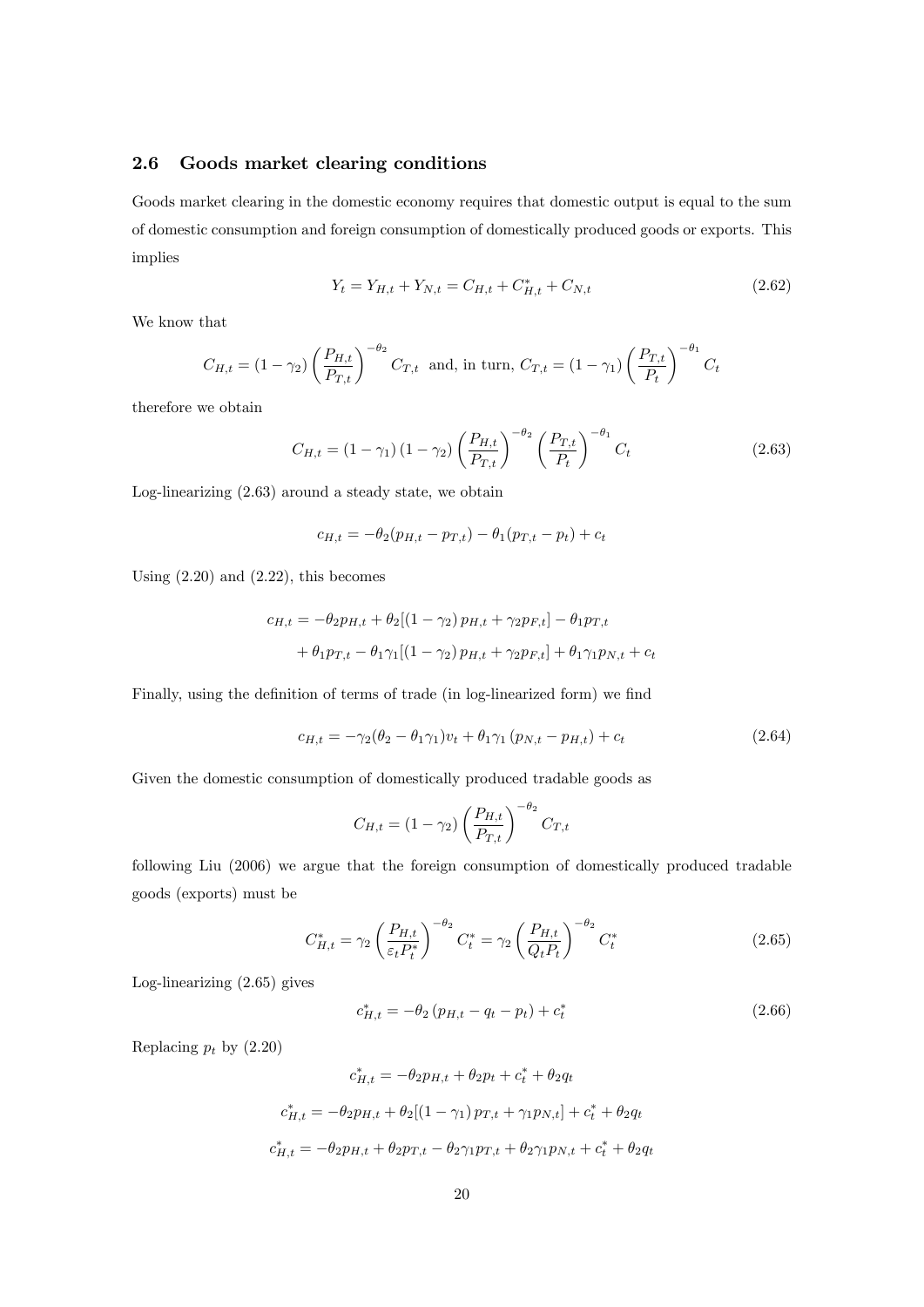Then, replacing  $p_{T,t}$  by  $(2.22)$ 

$$
c_{H,t}^{*} = -\theta_{2}p_{H,t} + \theta_{2} \left[ (1 - \gamma_{2}) p_{H,t} + \gamma_{2} p_{F,t} \right] - \theta_{2} \gamma_{1} \left[ (1 - \gamma_{2}) p_{H,t} + \gamma_{2} p_{F,t} \right] + \theta_{2} \gamma_{1} p_{N,t} + c_{t}^{*} + \theta_{2} q_{t} c_{H,t}^{*} = -\theta_{2} \gamma_{2} p_{H,t} + \theta_{2} \gamma_{2} p_{F,t} - \theta_{2} \gamma_{1} p_{H,t} + \theta_{2} \gamma_{1} \gamma_{2} p_{H,t} - \theta_{2} \gamma_{1} \gamma_{2} p_{F,t} + \theta_{2} \gamma_{1} p_{N,t} + c_{t}^{*} + \theta_{2} q_{t}
$$

Finally, using the definition of the terms of trade (in log-linearized form) we obtain

$$
c_{H,t}^* = -\theta_2 \gamma_2 (1 - \gamma_1) v_t + \theta_2 \gamma_1 (p_{N,t} - p_{H,t}) + c_t^* + \theta_2 q_t \tag{2.67}
$$

In the non-tradable sector the market clearing condition is given by the equality of production and consumption which can be given in log-linearized form as

$$
y_{N,t} = c_{N,t}
$$
\n
$$
c_{N,t} = -\theta_1 \left( p_{N,t} - p_t \right) + c_t = -\theta_1 p_{N,t} + \theta_1 \left[ \left( 1 - \gamma_1 \right) p_{T,t} + \gamma_1 p_{N,t} \right] + c_t
$$
\n
$$
(2.68)
$$

Replacing  $p_t$  by  $(2.20)$ 

$$
c_{N,t} = -\theta_1 p_{N,t} + \theta_1 \left[ (1 - \gamma_2) p_{H,t} + \gamma_2 p_{F,t} \right] - \theta_1 \gamma_1 \left[ (1 - \gamma_2) p_{H,t} + \gamma_2 p_{F,t} \right] + \theta_1 \gamma_1 p_{N,t} + c_t
$$

Employing the definition of the terms of trade (in log-linearized form) yields

$$
y_{N,t} = c_{N,t} = -\theta_1 \gamma_2 (1 - \gamma_1) v_t + \theta_1 (\gamma_1 - 1) (p_{N,t} - p_{H,t}) + c_t
$$
\n(2.69)

The equilibrium in the goods market for the whole economy will be given by the weighted average of the market clearing condition for the different sectors as

$$
y_t = (1 - \gamma_1) y_{H,t} + \gamma_1 y_{N,t} \tag{2.70}
$$

The price differential between domestically produced tradable and non-tradable goods appears to be one of the most important variables in determining the equilibrium of the model. This price differential can be referred to as the terms of trade of the non-tradable goods sector relative to the tradable, as pointed in previous sections. We introduce a definition and develop the evolution of this price differential as follows:

$$
\mu_t = p_{N,t} - p_{H,t} \tag{2.71}
$$

Subtracting one period lag of  $(2.71)$  from  $(2.71)$ , we obtain the following equation of the evolution of the price differential between tradable and non-tradable sector.

$$
\mu_t = \mu_{t-1} + \pi_{N,t} - \pi_{H,t} \tag{2.72}
$$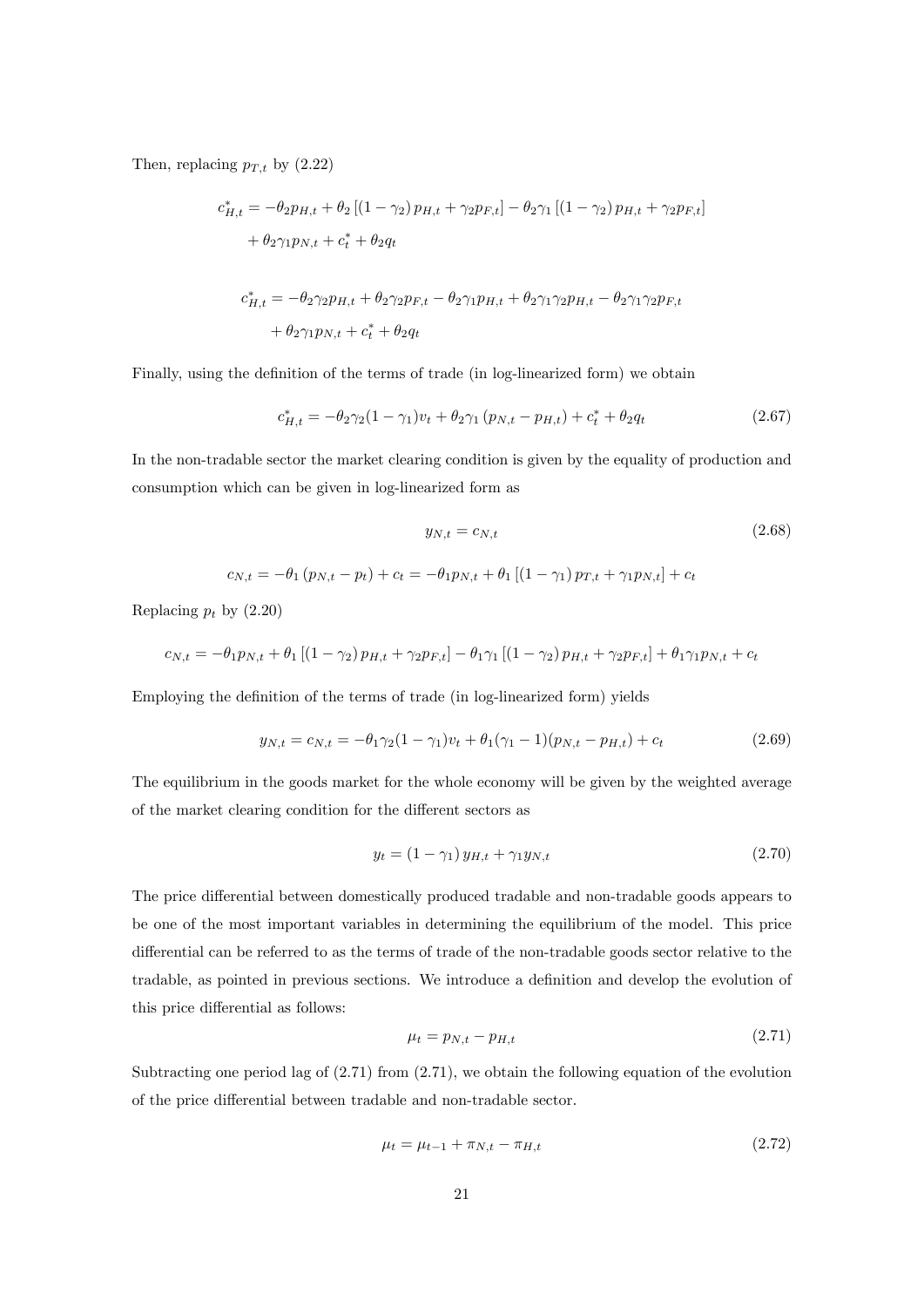#### 2.7 Monetary policy rules

Economies in SSA employ different monetary policy rules, which implies the difficulty of talking about a single monetary policy rule applying to all countries in the region. Furthermore, most of the countries in the region use policy regimes that are quite different from the simple or modified Taylor rule common in the DSGE literature (for details, see Adam et al 2009, 2008). However, as we indicated from the outset, our objective in this study is to examine whether introducing the foreign exchange constraint into the standard model contributes towards explaining the dynamics of macroeconomic variables. Hence, we defer the modification of monetary policy rules to subsequent work and in this study we use the simple Taylor type rule where the monetary authority is assumed to act to stabilize inflation, output and exchange rate. Hence, the monetary authority adjusts the nominal interest rate in response to deviations of inflation, output and exchange rate from their steady-state values:

$$
r_t = \rho_r r_{t-1} + (1 - \rho_r)(\phi_\pi \pi_t + \phi_y y_t + \phi_e \Delta e_t) + \epsilon_{r,t} \tag{2.73}
$$

where  $\phi_{\pi}$ ,  $\phi_{y}$ , and  $\phi_{e}$  are weights put by monetary authority, respectively, on inflation, GDP, and depreciation of the exchange rate. The lagged interest rate serves for interest rate smoothing while  $\rho_r$  denotes the extent of persistence of interest rate. The monetary policy shock is captured by  $\epsilon_{r,t}$ which is i.i.d normal error term with zero mean and standard deviation  $\sigma_{\epsilon r}$ .

#### 2.8 The External Sector

The economies in SSA are small relative to the global economies and hence they cannot affect the foreign variables like income, inflation, interest rate, etc, that might significantly affect the performance of their macroeconomy. Therefore, the foreign economy can be modelled as exogenous. Following the literature in this area, we assume that the foreign variables follow first order autoregressive processes:

$$
y_t^* = \rho_{y^*} y_{t-1}^* + \epsilon_{y^*,t}, \ 0 < \rho_{y^*} < 1 \tag{2.74}
$$

$$
\pi_t^* = \rho_{\pi^*} \pi_{t-1}^* + \epsilon_{\pi^*,t} , 0 < \rho_{\pi^*} < 1
$$
\n(2.75)

$$
r_t^* = \rho_{R^*} r_{t-1}^* + \epsilon_{r^*,t} , 0 < \rho_{r^*} < 1
$$
\n(2.76)

where  $\pi_t^*$ , and  $r_t^*$  represent the foreign economy variables inflation and interest rate, respectively.  $y_t^*$  is the log-deviation of foreign GDP from its steady-state and  $\epsilon_{i,t}$  is an i.i.d normal error term with zero mean and standard deviation of  $\sigma_i$ , where i stands for  $y_t^*$ ,  $\pi_t^*$  and  $r_t^*$ .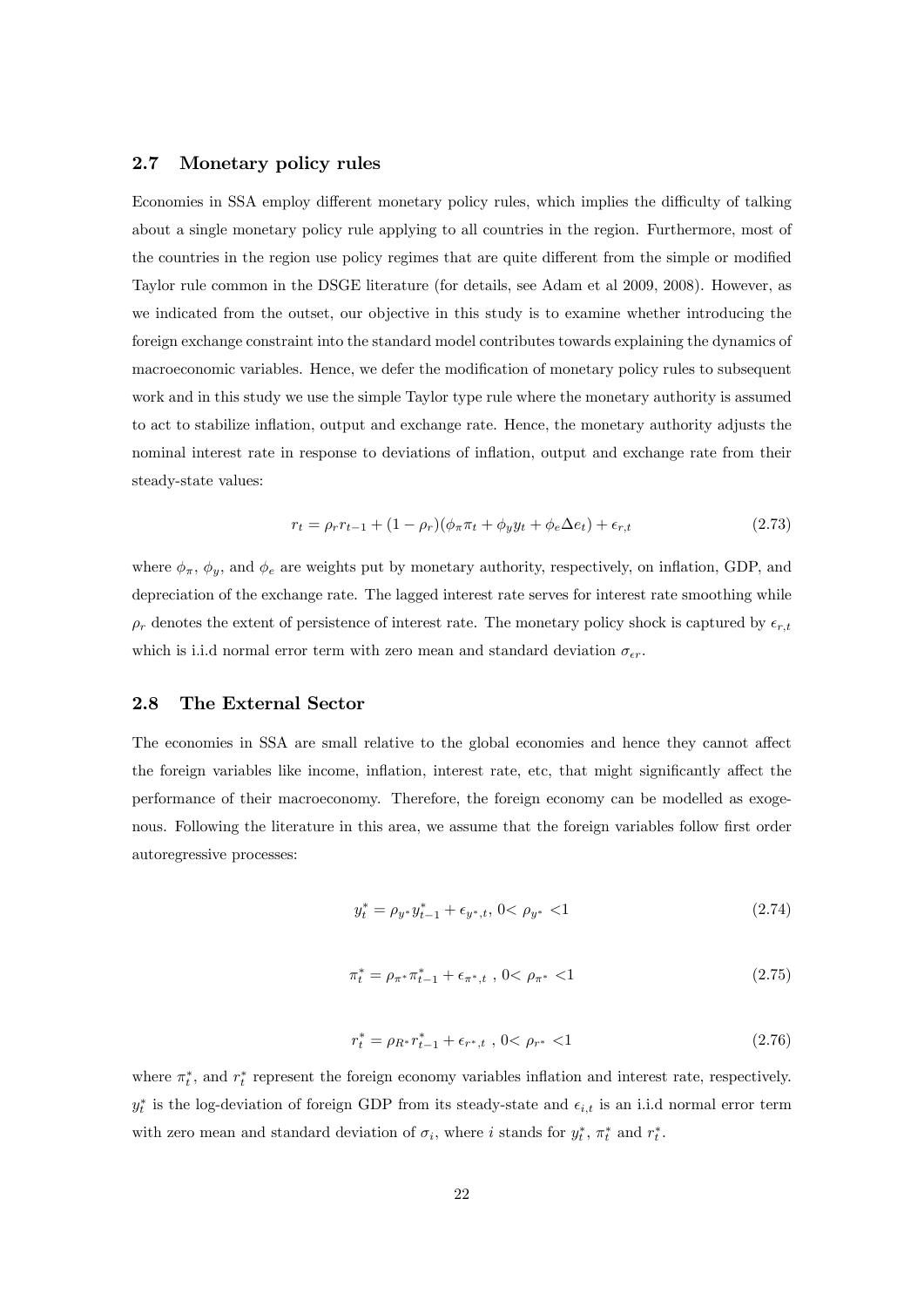## 3 Calibration and Simulation

#### 3.1 Calibration of parameters

It is important to know whether the modification we introduced is supported by stylized facts about the economies in the region in addition to the theoretical consistency. As discussed in DeJong and Dave  $(2007)$ , calibration is the quickest way to assess the usefullness of successive extensions or modifications of a model. Accordingly, to simulate the model and then to compare the dynamics of some fundamental macroeconomic variables in response to various shocks with that of the standard model, parameters of the model are calibrated. The tradition in calibration exercises is either to borrow the parameters from the literature on the economies of similar structure, or to estimate them from actual data for a specific economy, or, as in many New Keynesian DSGE models, a mix of both. In this paper, we employed the first procedure and borrowed most of the parameters from the literature on the economies of the region. However, there is no literature avilable on some of the model parameters of this study, such as the parameters of price stickiness. For such parameters, unavoidably, the values are assigned based on subjective judgment using the values of the parameters for developed countries as a reference. The DYNARE<sup>7</sup> toolbox is used to solve the model numerically and generate the impulse response functions to different domestic and external shocks. The complete list of the parameters of the model and their values are in table 1 below.

| Table 1: Model parameter values <sup>*</sup>                                                       |                                         |                                                           |
|----------------------------------------------------------------------------------------------------|-----------------------------------------|-----------------------------------------------------------|
| $\alpha_1 = 0.49$                                                                                  | $\gamma_2 = 0.3$ $\phi_e = 0.80$        |                                                           |
|                                                                                                    |                                         | $\alpha_2 = 0.22$ $\varsigma_F = 0.20$ $\rho_{ZH} = 0.74$ |
| $\beta = 0.99$                                                                                     |                                         | $\varsigma_H = 0.75$ $\rho_{ZN} = 0.90$                   |
| $\sigma = 2.96$                                                                                    |                                         | $\varsigma_N = 0.80$ $\rho_{u^*} = 0.75$                  |
| $\varphi = 3$                                                                                      |                                         | $\epsilon_F = 0.40$ $\rho_{\pi^*} = 0.60$                 |
| $\eta = 0.24$                                                                                      | $\epsilon_H = 0.45$ $\rho_{r^*} = 0.66$ |                                                           |
| $\theta_1 = 12$ $\epsilon_N = 0.10$                                                                |                                         |                                                           |
| $\theta_2=12$                                                                                      | $\rho_r = 0.80$                         |                                                           |
| $h = 0.25$ $\phi_y = 0.50$                                                                         |                                         |                                                           |
| $\gamma_1 = 0.731 \quad \phi_\pi = 0.30$                                                           |                                         |                                                           |
| <sup>*</sup> The sources of the values for the parameters are given in the Appendix (section 5.3). |                                         |                                                           |

#### 3.2 Impulse Response Functions

Since we are interested in comparing the behavior of the model with the exchange rate constraint (the modified model) with that of the standard model (model without the constraint) in response

<sup>7</sup>DYNARE is a free MATLAB toolkit to solve, simulate and estimate DSGE and a wide variety of other models. It is downloadable at http://www.dynare.org/.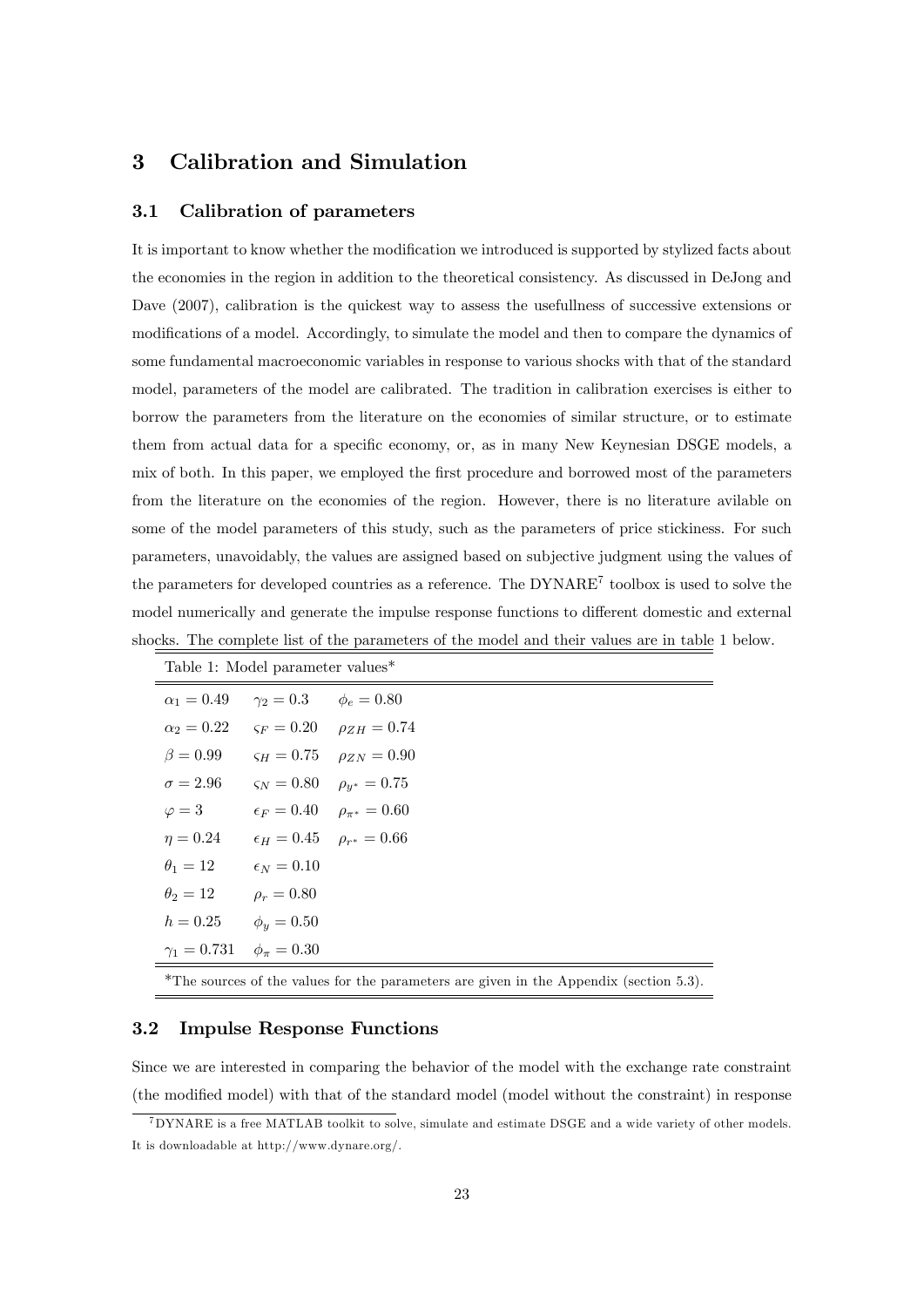

Figure 1: Impulse Responses to a foreign income shock

to various shocks, we examine the impulse-response functions of selected variables. To this effect, we consider seven shocks; four of which are external and three domestic shocks. The external shocks considered are the foreign income shock, foreign monetary policy shock, foreign inflation shock and the terms of trade shock. On the other hand, the domestic shocks include productivity shocks to both tradable and non-tradable goods sectors and the monetary policy shock. All shocks are temporary and the Ögures presented below show the percentage deviations of the variables from their steady states. We will discuss the first three external shocks and three domestic shocks and finally discuss the terms of trade shock. The reason for this arrangement is that the impulse response functions of the terms of trade shock have some peculiar features compared to the impulse response functions of the other six structural shocks.

One clearly observable result is that the modified model generates more variations in most of the variables considered than the standard model. This is in line with the stylized facts about the behaviour of macroeconomic variables of developing and low income countries. For instance, according to Stiglitz et al (2006: 57) one of the differences in macroeconomic behaviour between developed and developing countries is that the latter are "less able to absorb shocks, and the structures of their economies are more likely to amplify shocks than dampen them" which is vividly observable in the impulse response functions below. This vulnerability of low income countries to shocks and their inability to absorb the shocks are discussed in many works (see, among others, Ndulu and OíConnell, 2008; Collier and Gunning, 1999; Kose and Reizman, 2001; Cashin, et al 2004).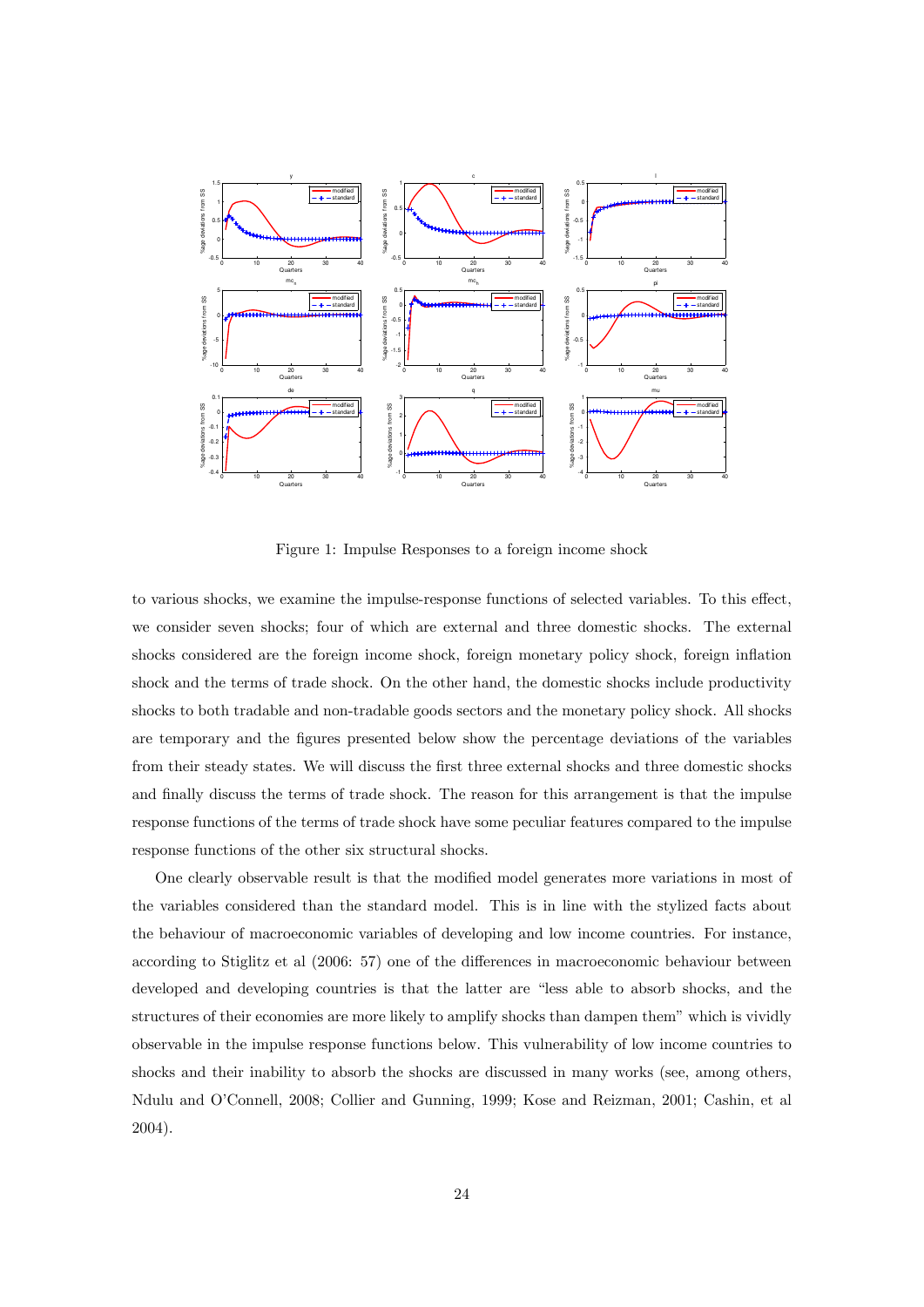Figure  $1<sup>8</sup>$  shows the impulse response to a foreign output shock. In both models output and consumption respond positively to the shock but the variation in both variables is higher in the modified model than in the standard model. This is so since in the standard model the foreign output affects domestic output and consumption through domestic export and international risk sharing, respectively. In the modified model the effect is magnified by the effect of foreign output on production of non-tradable goods. The initial impact of increasing foreign income decreases marginal costs in both sectors, and hence leads to deflationary pressure on the economy. On the other hand, the demand effect of the foreign output will increase the competitiveness of the domestic economy. However, there are two opposing outcomes of this demand effect. The export of the domestic economy increases and at the same time the cost of intermediate inputs increases, too. Both put upward pressure on domestic ináation which prompts the monetary authority to respond by raising interest rate which stabilizes output, consumption and inflation bringing the economy back to steady state.

Likewise, a foreign inflation shock has positive effects on output, consumption, and marginal costs in both sectors. The marginal cost in the tradable sector increases as increasing demand means increasing production and hence demand for more inputs. The marginal cost in the non-tradable sector increases for another reason. As in the case of a foreign output shock, a foreign inflation shock will increase the real exchange rate of the domestic economy (i.e., real depreciation) which increases the competitiveness of the domestic economy. This effect can be seen from increasing output and consumption due to increasing exports. However, there is another effect of this real exchange rate depreciation. That is, the cost of importing intermediate inputs will increase which leads to increasing marginal costs and hence domestic inflation. Again, both models show qualitatively the same effects but the magnitudes are more pronounced in the modified model.

The two models show close impulse responses for a foreign monetary policy shock. As can be seen from Figure 3, the two models diverge in the impulse responses of consumption and the evolution of non-tradable prices relative to the tradable counterparts (the terms of trade of non-tradable goods relative to tradable goods). In the case of the terms of trade of non-tradable goods relative to their tradable counterparts, the initial impact of a foreign monetary policy shock is opposite for the two models. Increasing the foreign policy interest rate (say due to tight monetary policy) causes the domestic currency to depreciate which increases the cost of the imported intermediate inputs. This results into increasing terms of trade of the non-tradable goods relative to tradable goods. On the other hand, since there is no effect of cost of intermediate inputs in the standard model the depreciation of domestic currency due to increasing foreign policy interest rate leads

<sup>&</sup>lt;sup>8</sup>Note: y=income, c = consumption, l = labour,  $mc_h$  = marginal cost of tradable sector,  $mc_n$  = marginal cost of non-tradable sector,  $pi = inflation$ , de =expected depreciation/appreciation, q = real exchange rate, mu = terms of trade of non-tradable sector relative to tradable sector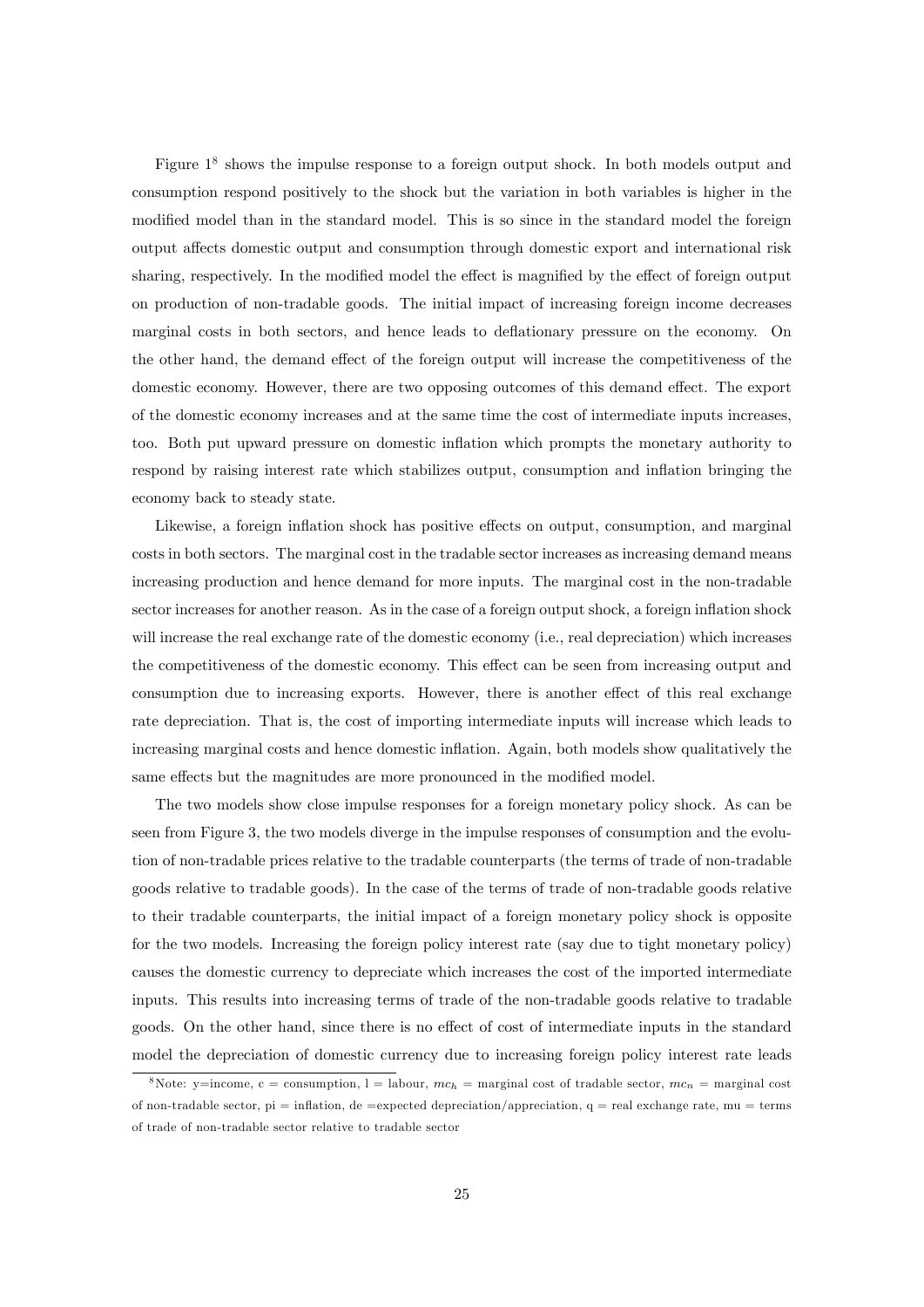

Figure 2: Impulse Responses to a foreign inflation shock

only to increasing domestic currency price of tradable goods. This explains why the terms of trade of non-tradable goods decreases in the standard model.

The impulse responses of some variables to a domestic productivity shock to the tradable goods sector of both models seem counter intuitive. As can be seen from Figure 4, as a result of productivity shock in the tradable goods sector, employment increases and consumption decreases. Output shows a tendency to increase at the initial impact of the shock and decreases thereafter. This can be explained as follows. First, the productivity in the tradable goods sector increases output, and demand for labour. The demand for labour increases the wage rate in both sectors (note that free mobility and equalization of wages are assumed). This increasing wage rate results into rising costs of production in both sectors and leads to decreasing output in the non-tradable sector. Given the small share of tradable goods in total output (assumed to be about 27 percent), the cost effect of increasing productivity in the tradable goods sector to the whole economy is greater than its contribution to the total output of the economy. Therefore, total output decreases. The decreasing consumption can be attributed first to the initial effect of productivity on substitution between consumption and labour and second to the decreasing output in the non-tradable sector. Both models indicate that the improved productivity in the tradable sector (which is a small sector) has distortionary effect on the economy as a whole.

The effect of a domestic productivity shock in the non-tradable sector shows the conventional impulse responses to a productivity shock. This is not surprising given that the non-tradable sector constitutes about 73 percent of the whole GDP and its production is mainly for domestic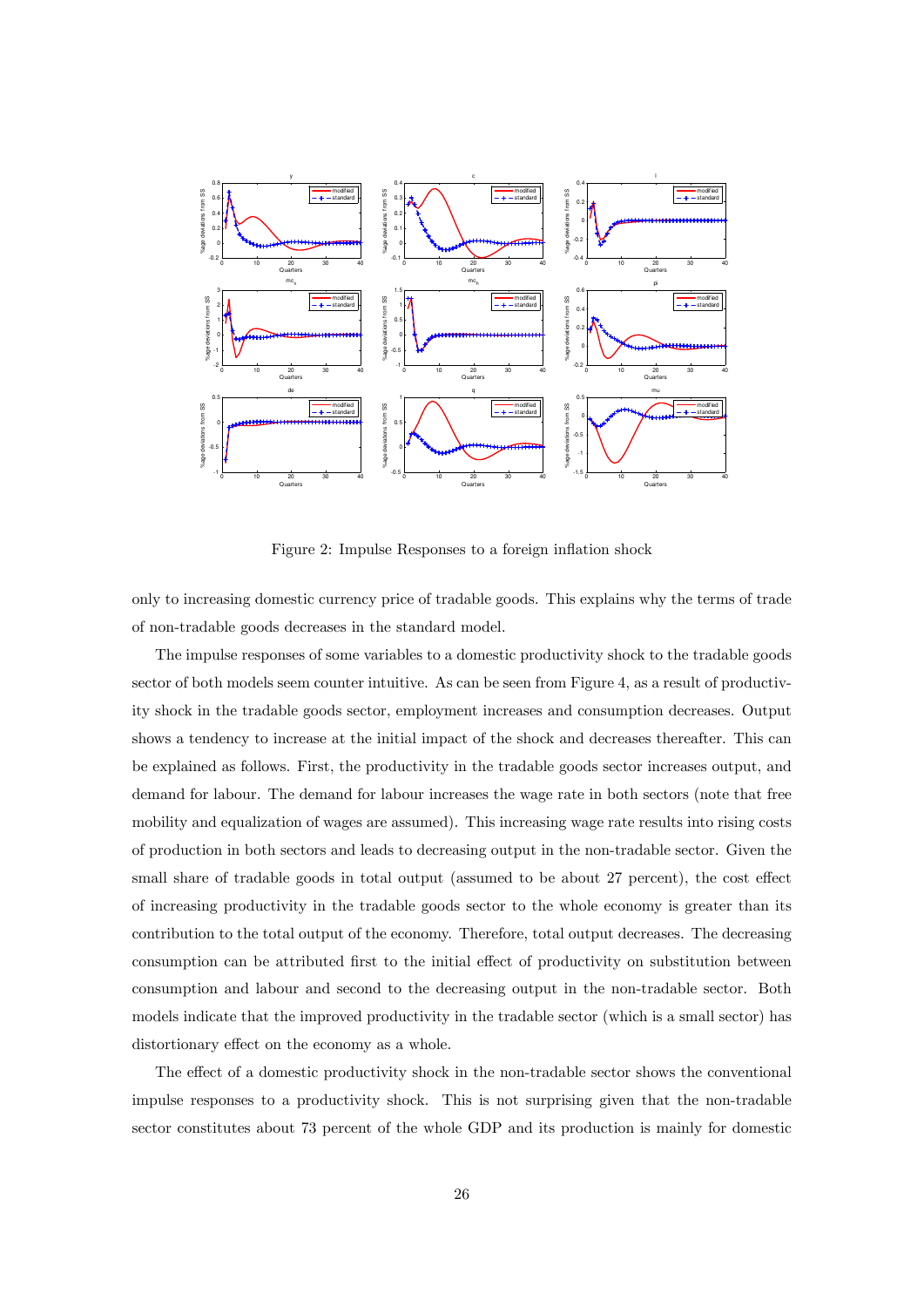

Figure 3: Impulse Responses to a foreign monetary policy shock



Figure 4: Impulse Response to a productivity shock (tradable goods)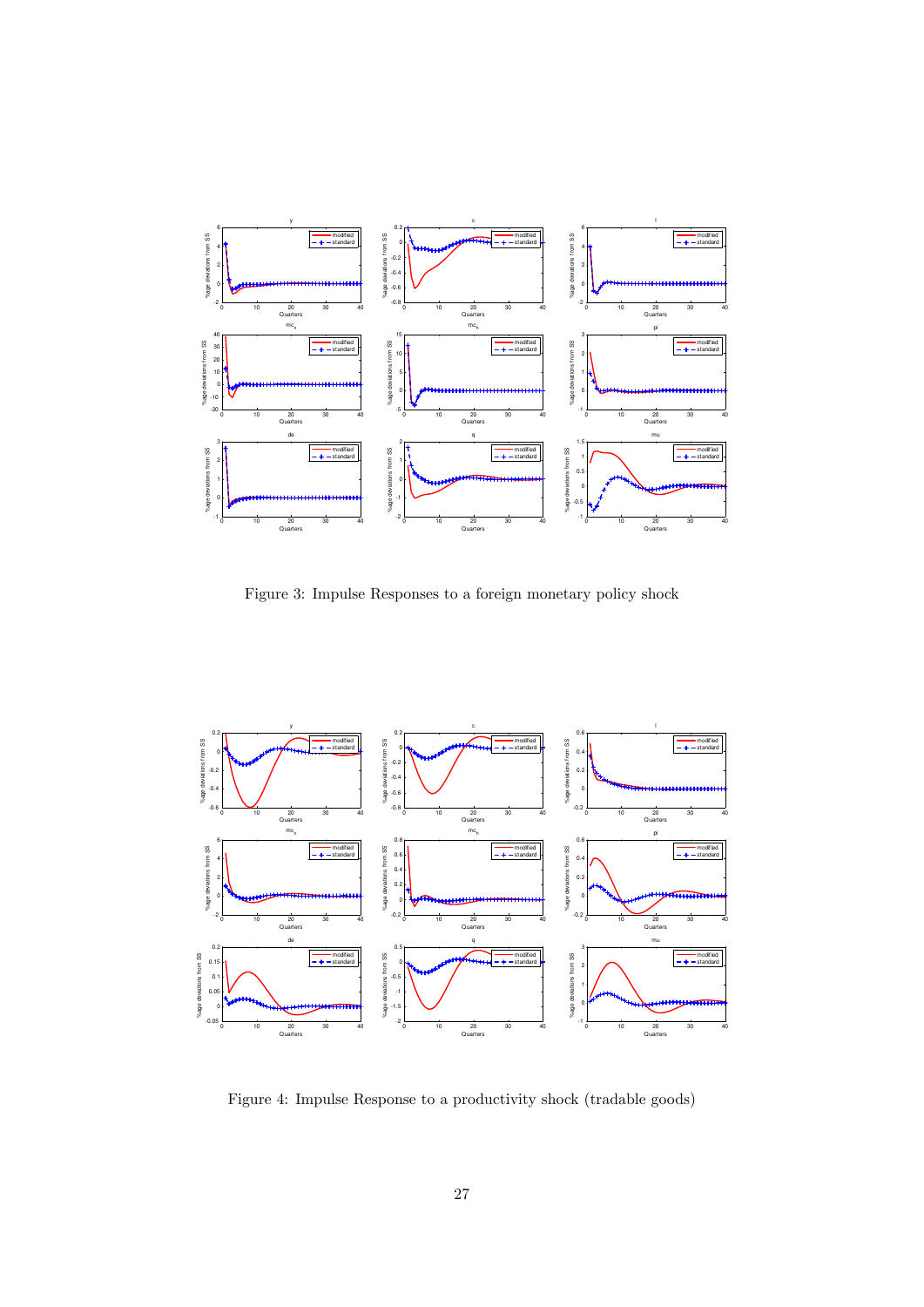

Figure 5: Impulse Responses to a productivity shock (non-tradable goods)

consumption. The direction of the effect of a productivity shock in the non-tradable sector is the same for both models but the magnitude is more pronounced for the modified model. The impulse responses show that output, consumption, and employment increase as a result of the shock. Furthermore, due to decreasing marginal costs in both sectors, there is a tendency for the domestic economy to experience deflationary pressure. However, the increasing domestic consumption means increasing demand for imports since total consumption is partly imported goods. This will put upward pressure on the real exchange rate which increases cost of production and overall ináation at which stage the monetary authorityís intervention leads the economy to its steady state.

The two models yield the same qualitative result for most of the variables except that, as in the previous cases, the modified model has magnified variations for some of the variables. The two models have different impulse responses for the terms of trade of the non-tradable sector relative to the tradable sector. This difference results from the effect of the monetary policy shock on cost of production in the non-tradable sector. In the modiÖed model, the increasing policy interest rate leads to the appreciation of domestic currency which reduces the cost on imported intermediate inputs in terms of domestic currency. The price of non-tradables relative to those of tradable goods will fall as indicated by the impulse responses of the modified model.

As demonstrated in Figure 6, the impulse responses to a domestic monetary policy shock differ in the duration of the effect of the shock and, therefore, the turning points. In all cases, not surprisingly, the modified model shows relatively higher variations.

The last type of shock considered in this paper to compare the two models is a terms of trade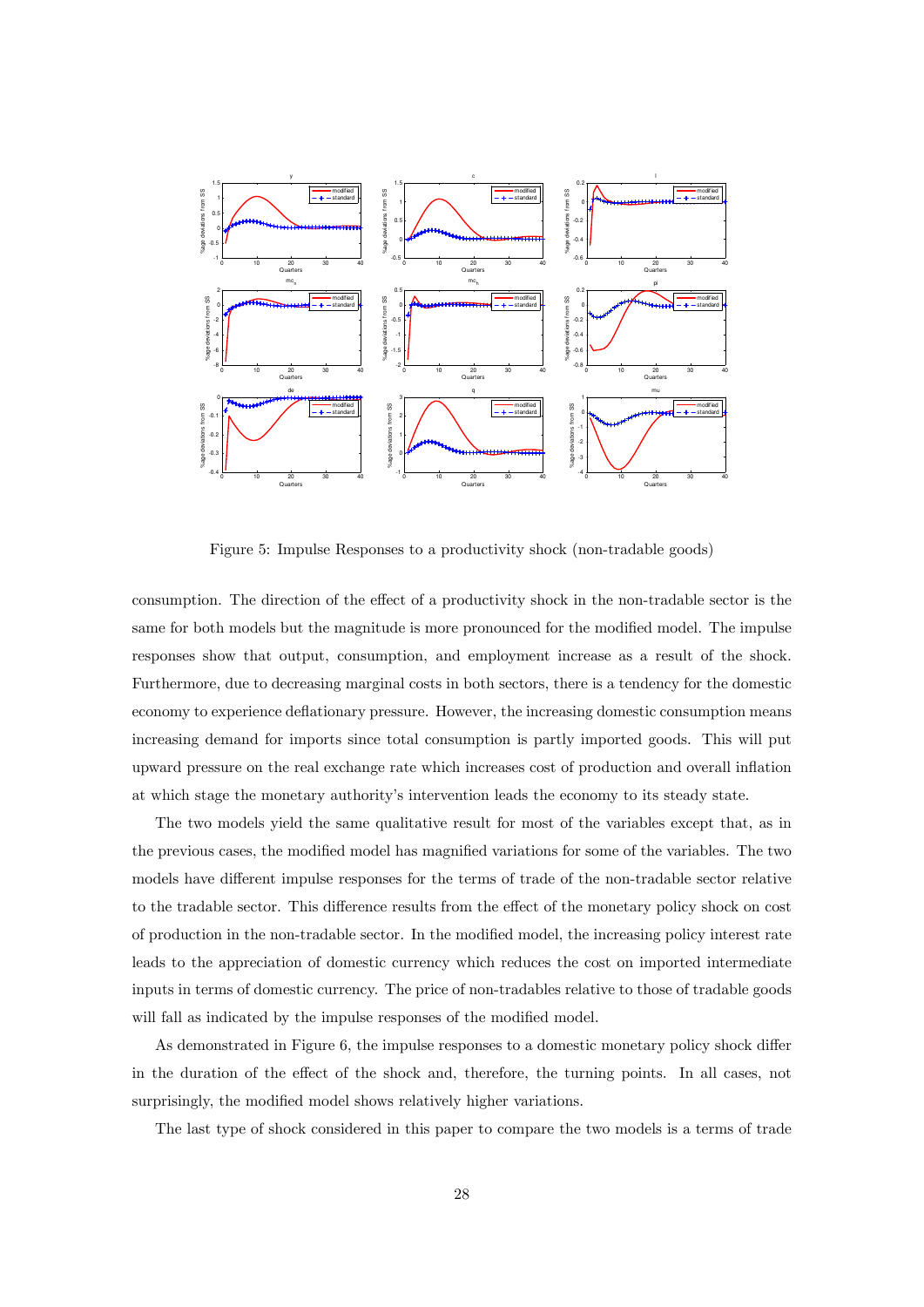

Figure 6: Impulse Responses to a domestic monetary policy shock

shock, one of the most important external shocks to low income countries. The terms of trade is defined as a ratio of domestic currency price of home produced tradable goods to the domestic currency price of imported goods. Both prices are exogenous to the model economy since this is small open economy that is price taker for both its exports and imports. Figure 7 shows the impulse responses to a terms of trade shock. The improvement in terms of trade tends to increase output, consumption and employment at initial impact. However, at the same time, this improvement in terms of trade will lead to increasing cost of production in the tradable sector as demand for more output in the sector means demand for more inputs. On the other hand, the improvement in terms of trade leads domestic households to substitute consumption of tradable by non-tradable goods which puts upward pressure on the cost of production in the non-tradable sector and thereby price of non-tradable goods. Again as in the foreign monetary policy shock, the modified model implies increasing terms of trade of non-tradable goods relative to tradable goods as it captures the effect of increasing demand and increasing cost of importing intermediate inputs.

Closer examination of the impulse responses to terms of trade shock reveals some anomaly. That is, for some of the variables the impulse response functions do not converge to the steady state after the shock. This might be attributed to the way we defined the evolution of the terms of trade. As can be seen from (5.18 in the appendix), the equation of the evolution of terms of trade is not stationary. Hence, unlike the other exogenous variables in the model, any shock to the terms of trade will be there permanently. As a result most of the variables (income, consumption, ináation, change in nominal exchange rate, real exchange rate, and the terms of trade of non-tradable sector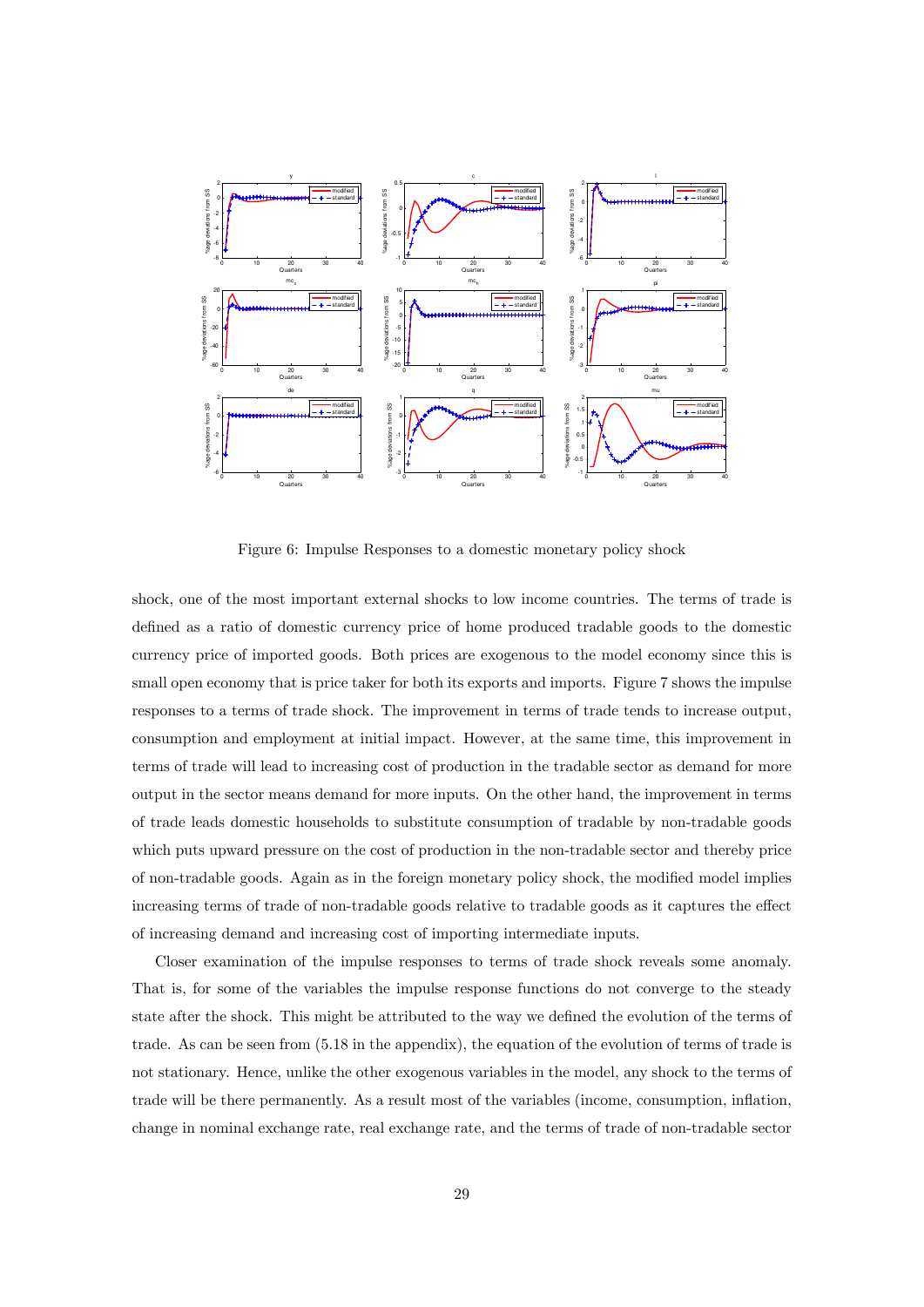

Figure 7: Impulse Responses to a terms of trade shock

relative to the tradable sector) do not converge to the steady state and hence the deviation from steady-state seems to stay permanently. One possible interpretation of this result is that the terms of trade shock will lead to a permanent change in the economyís structure and hence to a new steady-state. In this case, the impulse response functions do not measure the deviation of the variables from the initial steady-state, but the distance between the old and new steady-state. Though a more thorough investigation of this permanent effect of the terms of trade shock is interesting by its own, it does not have any effect on the objective of this paper - comparing the performance of the two models being hit by the same shock. This is so since this equation enters both models in the same way.

#### 3.3 Sensitivity analysis

We made an informal check of the accuracy of the model by varying the value of some of the model parameters - which can be considered as sensitivity analysis. This attempt is constrained by the fact that there are only few empirical studies that are conducted on the economies of the region in a DSGE framework to see the range of parameters used (see Kose and Reizman, 2001; Peiris and Saxegaard, 2007; Dagher et al, 2010). Also, since the few studies that exist are meant to address quite different questions there are few parameters that they share in common with our paper which implies that there are few parameters to be borrowed. For the basic parameters of preferences, technology and monetary policy, we used the range of values assigned by these studies and we found that the impulse responses of most of the variables remain the same (qualitatively).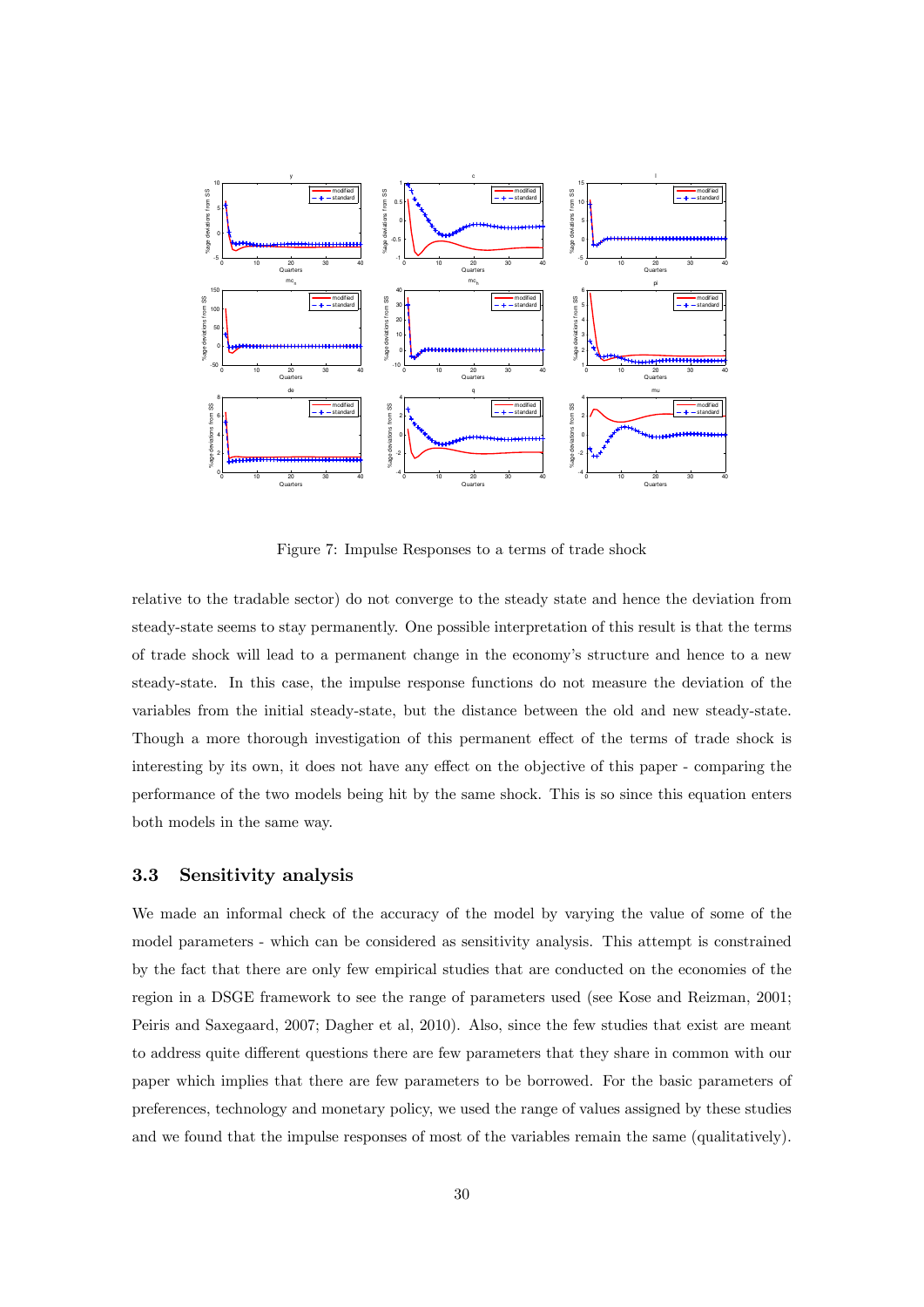However, the model seems to be very sensitive to the variation in the parameters of price setting. However, as discussed in Cooley (1997), judging the accuracy of a calibrated model via such a sensitivity analysis is questionable.

## 4 Conclusion

In this paper we formalized the claim that availability of foreign exchange is an important factor determining economic activity in developing and low-income countries. Low income countries rely heavily on imported capital and intermediate inputs. These imports, in turn, depend on the availability of foreign exchange at the disposal of the economy. Hence, the performance of the external sector of the economy in generating foreign exchange is critical to the performance of the rest of the macroeconomy of these countries. As a result, in the event of a global financial crisis, these countries are expected to be hard-hit. Hence, understanding the behaviour of the macroeconomy of these countries in response to various domestic and global shocks requires modeling the foreign exchange constraint. To this effect, we introduced a foreign exchange constraint that imported input dependent firms face within the open economy New Keynesian DSGE model.

The main contribution of this study, as a first study to incorporate a foreign exchange constraint in a DSGE model, is enhancing our understanding of the response of macroeconomic variables of low income countries to various shocks. First, the impulse response functions of the model with a foreign exchange constraint (the modified model) and of the standard model show that the modified model generates more variability in most of the common macroeconomic variables considered when hit by the same domestic and external shocks. This result corresponds with the stylized facts about the behavior of macroeconomic variables of low income countries in an event of domestic and external shocks. Second, the model enables dealing with other global shocks that low income countries encounter (which are not addressed in this paper) if (2.51) is employed instead of its simplified version that we introduced.

Finally, it is important to note that some of the parameter values are not available from previous studies on the economies of the region, as discussed in the previous section. As a result, though the analysis based on the parameters above suffices to the objective of this paper, a more reliable evaluation of the performance of the models requires estimating the parameters from actual data. This is the objective of the final part of the project where the model with additional modifications will be estimated.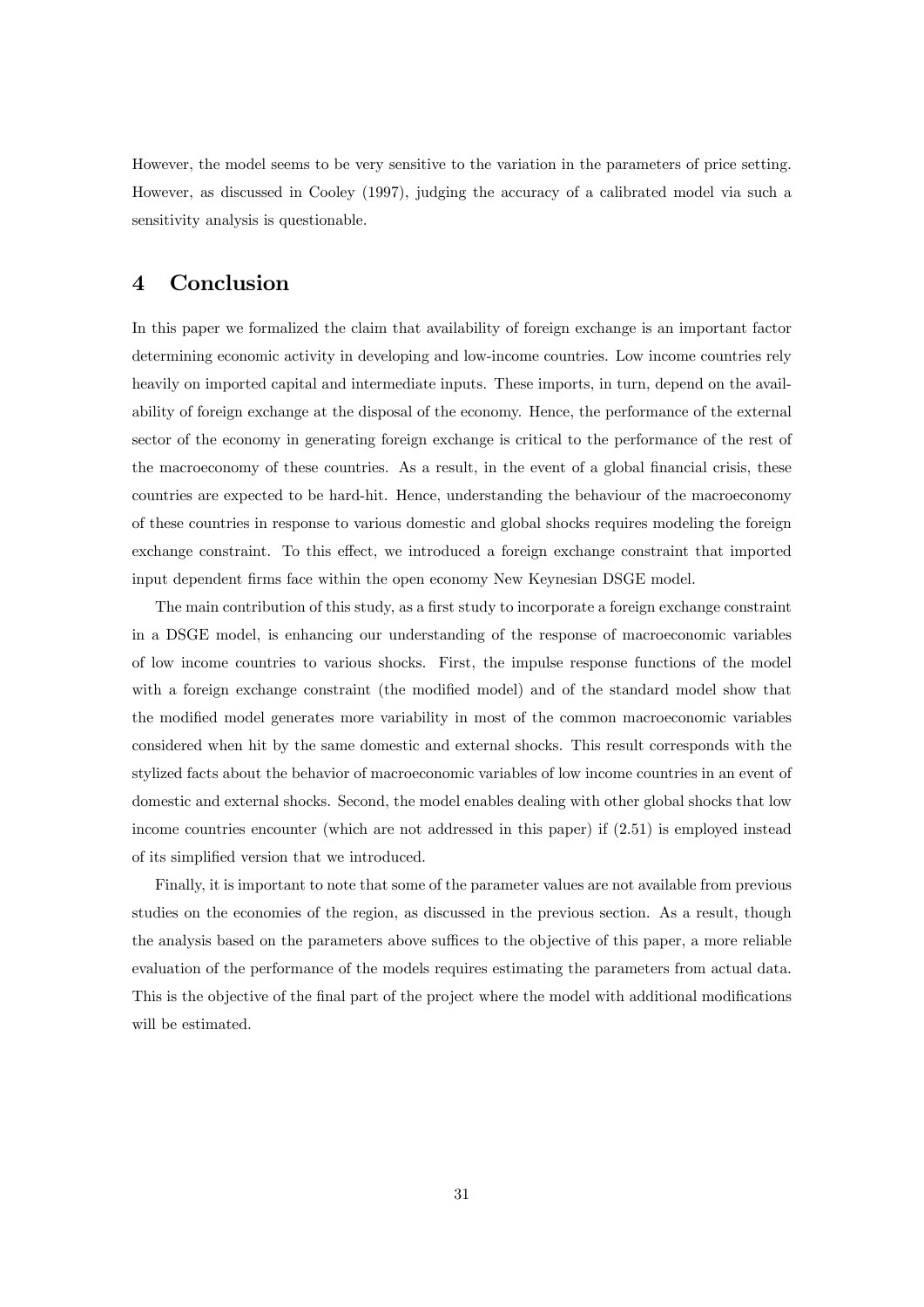## References

- [1] Adam, Christopher; Stephen O'Connell and Edward Buffie (2008) Aid volatility, monetary policy rules and the capital account in African economies. World Economy & Finance Research Programme, Birkbeck, University of London. Working Paper Series WEF 0037.
- [2] Adam, Christopher; Stephen O'Connell, Edward Buffie, and Catherine Pattillo(2009) Monetary Policy Rules for Managing Aid Surges in Africa. Review of Development Economics, Vol. 13, No. 3: 464-490.
- [3] Agenor, P.R. and P.J. Montiel (2008) Development Macroeconomics, 3rd ed. Princeton University Press.
- [4] Bigsten, Arne, Paul Collier, Stefan Dercon, Marcel Fafchamps, Bernard Gautheirs, Jan Wellem Gunning, Abena Oduro, Remco Oostendorp, Cathy Patillo, Mans Soderborn, Francis Teal, and Albert Zeufack (2003) Credit Constraints in Manufacturing Enterprises in Africa. Journal of African Economies, Vol. 12, No. 1:104-125.
- [5] Bulir, Ales and Javier Hamann (2008) Volatility of Development Aid: From the Frying Pan into the Fire? World Development, Vol.36, No.10:  $2048-2066$ .
- [6] Bulir, Ales and Javier Hamann (2003) Aid Volatility: An Empirical Assessment. IMF Staff Papers, vol 50, No.1:64-89.
- [7] Calvo, Guillermo A. (1983) Staggered prices in a utility-maximizing framework. Journal of Monetary Economics, Vol. 12, No. 3: 383-98.
- [8] Cashin, Paul, C. John McDermott , and Catherine Pattillo (2004) Terms of trade shocks in Africa: are they short-lived or long-lived? Journal of Development Economics 73:727-744.
- [9] Collier, Paul and Jan Willem Gunning (1999) Explaining African Economic Performance. Journal of Economic Literature, Vol. 37, No. 1: 64-111.
- [10] Cooley, Thomas F. (1997) Calibrated models. Oxford Review of Economic Policy, Vol. 13, No. 3: 55-69.
- [11] Dagher, Jihad, Jan Gottschalk, and Rafael Portillo (2010) Oil windfalls in Ghana: A DSGE Approach. IMF Working Paper WP/10/116.
- [12] DeJong, David N. with Chetan Dave (2007) Structural Macroeconometrics. Princeton University Press.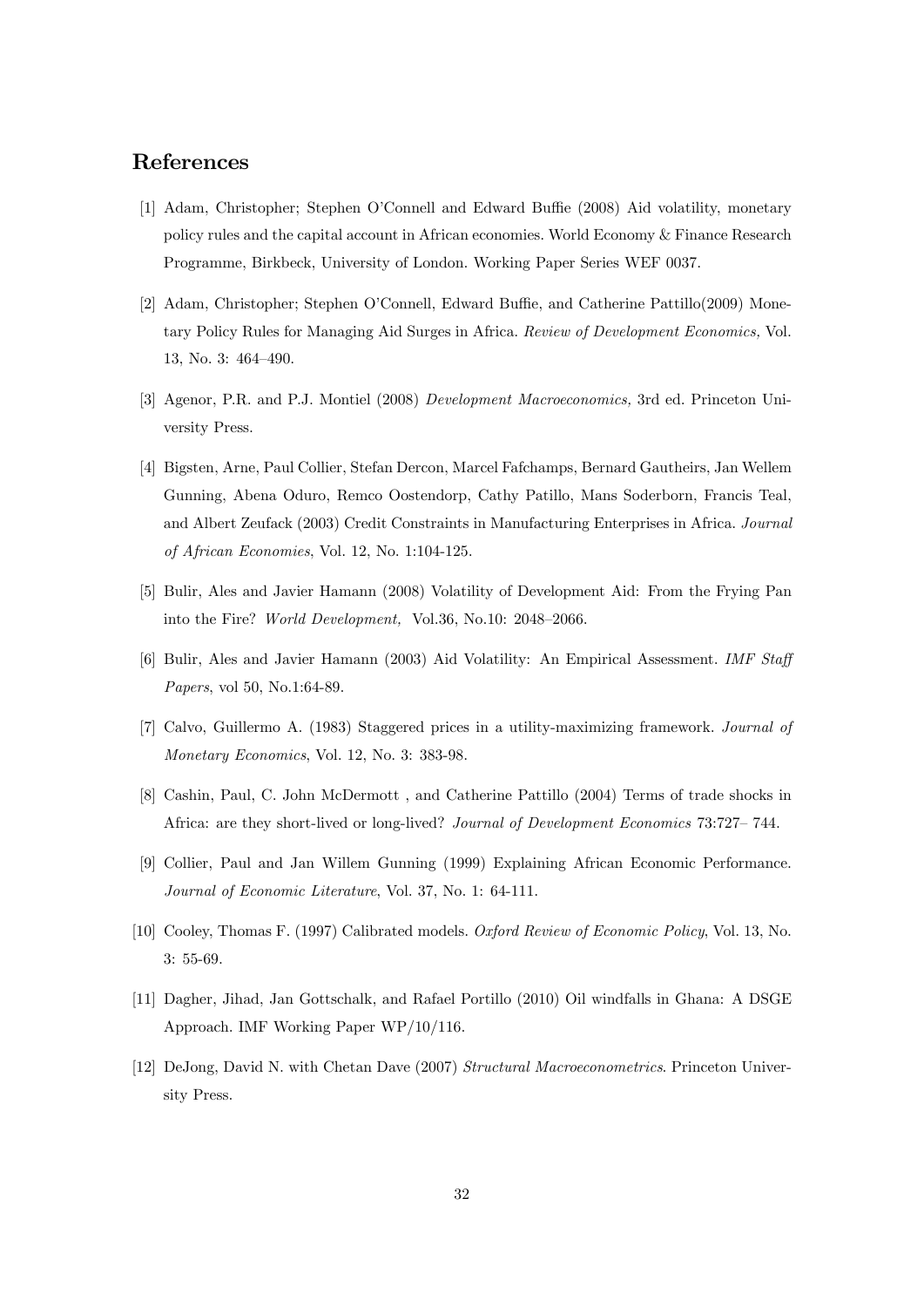- [13] Eicher, Theo S., Stefan F. Schubert and Stephen J. Turnovsky (2008) Dynamic effects of terms of trade shocks: The impact on debt and growth. Journal of International Money and Finance, 27: 876-896.
- [14] Fafchamps, Marcel (2004) Market Institutions in Sub-Saharan Africa: Theory and Evidence. The MIT Press.
- [15] Gali, Jordi (2008) Monetary policy, Inflation, and the Business Cycle: An Introduction to the New Keynesian Framework. Princeton University press.
- [16] Gali, Jordi and Tommaso Monacelli (2005) Monetary Policy and Exchange Rate Volatility in a Small Open Economy. Review of Economic Studies 72: 707-734.
- [17] Gali, Jordi (2010) Monetary Policy and Unemployment. NBER working paper series, Working Paper 15871. http://www.nber.org/papers/w15871.
- [18] Holmberg, Karolina (2006) Derivation and Estimation of a New Keynesian Phillips Curve in a Small Open Economy. Sveriges Riksbank Working Paper Series, No. 197.
- [19] Justiniano, Alejandro and Bruce Preston (2004) Small Open Economy DSGE Models: SpeciÖcation, Estimation and Model Fit. http://cama.anu.edu.au/seminar%20papers/bruce\_preston\_seminar\_1.7.05.pdf
- [20] Kose, M. Ayhan and Raymond Riezman (2001) Trade shocks and macroeconomic fluctuations in Africa. Journal of Development Economics, Vol. 65:55-80.
- [21] Kose, M. Ayhan (2002) Explaining business cycles in small open economies ëHow much do world prices matter?' Journal of International Economics, 56: 299–327.
- [22] Lensink, Robert (1995) Foreign exchange constraints and developing countries. Economic Modelling, Vol. 12, No. 2:179-191.
- [23] Liu, Phillip (2006) A small New Keynesian model of New Zealand. Discussion paper DP2006/03. Reserve Bank of New Zealand.
- [24] McCallum, Bennet T. and Edward Nelson (1999) An Optimizing IS-LM Specification for Monetary Policy and Business Cycle Analysis. Journal of Money, Credit, and Banking, Vol. 31, No. 3: 296-316.
- [25] Matheson, Troy (2010) Assessing the fit of small open economy DSGEs. Journal of Macroeconomics 32 : 906 - 920.
- [26] Mkrtchyan, Ashot; Era Dabla-Norris, and Ara Stepanyan (2009) A New Keynesian Model of the Armenian Economy. IMF Working Paper WP/09/66.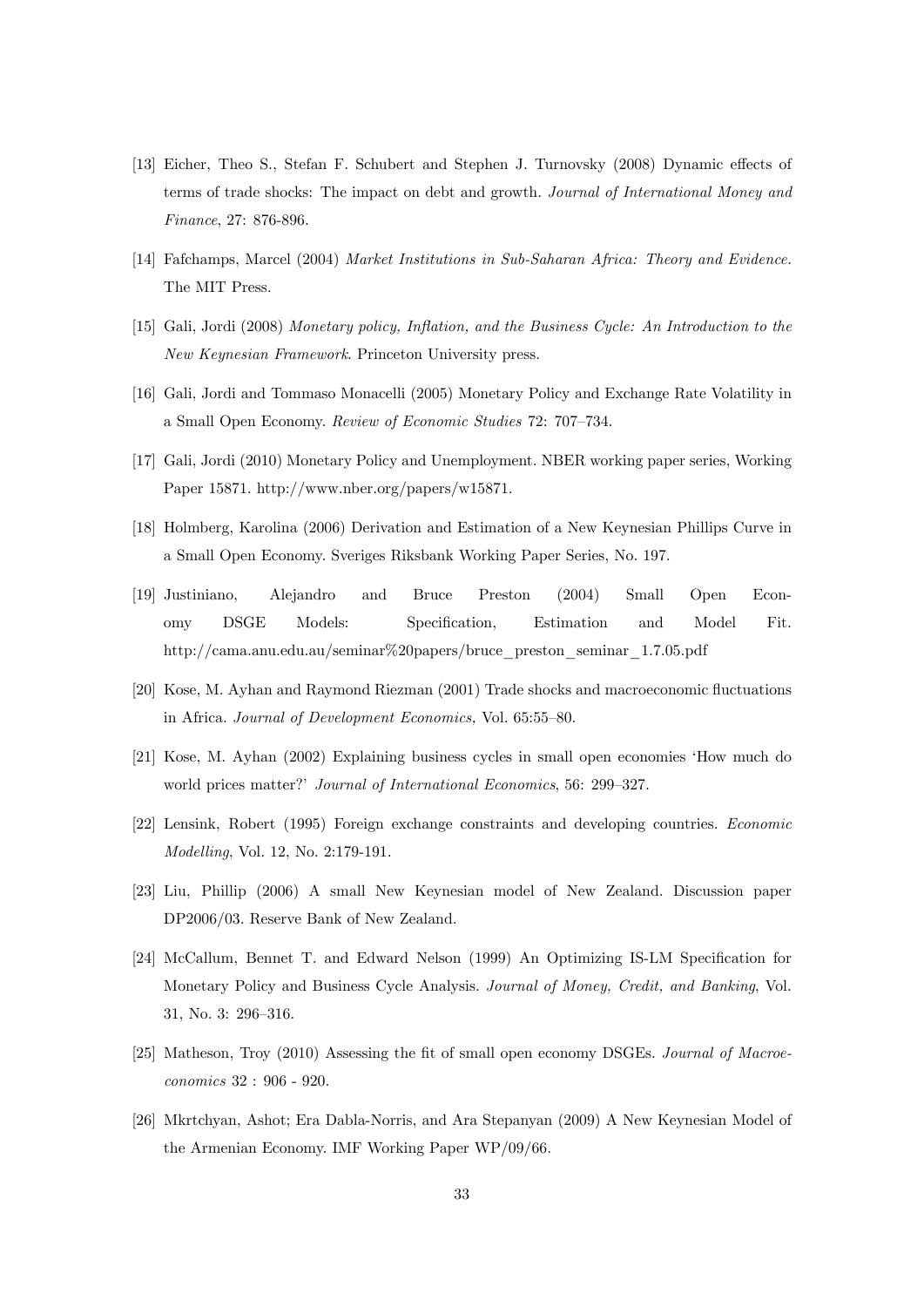- [27] Monacelli, Tommaso (2005) Monetary policy in a low pass-through environment, Journal of Money, Credit and Banking 37: 1047-1066.
- [28] Moran, Cristian (1989) Import under a Foreign Exchange Constraint. The World Bank Economic Review, Vol. 3, No. 2:279-295.
- [29] Ndulu, Benno J. and Stephen A. O'Connell (2008) Policy plus: African growth performance, 1960–2000; in Ndulu, Benno J., Stephen A. O'Connell, Robert H. Bates , Paul Collier and Chukwuma C. Soludo (eds.) The Political Economy of Economic Growth in Africa, 1960–2000 Volume 1. Cambridge University Press.
- [30] Peiris, Shanaka J. and Magnus Saxegaard (2007) An Estimated DSGE Model for Monetary Policy Analysis in Low-Income Countries. IMF Working Paper WP/07/282.
- [31] Polterovich, Victor and Vladimir Popov (2003) Accumulation of Foreign Exchange Reserves and Long Term Growth. http://www.nes.ru/english/about/10th-Anniversary/paperspdf/Popov-Polterovich.pdf.
- [32] Porter, R. and S. Ranney (1982) An Eclectic Model of Recent LDC Macroeconomic Policy Analysis. World Development, Vol. 10 No. 9 pp. 751-765.
- [33] Santacreu, Ana Maria (2005) Reaction functions in a small open economy: what role of nontraded inflation? Discussion paper DP2005/04. Reserve Bank of New Zealand.
- [34] Schmitt-Grohe, Stephanie and Martin Uribe (2003) Closing small open economy models. Journal of International Economics 61:163-185.
- [35] Snowdon, Brian and Howard R. Vane (2005) Modern Macroeconomics: Its origins, development and current state. Edward Elgar Publishing Inc.
- [36] Stiglitz, Joseph E.; Jose Antonio Ocampo, Shari Spiegel, Ricardo Ffrench-Davis, and Deepak Nayyar (2006) Stability with Growth: Macroeconomics, Liberalization, and Development.Oxford University Press.
- [37] Walsh, Carl (2010) Monetary Theory and Policy, 3rd edition. The MIT press.
- [38] Woodford, Michael (2003) Interests and Prices: Foundations of a Theory of Monetary Policy. Princeton University press.
- [39] Wyplosz, Charles (2007) The Foreign Exchange Reserves Buildup: Business as Usual? Paper presented on Workshop on Debt, Finance and Emerging Issues in Financial Integration, 6-7 March 2007, Commonwealth Secretariat, Marlborough House, London.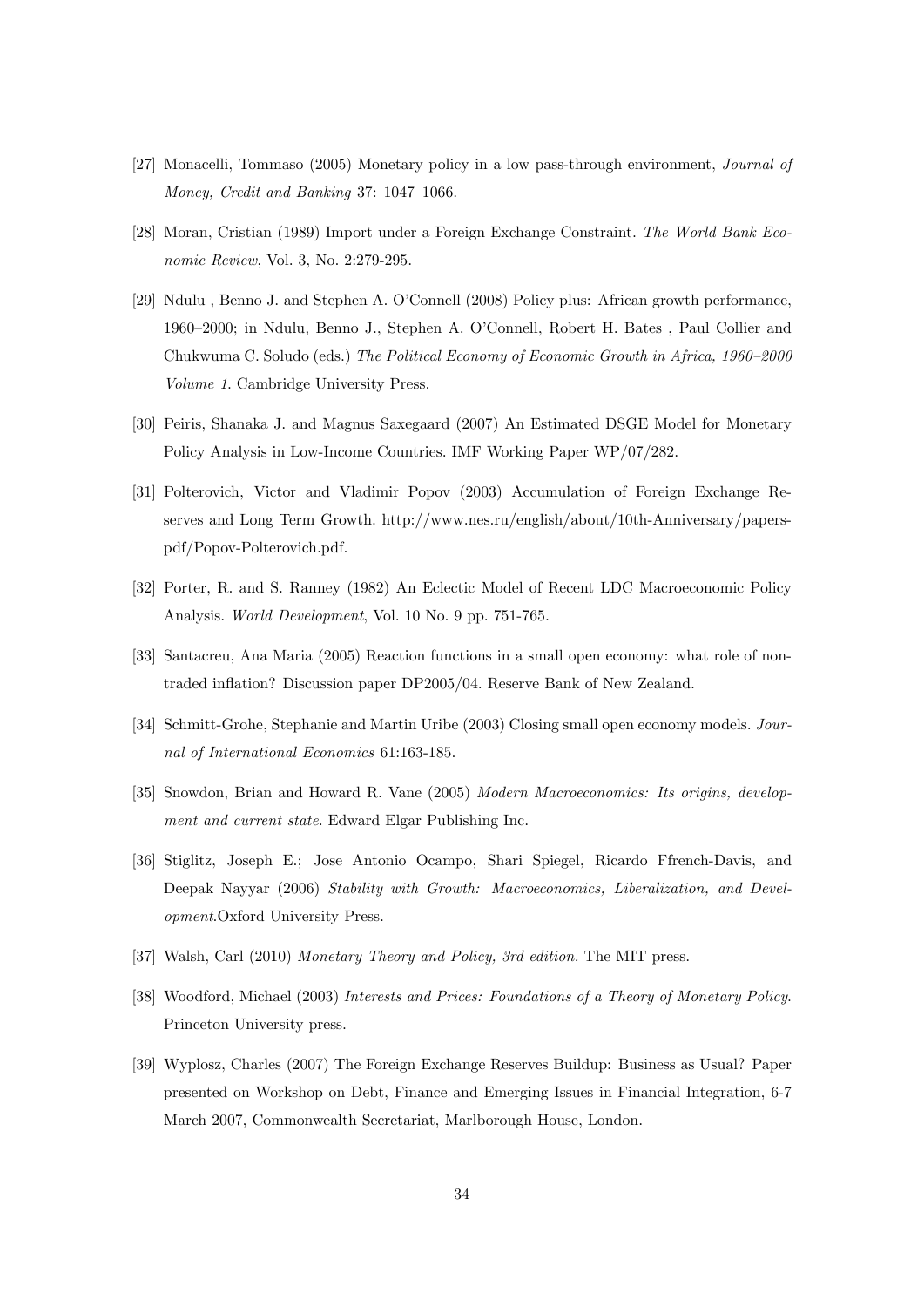## 5 Appendix

## 5.1 Log-linearized Model Equations

Consumption equation can be derived by combining the Euler equation with the international risk sharing condition, the later moved one period forward.

$$
c_t = \frac{h}{1+h}c_{t-1} + \frac{1}{1+h}E_t[hc_t + y_{t+1}^* - hy_t^* + \frac{(1-h)}{\sigma}q_{t+1}] - \frac{1-h}{\sigma(1+h)}(r_t - E_t\pi_{t+1})
$$
(5.1)

Goods market clearing condition

$$
y_{H,t} = c_{H,t} + c_{H,t}^*
$$

$$
c_{H,t} = -\gamma_2 (\theta_2 - \theta_1 \gamma_1) v_t + \theta_1 \gamma_1 (p_{N,t} - p_{H,t}) + c_t
$$

$$
c_{H,t}^{*} = -\theta_{2}\gamma_{2}(1-\gamma_{1})v_{t} + \theta_{2}\gamma_{1}(p_{N,t} - p_{H,t}) + c_{t}^{*} + \theta_{2}q_{t}
$$

$$
y_{H,t} = -\gamma_{2}(\theta_{2} - \theta_{1}\gamma_{1})v_{t} + \theta_{1}\gamma_{1}(p_{N,t} - p_{H,t}) + c_{t} - \theta_{2}\gamma_{2}(1-\gamma_{1})v_{t} + \theta_{2}\gamma_{1}(p_{N,t} - p_{H,t}) + c_{t}^{*} + \theta_{2}q_{t}
$$
(5.2)

$$
y_{N,t} = c_{N,t} = -\theta_1 \gamma_2 (1 - \gamma_1) v_t + \theta_1 (\gamma_1 - 1) (p_{N,t} - p_{H,t}) + c_t
$$
\n(5.3)

$$
y_t = (1 - \gamma_1) y_{H,t} + \gamma_1 y_{N,t} \tag{5.4}
$$

Productivity in domestic tradable sector

$$
z_{H,t} = \rho_H z_{H,t-1} + \epsilon_{H,t} \tag{5.5}
$$

Productivity in non-tradable sector

$$
z_{N,t} = \rho_N z_{N,t-1} + \epsilon_{N,t} \tag{5.6}
$$

The Uncovered interest Parity Condition

$$
E_t e_{t+1} - e_t = r - r^* + \epsilon_{\text{uip},t} \tag{5.7}
$$

Marginal cost in the tradable sector

$$
mc_{H,t} = \varphi l_t + \frac{\sigma}{1-h}(c_t - hc_{t-1}) - z_{H,t} - \gamma_2(1-\gamma_1)v_t + \gamma_1(p_{N,t} - p_{H,t})
$$
(5.8)

Marginal cost non-tradable sector (standard)

$$
mc_{N,t} = \varphi l_t + \frac{\sigma}{1-h}(c_t - hc_{t-1}) - z_{N,t} - \gamma_2(1-\gamma_1)v_t + (\gamma_1 - 1)(p_{N,t} - p_{H,t})
$$
(5.9)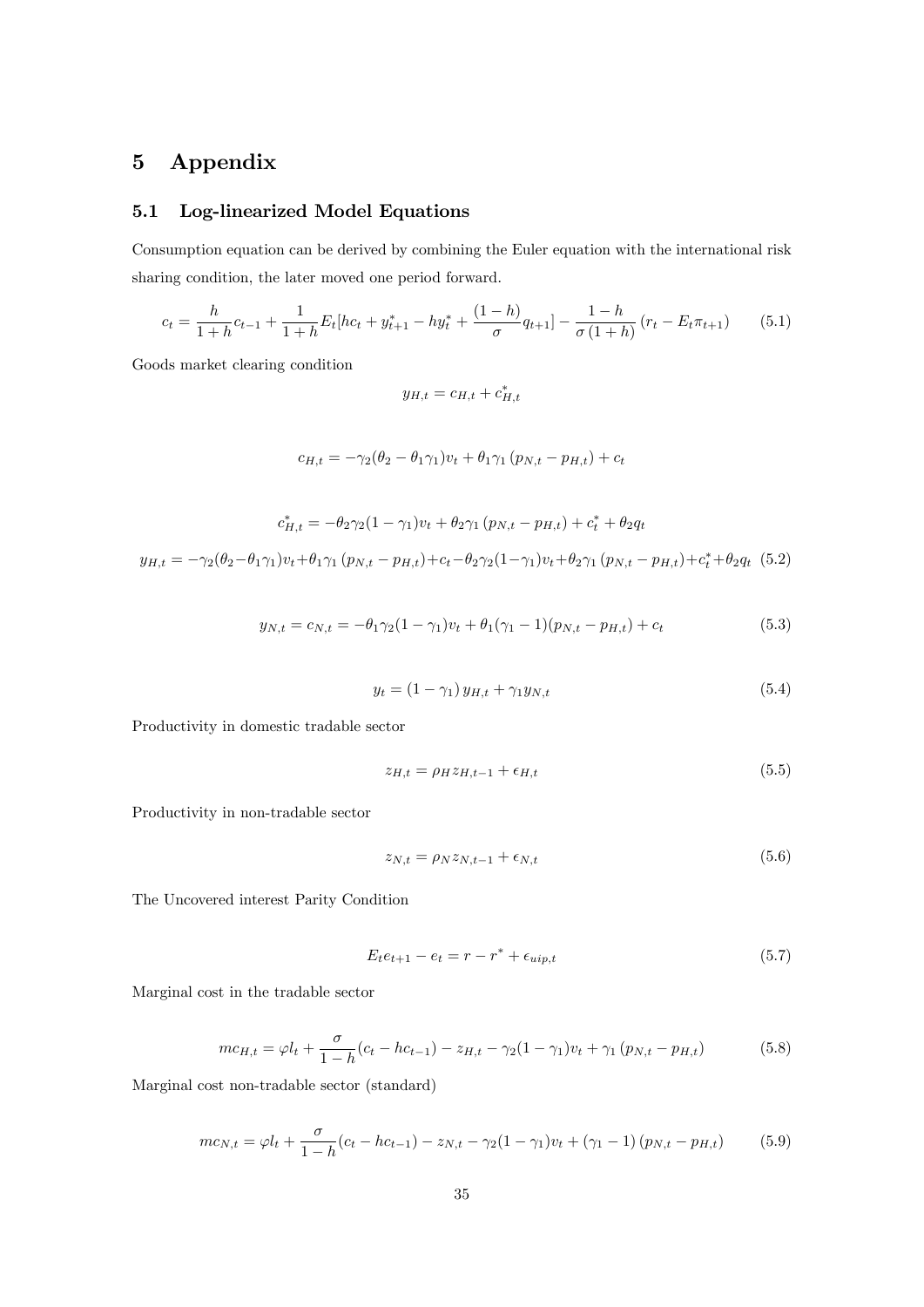Marginal cost in non-tradable sector (modified model)

$$
mc_{N,t} = \frac{1}{\alpha_1 + \alpha_2} [y_{N,t} - z_{N,t} - \alpha_2 m_t + \alpha_1 \left( \varphi l_t + \frac{\sigma}{1 - h} (c_t - h c_{t-1}) - y_{N,t} - \gamma_2 (1 - \gamma_1) v_t + (\gamma_1 - 1) (p_{N,t} - p_{H,t}) \right) + \alpha_2 (m_t - v_t - y_{N,t} - (p_{N,t} - p_{H,t}))]
$$
(5.10)

Imported intermediate input

$$
m_t = \psi - \theta_2 \gamma_2 (1 - \gamma_1) v_t + \theta_2 \gamma_1 (p_{N,t} - p_{H,t}) + y_t^* + \theta_2 q_t \tag{5.11}
$$

Domestically produced tradable goods inflation

$$
\pi_{H,t} = \kappa_{b,H} \pi_{T,t-1} + \kappa_{F,H} E_t \pi_{H,t+1} + \lambda_H m c_{H,t}
$$
\n(5.12)

Nontradable goods inflation

$$
\pi_{N,t} = \kappa_{b,N} \pi_{N,t-1} + \kappa_{F,N} E_t \pi_{N,t+1} + \lambda_N m c_{N,t}
$$
\n(5.13)

Imported inflation

$$
\pi_{F,t} = \kappa_{b,F} \pi_{F,t-1} + \kappa_{f,F} E_t \pi_{F,t+1} + \lambda_F \psi_{F,t}
$$
\n(5.14)

Tradable goods inflation

$$
\pi_{T,t} = (1 - \gamma_2) \pi_{H,t} + \gamma_2 \pi_{F,t} \tag{5.15}
$$

Overall CPI inflation

$$
\pi_t = (1 - \gamma_1) \pi_{T,t} + \gamma_1 \pi_{N,t} \tag{5.16}
$$

The evolution of law of one price gap

$$
\psi_t - \psi_{t-1} = e_t - e_{t-1} + \pi_t^* - \pi_{F,t}
$$
\n(5.17)

The evolution of the terms of trade

$$
v_t = v_{t-1} + \pi_{F,t} - \pi_{H,t} + \epsilon_{tot,t}
$$
\n(5.18)

The relationship between real exchange rate and terms of trade

$$
q_t = \psi_t - (1 - \gamma_2 (1 - \gamma_1)) v_t - \gamma_1 (p_{N,t} - p_{H,t})
$$
\n(5.19)

The evolution of price differential between the tradable and non-tradable sectors of the domestic economy

$$
\mu_t = p_{N,t} - p_{H,t}
$$
  

$$
\mu_t = \mu_{t-1} + \pi_{N,t} - \pi_{H,t}
$$
 (5.20)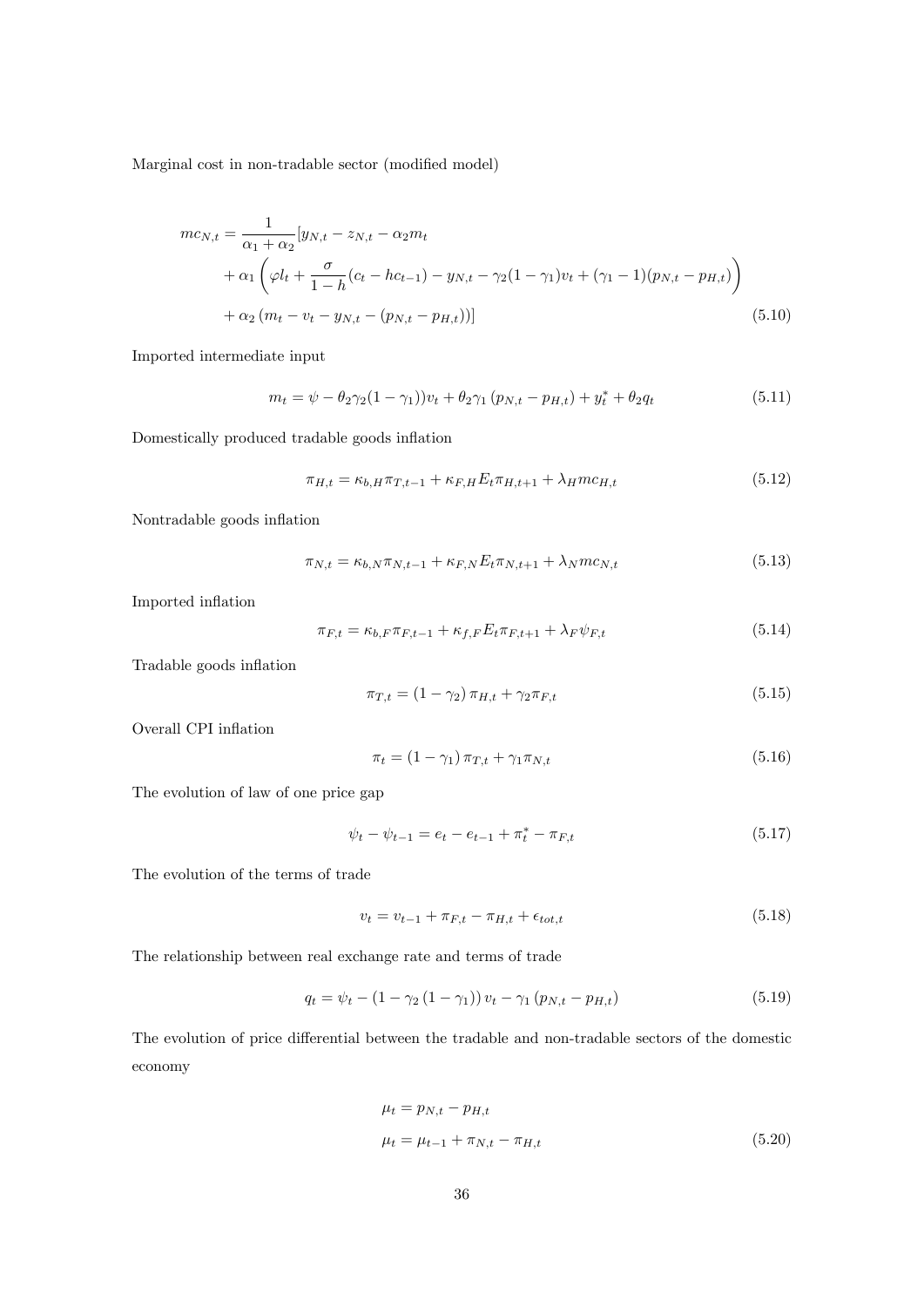Monetary policy rule

$$
r_t = \rho_r r_{t-1} + (1 - \rho_r)(\phi_\pi \pi_t + \phi_y y_t + \phi_e \Delta e_t) + \epsilon_{r,t} \tag{5.21}
$$

The rest of the world

$$
y_t^* = \rho_{y^*} y_{t-1}^* + \epsilon_{y^*,t} \tag{5.22}
$$

$$
\pi_t^* = \rho_{\pi^*} \pi_{t-1}^* + \epsilon_{\pi^*,t} \tag{5.23}
$$

$$
r_t^* = \rho_{r^*} r_{t-1}^* + \epsilon_{r^*,t} \tag{5.24}
$$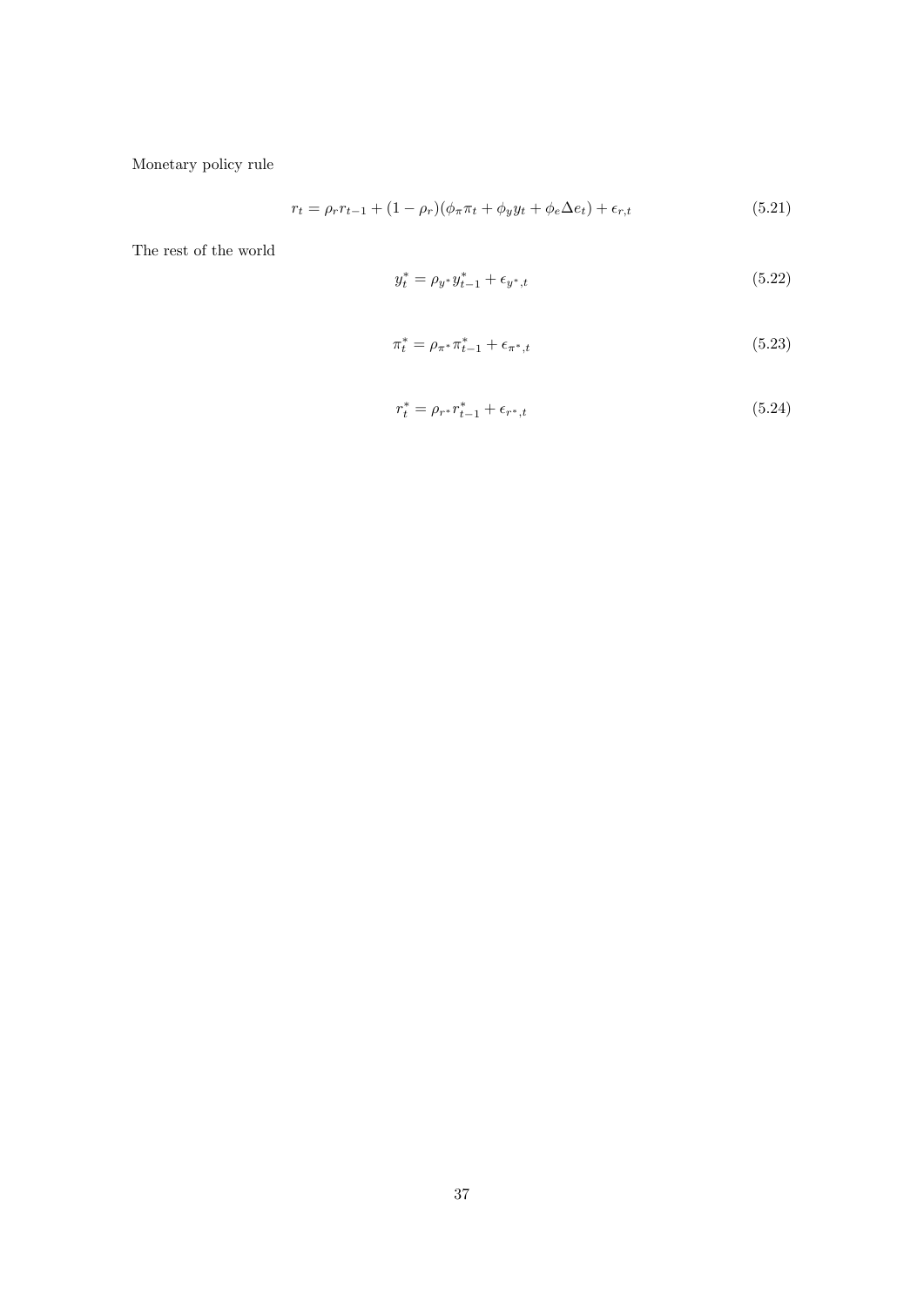## 5.2 Definitions of symbols and Variables of the model

#### 5.2.1 Definitions of symbols

|            | Households                                                                              |  |  |
|------------|-----------------------------------------------------------------------------------------|--|--|
| $\beta$    | Agents' discount factor                                                                 |  |  |
| $\sigma$   | Elasticity of intertemporal substitution in consumption                                 |  |  |
| $\varphi$  | Elasticity of substitution between labour and leisure                                   |  |  |
| $\eta$     | Marginal disutility from working/utility cost of working                                |  |  |
| $\theta_1$ | Elasticity of substitution between tradable and non-tradable goods in consumption       |  |  |
| $\theta_2$ | Elasticity of substitution between domestically produced tradable and imported goods    |  |  |
| $\gamma_1$ | The proportion of non-tradable in consumption                                           |  |  |
| $\gamma_2$ | The share of imports in total consumption of tradable goods production                  |  |  |
| $\zeta$    | Elasticity of substitution between the varieties of tradable and non-tradable goods     |  |  |
| $\chi$     | A constant capturing relative initial asset position of domestic and foreign households |  |  |
|            | $\Gamma$ in $\sim$                                                                      |  |  |

| $\alpha_1$    | Share of labour in the production of of non-tradable goods                                   |
|---------------|----------------------------------------------------------------------------------------------|
| $\alpha_2$    | Share of intermediate inputs in production of non-tradable goods                             |
| $\rho_H$      | Persistence of productivity shock in tradable sector                                         |
| $\rho_N$      | Persistence of productivity shock in non-tradable sector                                     |
| $\epsilon_i$  | Fraction of firms in sector i that cannot adjust/reset their prices                          |
| $\varsigma_i$ | Fraction of firms in sector i that reset their prices using rule of thumb (backward-looking) |
| $\vartheta$   | Fraction of foreign exchange inflow that the central bank offers for sale                    |
|               |                                                                                              |

Monetary policy

- $\rho_r$  Persistence of interest rate  $\phi_{\pi}$  | Inflation stabilization
- $\phi_y$  Output stabilization
- $\phi_e$  Exchange rate stabilization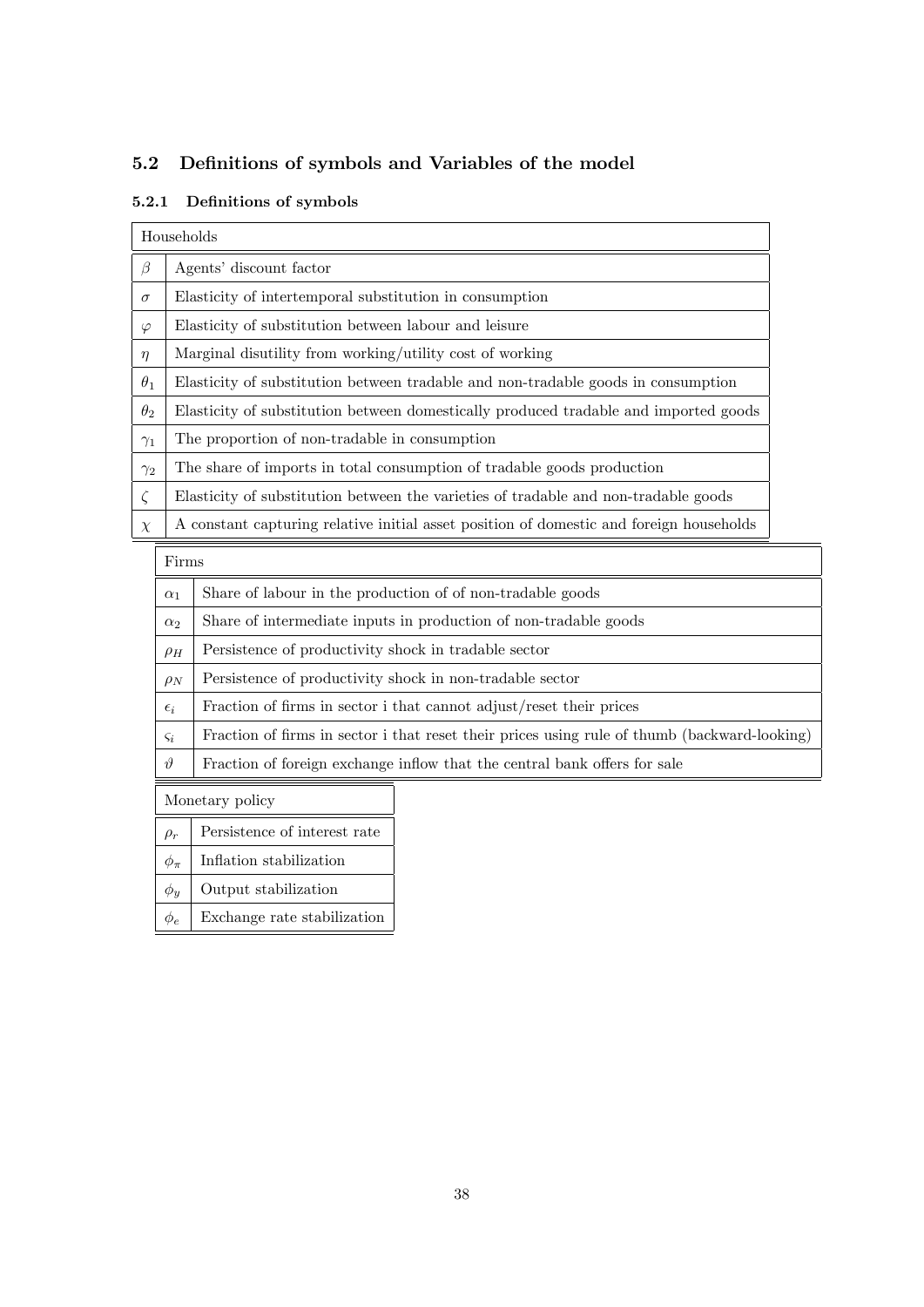| Endogenous variables |                                                                   |  |
|----------------------|-------------------------------------------------------------------|--|
| Variable             | Definition                                                        |  |
| B                    | Domestic bond holdings                                            |  |
| $C, C_F, C_H, C_N$   | Private consumption                                               |  |
| D                    | Dividends                                                         |  |
| $\varepsilon$        | Nominal exchange rate                                             |  |
| $\,F$                | Holdings of domestic bond by foreigners                           |  |
| $L = L_H + L_N$      | Labour employed in tradable and non-tradable sectors              |  |
| М                    | Imported intermediate inputs                                      |  |
| $\boldsymbol{P}$     | Overall price level                                               |  |
| $P_F$                | Domestic currency price of imported goods                         |  |
| $P_H$                | Price of domestically produced tradable goods                     |  |
| $P_N$                | Price of non-tradable goods                                       |  |
| ${\cal P}_T$         | Price of tradable goods                                           |  |
| Q                    | Real exchange rate                                                |  |
| $\boldsymbol{r}$     | Nominal interest rate (the policy interest rate)                  |  |
| V                    | Terms of trade                                                    |  |
| W                    | Wage rate                                                         |  |
| Χ                    | Exports                                                           |  |
| $Y_H$                | Output level of domestically produced tradable goods              |  |
| $Y_N$                | Output level of non-tradable goods                                |  |
| $\pi_F$              | Inflation of prices of imported goods                             |  |
| $\pi_H$              | Domestically produced tradable goods inflation                    |  |
| $\pi_N$              | Non-tradable goods inflation                                      |  |
| $\pi_T$              | Tradable goods inflation                                          |  |
| $\pi$                | Overall inflation                                                 |  |
| Ω                    | Stock of foreign exchange available to import intermediate inputs |  |
| Ψ                    | The law of one price gap                                          |  |

5.2.2 Variables and their definitions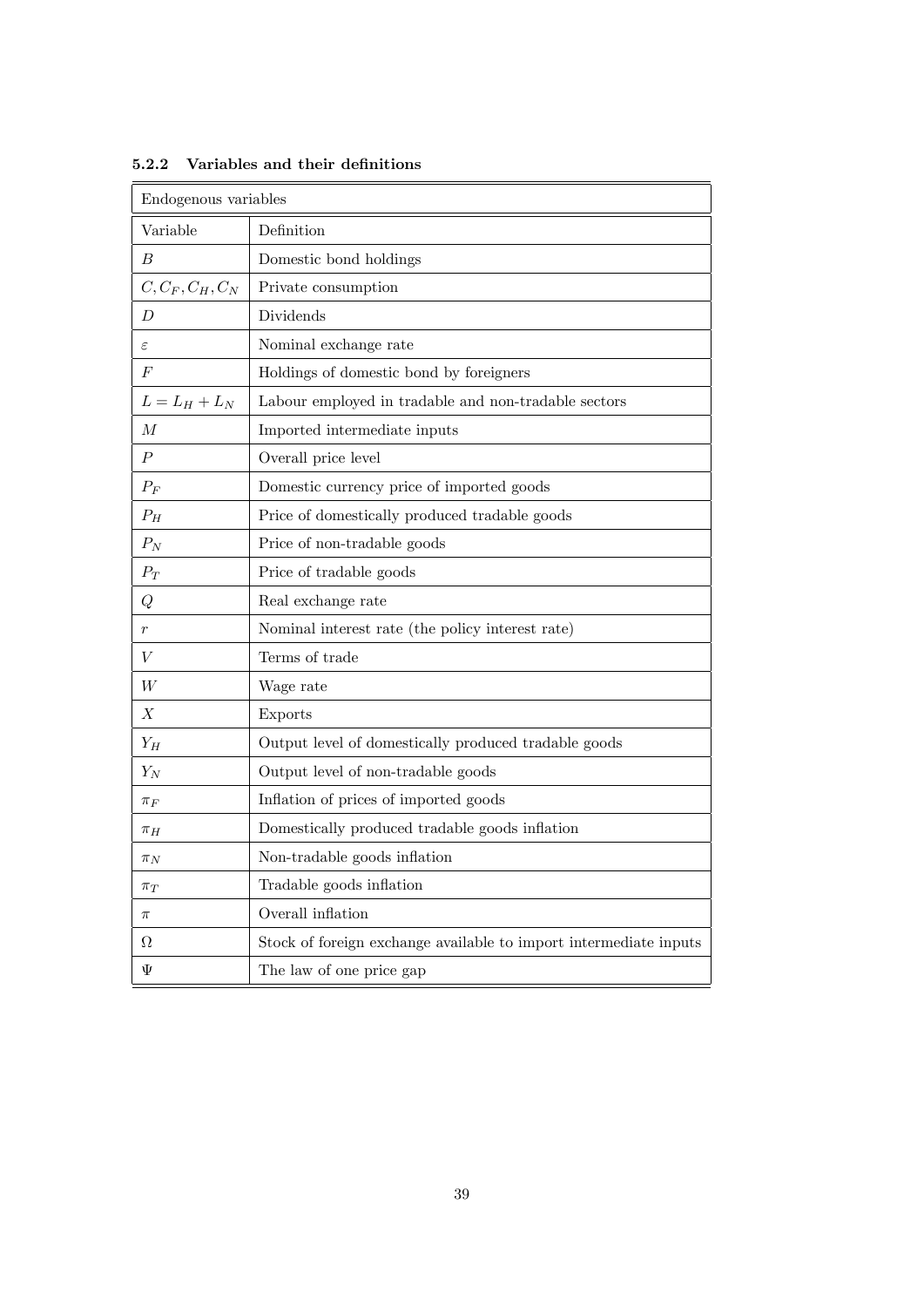| Exogenous variables |                                                        |  |
|---------------------|--------------------------------------------------------|--|
| Variable            | Definition                                             |  |
| $Z_H$               | Total factor productivity in the non - tradable sector |  |
| $Z_N$               | Total factor productivity in the tradable sector       |  |
| $V^*$               | Output level of the rest of the world                  |  |
| $R^*$               | Foreign interest rate                                  |  |
| $\pi^*$             | Foreign inflation rate                                 |  |
|                     | Price of exports                                       |  |

## 5.3 Parameters and their values

### 5.3.1 Households

| Parameter  | Value | Source                      |
|------------|-------|-----------------------------|
| β          | 0.99  | Dagher et al $(2010)$       |
| $\sigma$   | 2.96  | Kose and Reizman (2001)     |
| φ          | 3     | Dagher et al $(2010)$       |
| $\eta$     | 0.24  | $^{\prime\prime}$           |
| $\zeta$    | 12    | $^{\prime}$                 |
| $\theta_1$ | 12    | $^{\prime\prime}$           |
| $\theta_2$ | 12    | $^{\prime\prime}$           |
| h.         | 0.25  | Peiris and Saxegaard (2007) |
| $\gamma_1$ | 0.731 | 11                          |
| $\gamma_2$ | 0.3   | Subjective judgment         |

### 5.3.2 Firms

| Parameter     | Value | source                    |
|---------------|-------|---------------------------|
| $\alpha_1$    | 0.49  | Kose and Reizman $(2001)$ |
| $\alpha_2$    | 0.22  | $^{\prime\prime}$         |
| $\varsigma_F$ | 0.20  | Subjective judgment       |
| $\varsigma_H$ | 0.75  | $^{\prime\prime}$         |
| $\varsigma_N$ | 0.80  | $^{\prime}$               |
| $\epsilon_F$  | 0.40  | $^{\prime\prime}$         |
| $\epsilon_H$  | 0.45  | $^{\prime}$               |
| $\epsilon_N$  | 0.10  | $^{\prime\prime}$         |